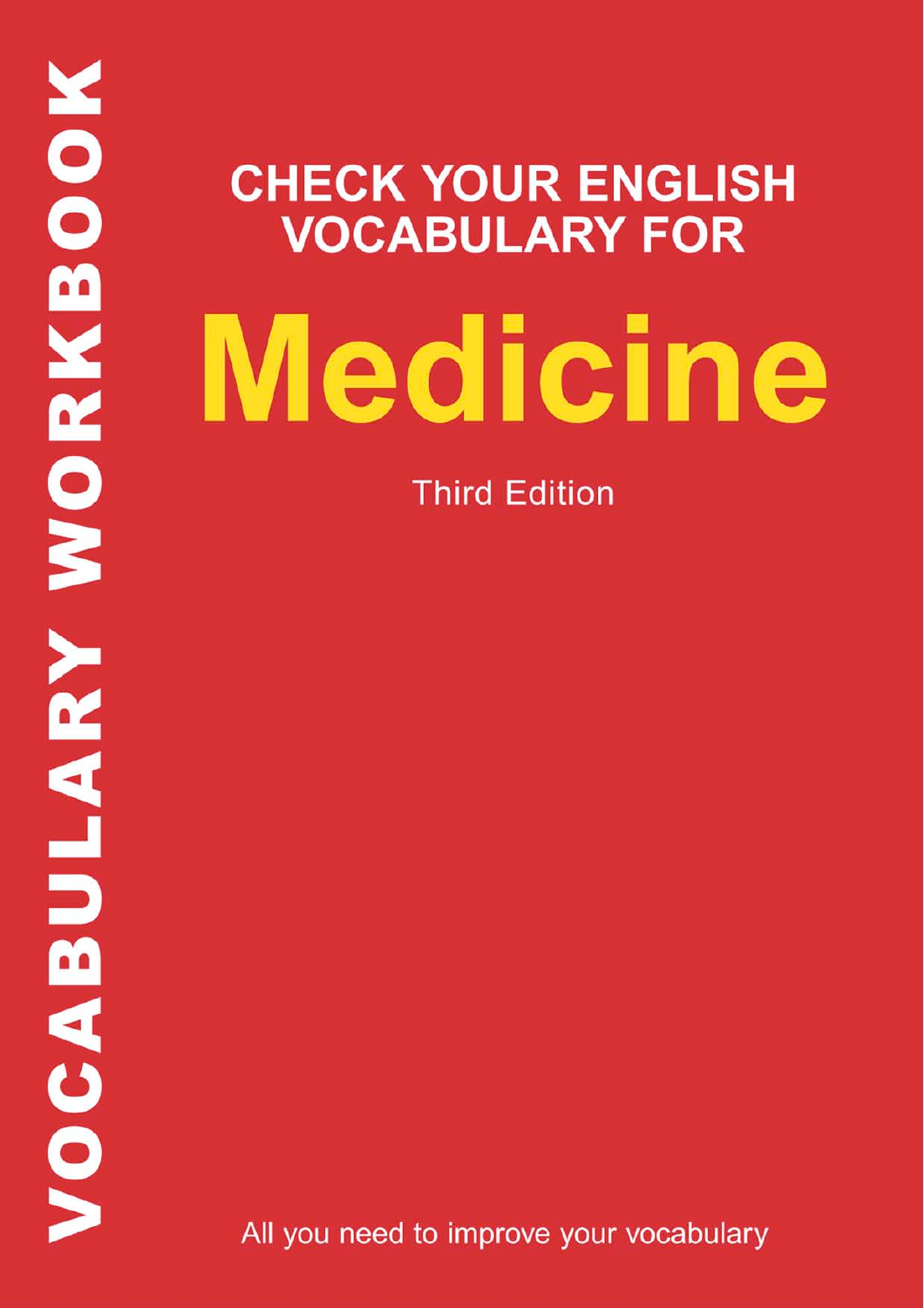# CHECK YOUR ENGLISH VOCABULARY FOR

# MEDICINE

third edition

A & C Black . London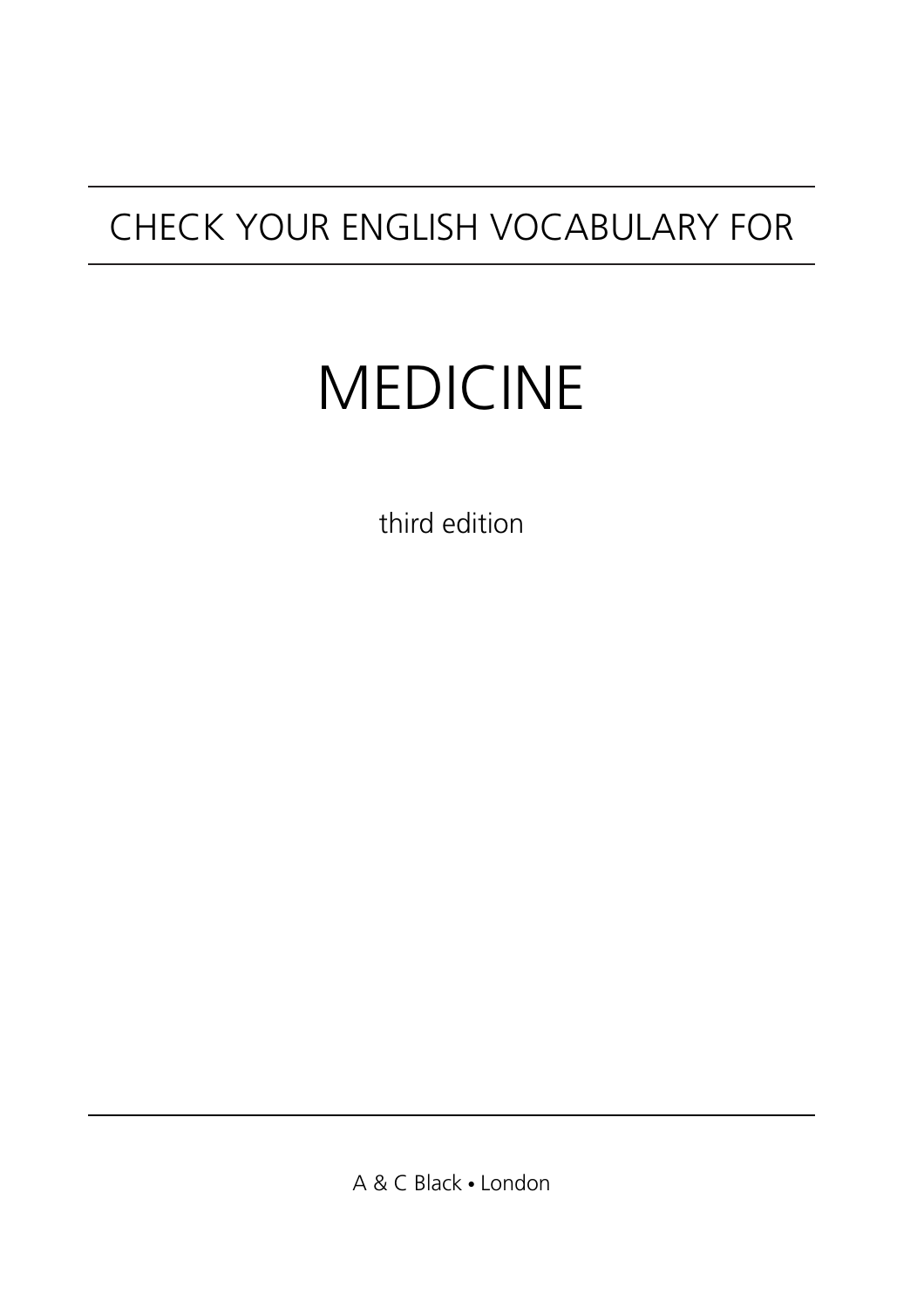[www.acblack.com](http://www.acblack.com)

First published in Great Britain 1995 Second edition published 2000 Third edition published 2006

A & C Black Publishers Ltd 38 Soho Square, London W1D 3HB

© Peter Collin Publishing 1995, 2000 © A & C Black Publishers Ltd 2006

All rights reserved. No part of this publication may be reproduced in any form without the permission of the publishers.

A CIP entry for this book is available from the British Library ISBN-10: 0 7136 7590 X ISBN-13: 978 0 7136 7590 0 eISBN-13: 978-1-4081-0238-1

> Text typeset by A & C Black Printed in Italy by Legoprint

A & C Black uses paper produced with elemental chlorine-free pulp, harvested from managed sustainable forests.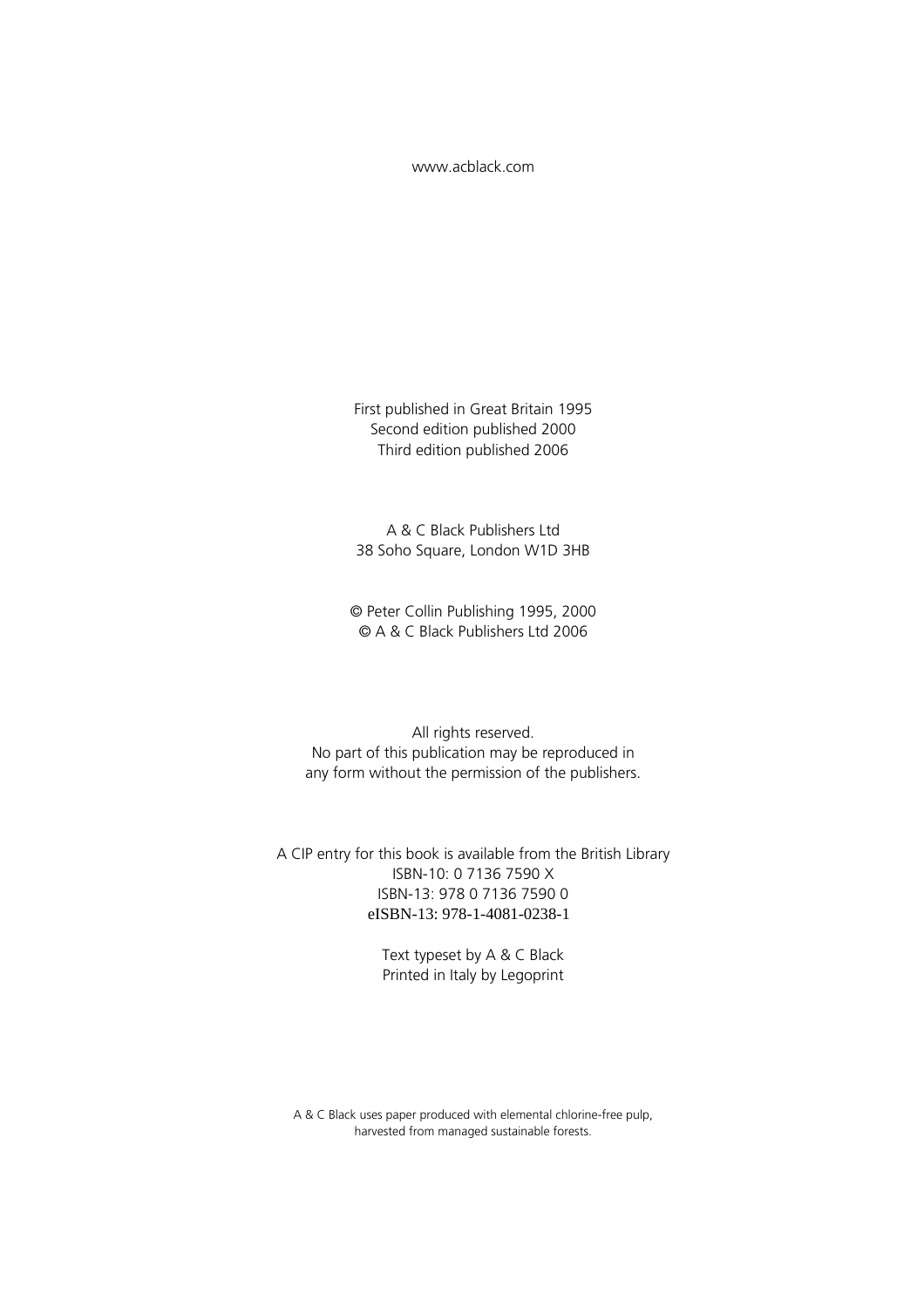## **Introduction**

The worksheets in this workbook contain a variety of exercises appropriate for students requiring a working knowledge of English medical terminology. The worksheets can be used either for self-study or in the classroom and can be completed in any order. Several have 'extensions': short classroom exercises based on the language in the main exercise. All the questions within this workbook are based on the A & C Black *Dictionary of Medical Terms*, fourth edition (ISBN 0 7136 7603 5).

This workbook is aimed at students with at least an intermediate level of English. However, many people who work in medicine have to read in English on a regular basis; students with a more basic level of English may therefore already have the passive vocabulary to handle many of the exercises.

### **Specialist vocabulary**

It is important to appreciate that 'knowing' specialist vocabulary involves more than simply recognising it.

- You can understand the meaning of a word when reading or listening and yet be unable to remember that same word when speaking or writing.
- You may remember the word, but use it incorrectly. This can be a grammatical problem, like knowing that 'fracture' can be used both as a noun and as a verb. Or it may be a question of collocation: a surgeon *makes an incision* during an operation, but when he wants a piece of bread he simply *cuts* it.
- Then there is the question of the sound of the word. Can you pronounce it? And do you recognise it when you hear it pronounced?

For these reasons - memory, use and sound - it is important that students practise specialist vocabulary so that they can learn to use it more confidently and effectively. The exercises in this workbook will help students to expand their knowledge and use of medical vocabulary.

### **Using the** *Dictionary of Medical Terms*

All of the vocabulary taught or practised in this workbook is in the A & C Black *Dictionary of Medical Terms*. The *Dictionary of Medical Terms* gives definitions in simple English which students can read and understand. Many of the examples and definitions in the workbook are taken directly from the dictionary. Students should have a copy of the *Dictionary of Medical Terms* for referring to when completing the exercises; using the dictionary is an essential part of successful language learning.

### **Structure of a** *Dictionary of Medical Terms* **entry**

Each entry within the dictionary includes key elements that help a student understand the definition of the term and how to use it in context. Each term has a clear example, and part of speech. This is followed by example sentences and quotations from newspapers and magazines that show how the term is used in real life. These elements of the dictionary are used to create the questions within this workbook.

### **Vocabulary Record Sheet**

At the back of the book is a Vocabulary Record Sheet. Recording useful vocabulary in a methodical way plays a key role in language learning and could be done, for example, at the end of each lesson. The *Dictionary of Medical Terms* is a useful tool for ensuring that the personal vocabulary record is accurate and is a good source for example sentences to show how words are used, as well as for notes about meaning and pronunciation, etc.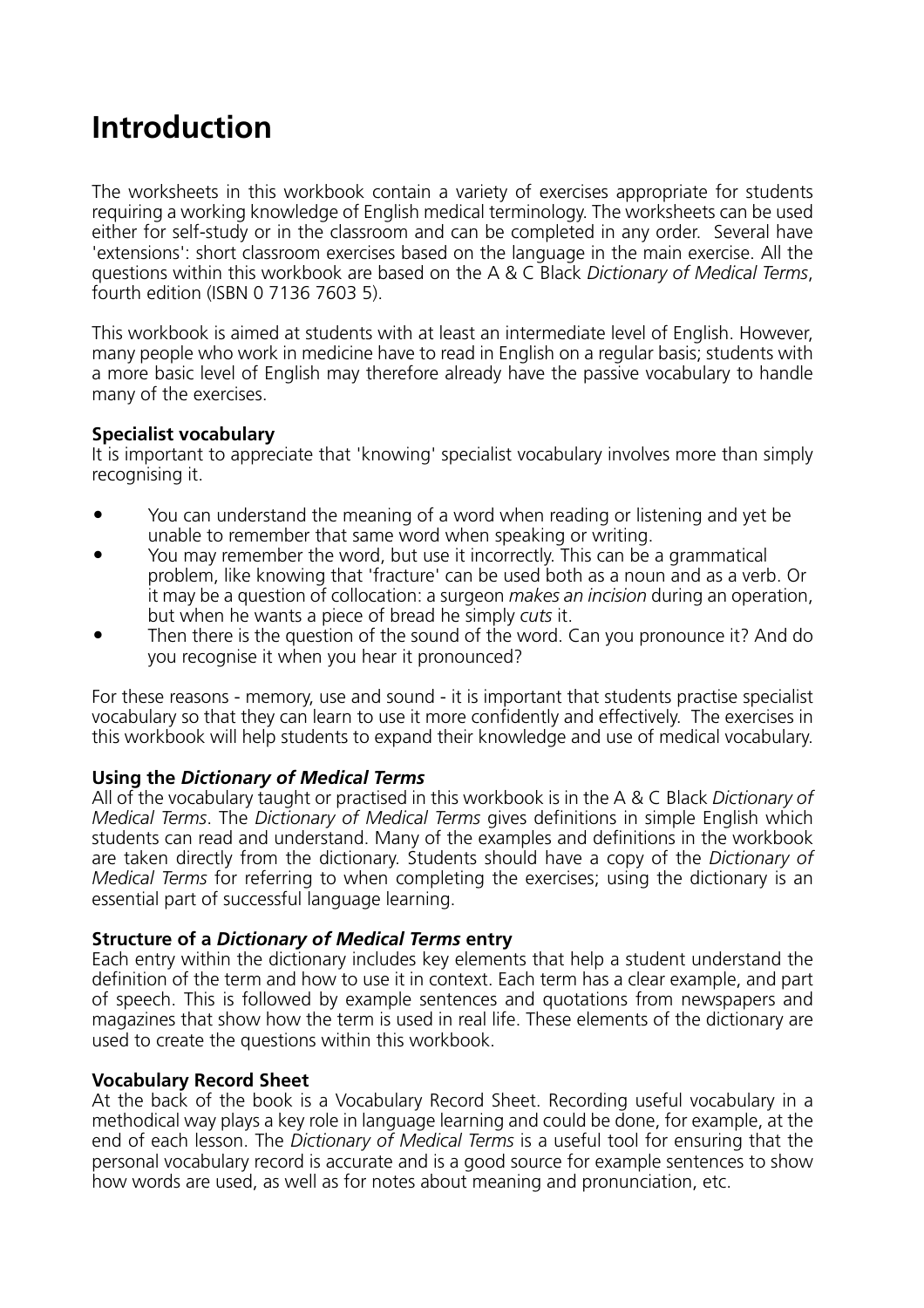# Workbook contents

| Page           | Title                                | Description                                                                                                                                                                                     | Mode                     |
|----------------|--------------------------------------|-------------------------------------------------------------------------------------------------------------------------------------------------------------------------------------------------|--------------------------|
|                | <b>WORD-BUILDING</b>                 |                                                                                                                                                                                                 |                          |
| 1              | Word association 1:<br>missing links | Linking each set of four words with one other word                                                                                                                                              | Self-study               |
| $\overline{2}$ | Word formation:<br>nouns             | Forming nouns from list of verbs; rewriting sentences<br>using noun forms instead of verbs                                                                                                      | Self-study               |
| 3              | Two-word expressions                 | Combining words from two lists to make two-word<br>expressions that fit the definitions                                                                                                         | Self-study               |
| 4              | Plural formation                     | Multiple choice: choosing correct plural forms of singular<br>nouns                                                                                                                             | Self-study               |
| 5              | Word formation:<br>adjectives        | Rewriting sentences using adjective forms instead of<br>nouns                                                                                                                                   | Self-study               |
| 6              | Word association 2:<br>partnerships  | Linking each verb with a noun to make a 'partnership';<br>using the 'partnerships' to complete sentences                                                                                        | Self-study               |
| 7              | Opposites 1: prefixes                | Selecting the correct prefix for each adjective to create an Self-study<br>opposite; using the adjectives to complete sentences<br><b>Extension:</b> working with a partner to test one another |                          |
| 8              | Word formation: verbs                | Making verb forms from list of nouns; writing sentences<br>using the verbs                                                                                                                      | Self-study               |
| 9              | Word association 3:<br>mind maps     | Finding words in a mind map that fit definitions;<br>designing mind maps                                                                                                                        | Self-study               |
|                | <b>PARTS OF SPEECH</b>               |                                                                                                                                                                                                 |                          |
| 10             | <b>Nouns</b>                         | Sentence completion                                                                                                                                                                             | Self-study               |
| 11             | Adjectives 1                         | Sentence completion                                                                                                                                                                             | Self-study               |
| 12             | Adjectives 2                         | Sentence completion                                                                                                                                                                             | Self-study               |
| 13             | Verbs 1                              | Matching verbs with their correct definitions                                                                                                                                                   | Self-study               |
| 14             | Verbs 2                              | Matching verbs with their correct definitions                                                                                                                                                   | Self-study               |
| 15             | Verbs: past tense ~<br>regular verbs | Sentence completion                                                                                                                                                                             | Self-study               |
| 16             | Verbs: mixed tenses                  | Sentence completion                                                                                                                                                                             | Self-study               |
| 17             | Phrasal verbs                        | Sentence completion<br><b>Extension:</b> working with a partner to write a dialogue<br>using phrasal verbs                                                                                      | Self-study               |
| 18<br>19       | Verbs: active/passive<br>Adverbs     | Changing sentences from active to passive tense<br>Identifying adverbs in sentences and swapping adverbs                                                                                        | Self-study<br>Self-study |
|                |                                      | around so that each sentence makes sense                                                                                                                                                        |                          |
| 20             | Prepositions                         | Correcting sentences with deliberate mistakes in<br>the prepositions                                                                                                                            | Self-study               |
|                | <b>PRONUNCIATION</b>                 |                                                                                                                                                                                                 |                          |
| 21             | Word stress 1                        | Identifying three-syllable words and classifying by their<br>pronunciation<br><b>Extension:</b> practising the dialogues with a partner                                                         | Self-study<br>Pair work  |
| 22             | Word stress 2                        | Completing sentences using four-syllable words;<br>classifying four-syllable words by their pronunciation                                                                                       | Self-study               |
| 23             | Present simple                       | Identifying present tense verbs and classifying by their<br>pronunciation<br><b>Extension:</b> working with a partner to identify plural<br>nouns in each pronunciation category                | Pair work                |
| 24             | Past tense                           | Identifying past tense verbs and classifying by their<br>pronunciation                                                                                                                          | Self-study               |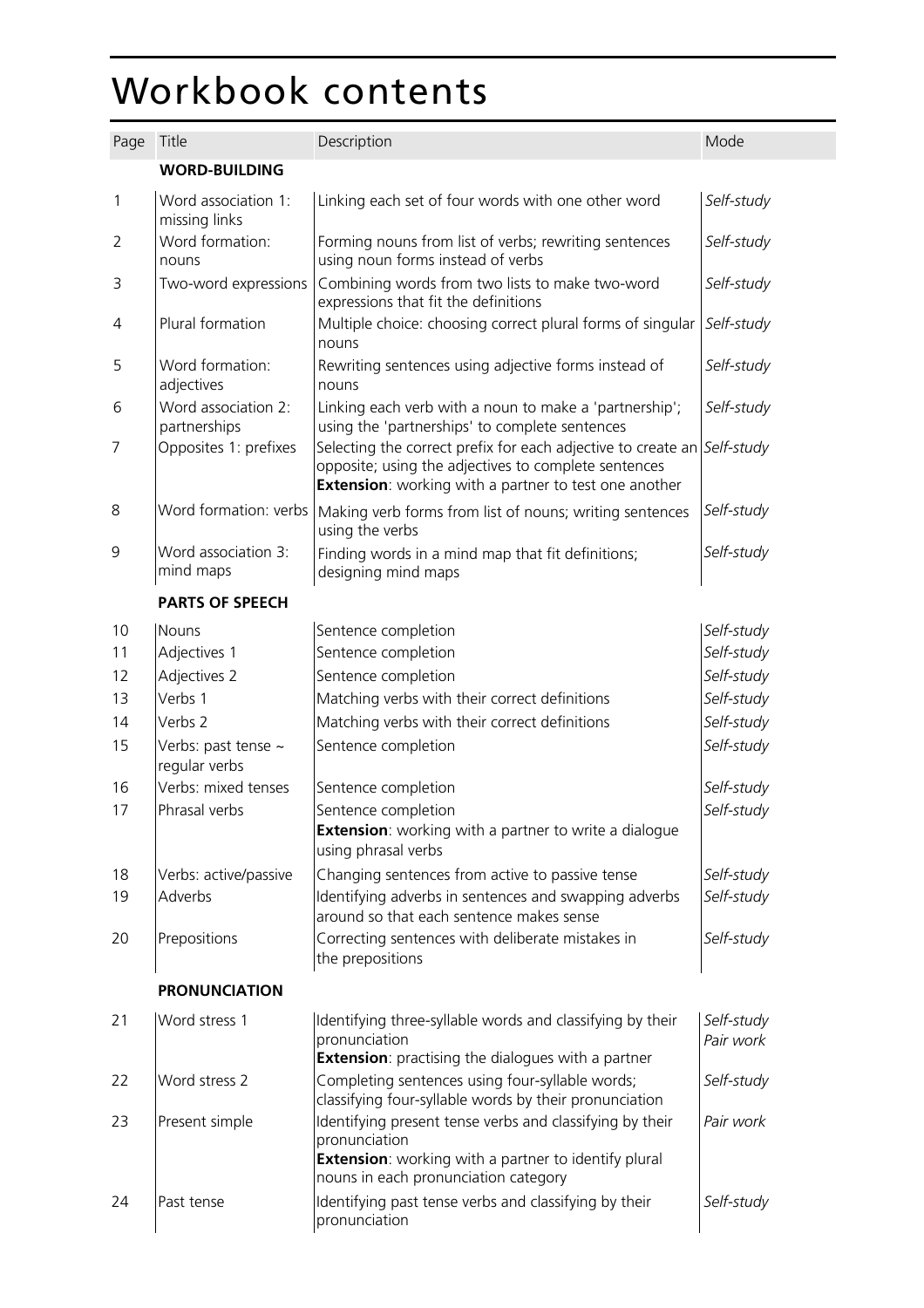| Page      | Title                            | Description                                                                                                                                                | Mode                    |
|-----------|----------------------------------|------------------------------------------------------------------------------------------------------------------------------------------------------------|-------------------------|
|           | <b>VOCABULARY IN CONTEXT</b>     |                                                                                                                                                            |                         |
| 25        | Good advice                      | Matching half-sentences together to make complete<br>sentences                                                                                             | Self-study              |
|           |                                  | <b>Extension:</b> writing pieces of medical advice with a<br>partner                                                                                       | Pair work               |
| 26        | Multiple meanings                | Classifying meanings                                                                                                                                       | Self-study              |
| 27        | Odd one out                      | Identifying word that is different to others in each set                                                                                                   | Self-study              |
| 28        | Body parts - categories          | Deciding which category each body part belongs to                                                                                                          | Self-study              |
| 29        | Opposites 2                      | Matching words with opposite meanings; inserting<br>correct opposites in sentences<br><b>Extension:</b> working with a partner to test one another         | Self-study<br>Pair work |
| 30        | Abbreviations                    | Stating what abbreviations stand for                                                                                                                       | Self-study              |
|           |                                  | <b>Extension:</b> working with a partner to test one another                                                                                               | Pair work               |
| 31        | Symptoms & common<br>illnesses 1 | Checking meanings of words; matching descriptions to<br>names of illnesses                                                                                 | Self-study              |
| 32        | Symptoms & common<br>illnesses 2 | Matching formal and informal names of illnesses;<br>completing conversations by using informal names of<br>illnesses                                       | Self-study              |
|           |                                  | Extension: practising conversations with a partner                                                                                                         | Pair work               |
| 33        | Diagnosis                        | Identifying each disease or illness from its description<br><b>Extension:</b> writing a description of a disease or illness<br>and testing a partner       | Self-study<br>Pair work |
| 34        | How it works                     | Matching half-sentences together to make complete<br>sentences                                                                                             | Self-study              |
| 35        | Instruments and<br>equipment     | Matching each instrument and item of equipment with<br>its correct description                                                                             | Self-study              |
|           |                                  | <b>Extension:</b> working with a partner to test one another                                                                                               | Pair work               |
| 36        | Chemistry                        | Matching symbols of chemical elements and compounds<br>with correct names and descriptions<br><b>Extension:</b> working with a partner to test one another | Self-study<br>Pair work |
|           | <b>PUZZLES &amp; QUIZZES</b>     |                                                                                                                                                            |                         |
| 37        | Anagrams 1                       | Solving anagrams by reading clues and putting letters<br>in order                                                                                          | Self-study              |
| 38        | Parts of the body<br>crossword 1 | Solving crossword                                                                                                                                          | Self-study              |
| 39-<br>40 | Communicative<br>crossword 1     | Completing crossword by working with partner and<br>defining words                                                                                         | Pair work               |
| 41        | Anagrams 2                       | Solving anagrams by reading clues and putting letters<br>in order                                                                                          | Self-study              |
| 42        | Word search                      | Finding words hidden in letters using clues listed                                                                                                         | Self-study              |
| 43-<br>44 | Communicative<br>crossword 2     | Completing crossword by working with partner and<br>defining words                                                                                         | Pair work               |
| 45        | Parts of the body<br>crossword 2 | Solving crossword                                                                                                                                          | Self-study              |
| 46        | Gap fill crossword               | Completing crossword with missing words from<br>sentences                                                                                                  | Self-study              |
| 47-<br>48 | Communicative<br>crossword 3     | Completing crossword by working with partner and<br>defining words                                                                                         | Pair work               |
| 49        | Quiz                             | Answering questions<br><b>Extension:</b> writing a quiz with a partner                                                                                     | Self-study<br>Pair work |
| 50        | Vocabulary Record<br>Sheet       | Recording new vocabulary, definitions and terms                                                                                                            | Self-study              |
| 51        | Answer key                       | Answers to all worksheets                                                                                                                                  |                         |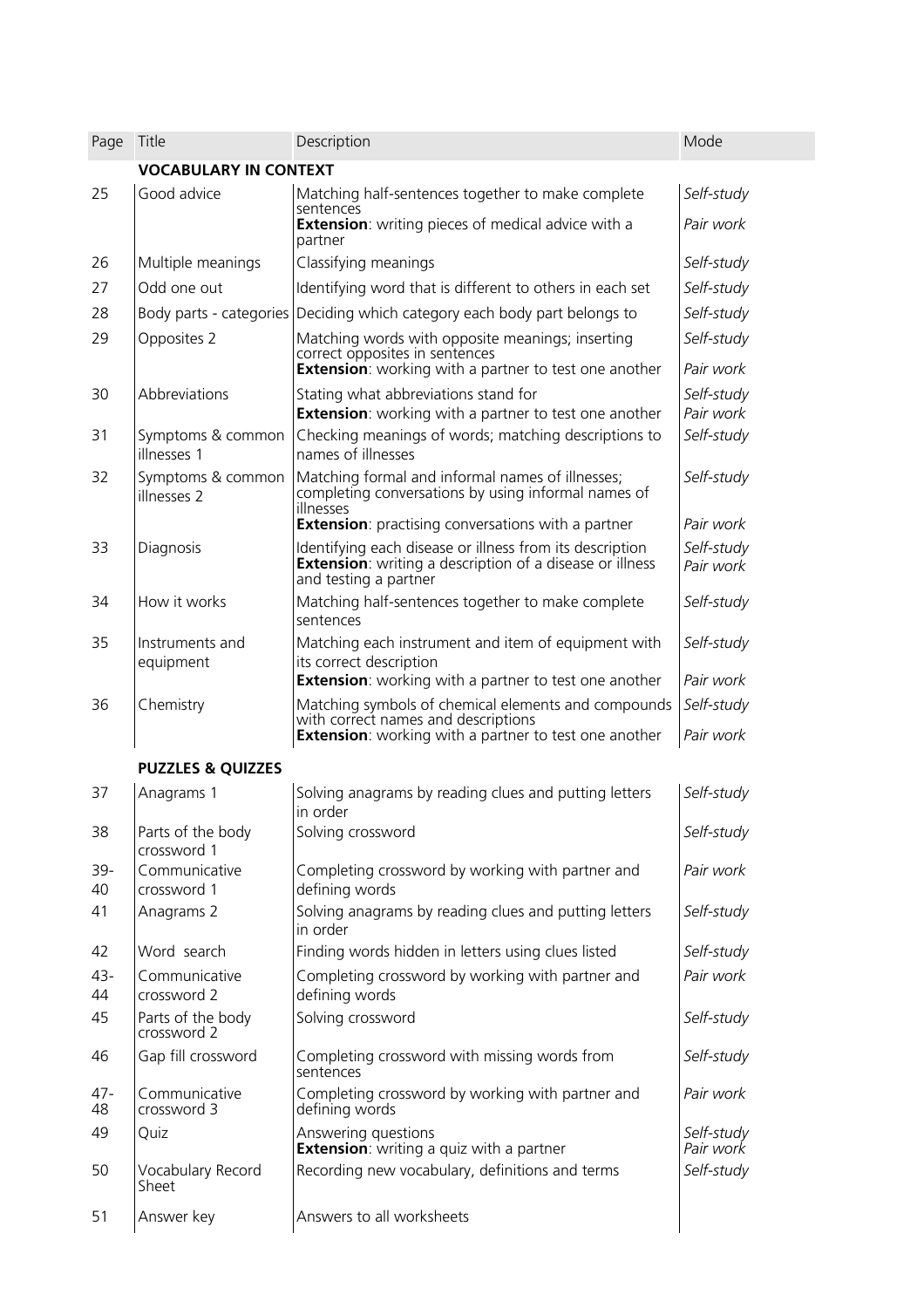# Using the workbook

Most students find it easier to assimilate new vocabulary if the words are learned in related groups, rather than in isolation. For example, words frequently occur in the same context as their opposites and, as such, it makes sense to learn the pairs of opposites together (*see worksheets on [pages 7](#page-13-0) and [29](#page-35-0)*). Similarly, mind maps encourage students to look for connections between words (*see worksheet on [page 9](#page-15-0)*). The exercises and activities in this workbook have all been grouped into sections. These sections practise different elements of medical vocabulary, enabling the student to gain a fuller understanding of the words learnt.

The first section, **Word-building** (*pages 1-9*), encourages the student to identify links between words and to learn words that are morphologically related (for example, verbs and nouns which have the same stems). Within the **Parts of Speech** (*pages 10-20*) section, the emphasis is on understanding meanings and how to use terms in their correct grammatical forms. The worksheets in the third section practise the **Pronunciation** of medical vocabulary (*pages 21-24*). The section **Vocabulary in Context** (*pages 25-36*) includes topicspecific exercises such as identifying diseases and illnesses from their descriptions. The activities in the last section, **Puzzles & Quizzes** (*pages 37-49*), expand students' knowledge and use of vocabulary in a fun way.

#### **Communicative crosswords**

Included in the last section are three communicative crosswords. These are speaking exercises where students complete a half-finished crossword by exchanging clues with a partner. There are two versions of the crossword: A & B. The words which are missing from A are in B, and vice versa. No clues are provided: the students' task is to invent them. This is an excellent exercise for developing linguistic resourcefulness; in having to define words themselves, students practise both their medical vocabulary and the important skill of paraphrasing something when they do not know the word for it.

#### **Using Communicative crosswords in the classroom**

**Stage 1 - Set-up**. Divide the class into two groups - A and B - with up to four students in each group. Give out the crossword: sheet A to group A, sheet B to group B together with a copy of the *Dictionary of Medical Terms*. Go through the rules with them. Some answers may consist of more than one word.

**Stage 2 - Preparation**. The students discuss the words in their groups, exchanging information about the words they know and checking words they do not know in the *Dictionary of Medical Terms*. Circulate, helping with any problems. This is an important stage: some of the vocabulary in the crosswords is quite difficult.

**Stage 3 - Activity**. Put the students in pairs - one from group A and one from group B. The students help each other to complete the crosswords by giving each other clues.

*Make sure students are aware that the idea is to help each other complete the crossword, rather than to produce obscure and difficult clues.*

- What's one down?
- *It's a person who works in a hospital.*
- A doctor?
- *A sort of doctor. He does operations.*
- A surgeon?
- *Yes, that's right.*

*Students work in groups,*

B B B B

A A A A

*checking vocabulary*

Alternatively, students can work in small groups, each group consisting of two As and two Bs and using the following strategies:

- i) defining the word
- ii) describing what the item looks like
- iii) stating what the item is used for
- iv) describing the person's role
- v) stating what the opposite of the word is
- vi) giving examples
- vii) leaving a gap in a sentence for the word
- viii) stating what the word sounds like.

| A B | A B |
|-----|-----|
| A B | A B |

*Students work in pairs, co-operating to solve their crosswords*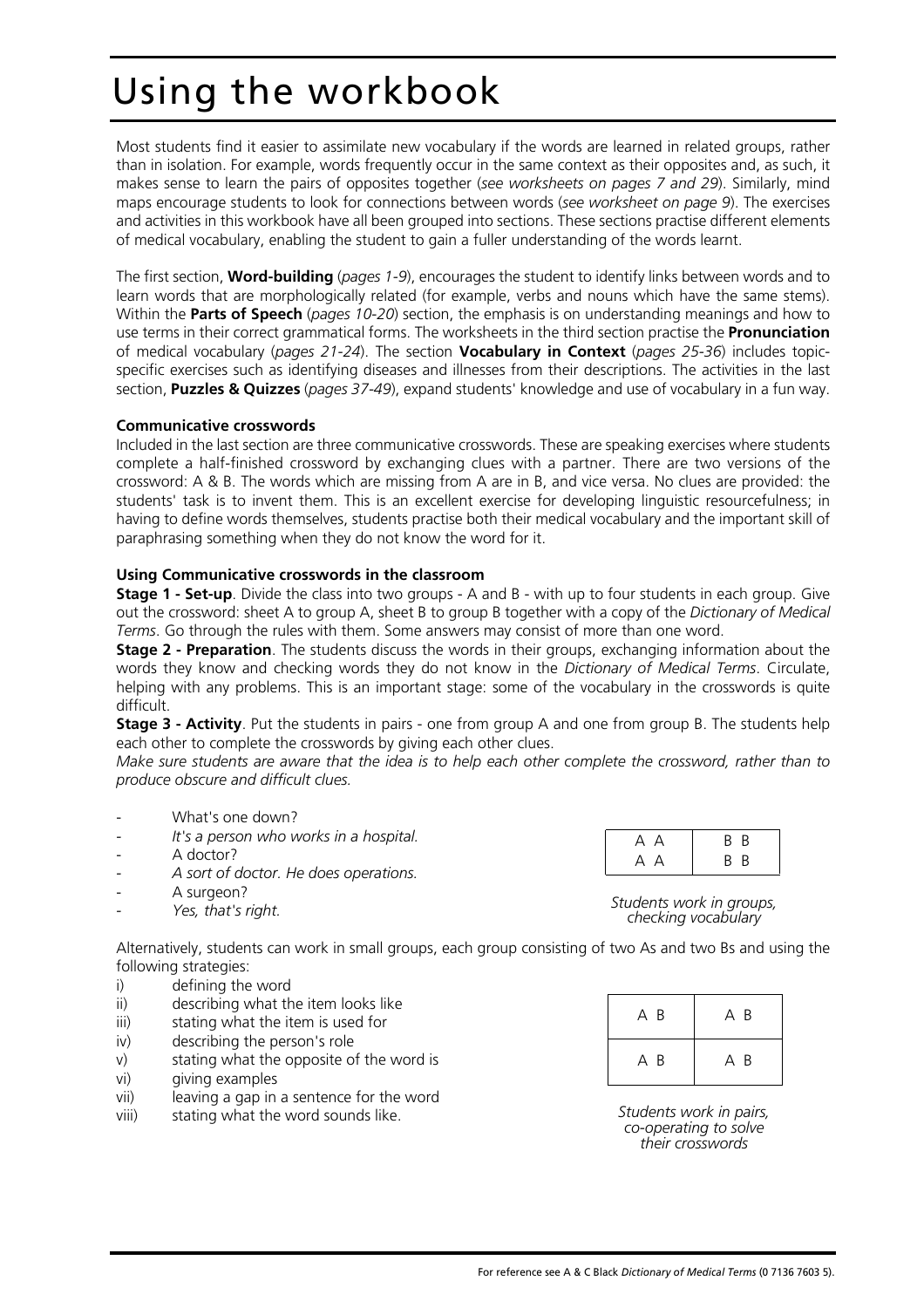# Word association 1: missing links

<span id="page-7-0"></span>Each of the sets of four words below can be linked by one other word. All the words are related to medical matters. What are the missing words? Write them in the centre of the charts.

| $\overline{1}$ . | ciliary    | temperature |
|------------------|------------|-------------|
|                  | foreign    | fat         |
| 2.               | throbbing  | relief      |
|                  | abdominal  | threshold   |
| 3.               | metacarpal | graft       |
|                  | cancellous | marrow      |
| 4.               | cardiac    | fatigue     |
|                  | skeletal   | spasm       |
| 5.               | black      | bath        |
|                  | glass      | drops       |
| 6.               | blood      | membrane    |
|                  | beta       | body        |

1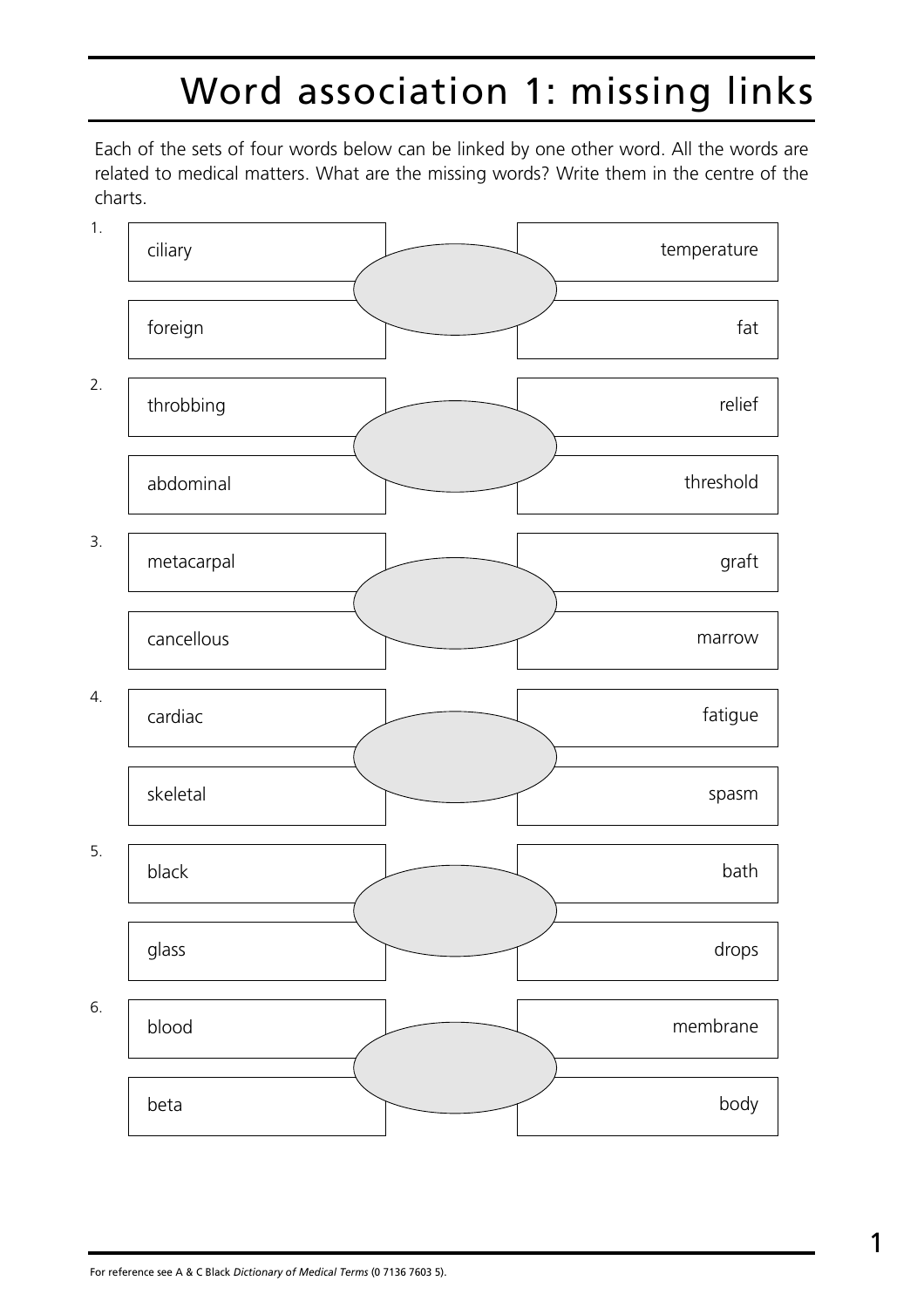# <span id="page-8-0"></span>Word formation: nouns

A fast way to expand your vocabulary is to make sure you know the different forms of the words you learn.

Exercise 1. The words in this list are all verbs. What are the noun forms? Write them in the second column. The first one has been done for you as an example.

| 1. | diagnose  | <u>diagnosis</u> | 9.  | infect     |
|----|-----------|------------------|-----|------------|
| 2. | examine   |                  | 10. | carry      |
| 3. | prescribe |                  | 11. | replace    |
| 4. | suffer    |                  | 12. | degenerate |
| 5. | operate   |                  | 13. | refer      |
| 6. | cure      |                  | 14. | paralyse   |
| 7. | recover   |                  | 15. | obstruct   |
| 8. | analyse   |                  |     |            |

Exercise 2. First, check your answers to Exercise 1 in the key. Then rewrite the sentences below, changing the verbs (which are in **bold**) to nouns. Do not change the meaning of the sentences, but be prepared to make grammatical changes if necessary. The first one has been done for you as an example.

| 1. I diagnosed that the patient had a heart<br>condition.                                                                                         | 9. We found that the tissue was <b>infected</b> .                                                                                                                                                                                                                                                                                                                                                  |
|---------------------------------------------------------------------------------------------------------------------------------------------------|----------------------------------------------------------------------------------------------------------------------------------------------------------------------------------------------------------------------------------------------------------------------------------------------------------------------------------------------------------------------------------------------------|
| My diagnosis was that the patient had a heart                                                                                                     |                                                                                                                                                                                                                                                                                                                                                                                                    |
| condition. The condition of the condition of the condition of the condition of the condition of the condition<br>2. I examined the patient fully. | 10. Ten per cent of the population are thought to<br>carry the bacteria.<br>Ten per cent of the population are thought to be __                                                                                                                                                                                                                                                                    |
| 3. I <b>prescribed</b> a course of antibiotics.                                                                                                   | 11. We replaced the patient's hip.<br>I wrote a <u>contract the particle of the patient</u> was given a hip contract the matter of the contract of the patient was given a hip contract of the matter of the matter of the matter of the matter of the matter of the matt<br><u> 1989 - Johann Harry Harry Harry Harry Harry Harry Harry Harry Harry Harry Harry Harry Harry Harry Harry Harry</u> |
| 4. He suffered very little.                                                                                                                       | 12. His condition has <b>degenerated</b> .<br><u> 1989 - Johann Stein, marwolaethau a bhann an t-Albann an t-Albann an t-Albann an t-Albann an t-Albann an t-Al</u>                                                                                                                                                                                                                                |
| 5. We <b>operated</b> immediately.                                                                                                                | 13. The patient was referred to a specialist.                                                                                                                                                                                                                                                                                                                                                      |
| 6. This disease cannot be cured.                                                                                                                  | 14. His arm was <b>paralysed</b> after the stroke.                                                                                                                                                                                                                                                                                                                                                 |
| 7. He has <b>recovered</b> fully.                                                                                                                 | 15. The artery was <b>obstructed</b> by a blood clot.                                                                                                                                                                                                                                                                                                                                              |
| 8. The lab <b>analysed</b> the blood sample.                                                                                                      |                                                                                                                                                                                                                                                                                                                                                                                                    |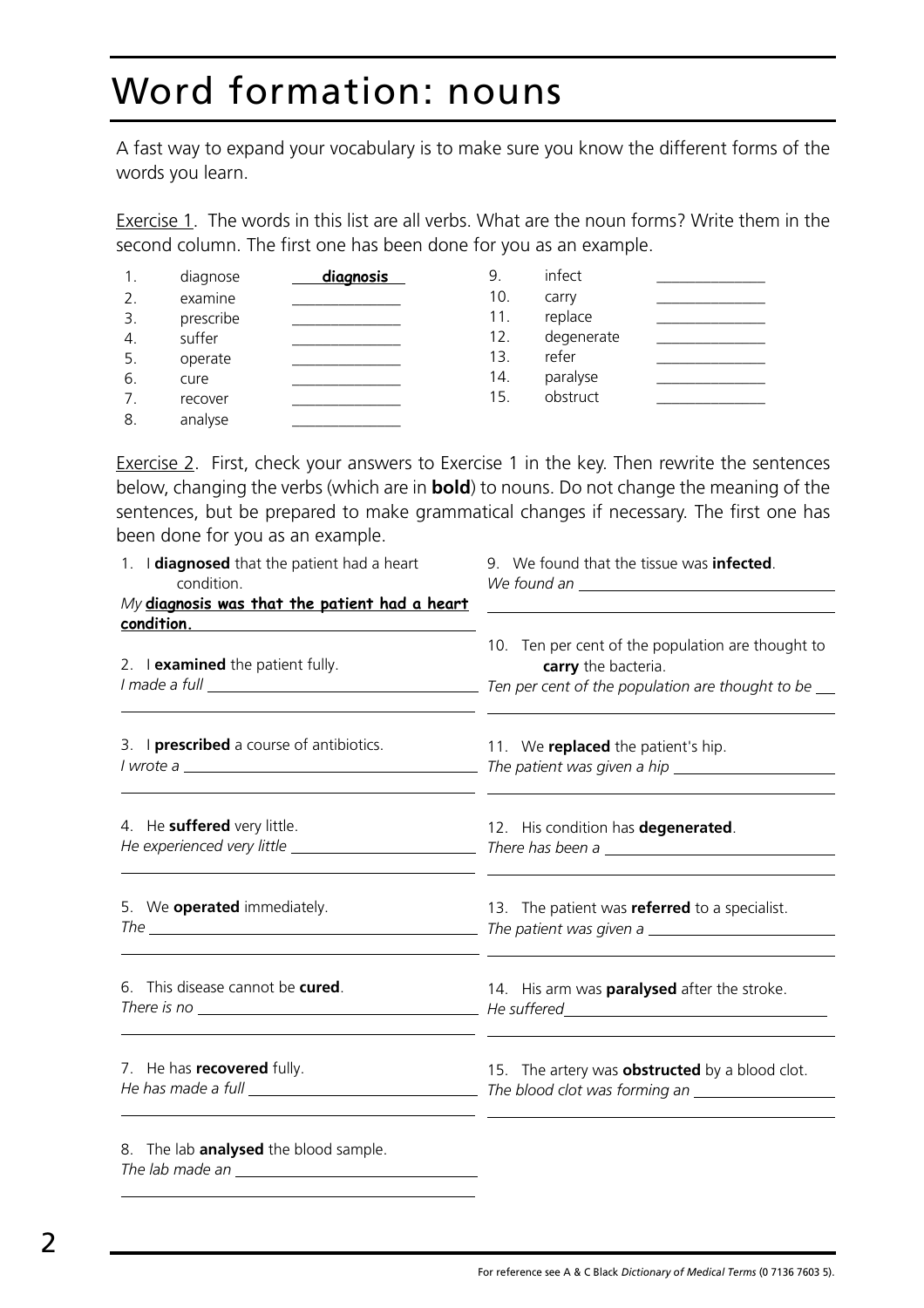## Two-word expressions

<span id="page-9-0"></span>Make 15 two-word expressions connected with medicine by combining words from the two lists: A and B. Match each expression with the appropriate phrase. Use each word once. The first one has been done for you as an example.

| A<br>bone<br>brain<br>heart | allergic<br>balanced<br>bedside<br>biological<br>clinical<br>digestive<br>general<br>general<br>malignant<br>plastic                                                                                | B<br>anaesthetic<br>attack<br>clock<br>death<br>diet<br>intervention<br>manner<br>marrow<br>practitioner<br>reaction<br>surgery<br>system<br>tooth |     |                                                                                                                                                                                      |
|-----------------------------|-----------------------------------------------------------------------------------------------------------------------------------------------------------------------------------------------------|----------------------------------------------------------------------------------------------------------------------------------------------------|-----|--------------------------------------------------------------------------------------------------------------------------------------------------------------------------------------|
|                             | primary<br>surgical                                                                                                                                                                                 | trial<br>tumour                                                                                                                                    |     |                                                                                                                                                                                      |
| 1.                          | A condition in which the heart has a<br>reduced blood supply because one of the<br>arteries becomes blocked by a blood clot,<br>causing myocardial ischaemia and<br>myocardial infarction           |                                                                                                                                                    | 9.  | An effect produced by a substance to which<br>a person has an allergy, such as sneezing or<br>a skin rash.                                                                           |
|                             | heart attack                                                                                                                                                                                        |                                                                                                                                                    | 10. | A trial carried out in a medical laboratory on<br>a person or on tissue from a person.                                                                                               |
| 2.                          | A substance given to make someone lose<br>consciousness so that a major surgical<br>operation can be carried out                                                                                    |                                                                                                                                                    | 11. | A tumour which is cancerous and can grow<br>again or spread into other parts of the                                                                                                  |
| 3.                          | Soft tissue in cancellous bone.                                                                                                                                                                     |                                                                                                                                                    |     | body, even if removed surgically.                                                                                                                                                    |
| 4.                          | The treatment of disease or other condition<br>by surgery.                                                                                                                                          |                                                                                                                                                    | 12. | A doctor who provides first-line medical<br>care for all types of illness to people who<br>live locally, refers them to hospital if<br>necessary and encourages health<br>promotion. |
| 5.                          | Any one of the first twenty teeth which<br>develop in children between about six<br>months and two-and-a-half years of age,<br>and are replaced by the permanent teeth at<br>around the age of six. |                                                                                                                                                    | 13. | The rhythm of daily activities and bodily<br>processes such as eating, defecating or<br>sleeping, frequently controlled by<br>hormones, which repeats every twenty-four<br>hours.    |
| 6.                          | Surgery to repair damaged or malformed<br>parts of the body.                                                                                                                                        |                                                                                                                                                    |     |                                                                                                                                                                                      |
| 7.                          | A condition in which the nerves in the brain<br>stem have died, and the person can be<br>certified as dead, although the heart may                                                                  |                                                                                                                                                    | 14. | The set of organs such as the stomach, liver<br>and pancreas which are associated with the<br>digestion of food.                                                                     |
|                             | not have stopped beating.                                                                                                                                                                           |                                                                                                                                                    | 15. | A diet that provides all the nutrients needed<br>in the correct proportions.                                                                                                         |
| 8.                          | The way in which a doctor behaves towards<br>a patient, especially a patient who is in bed.                                                                                                         |                                                                                                                                                    |     |                                                                                                                                                                                      |
|                             |                                                                                                                                                                                                     |                                                                                                                                                    |     |                                                                                                                                                                                      |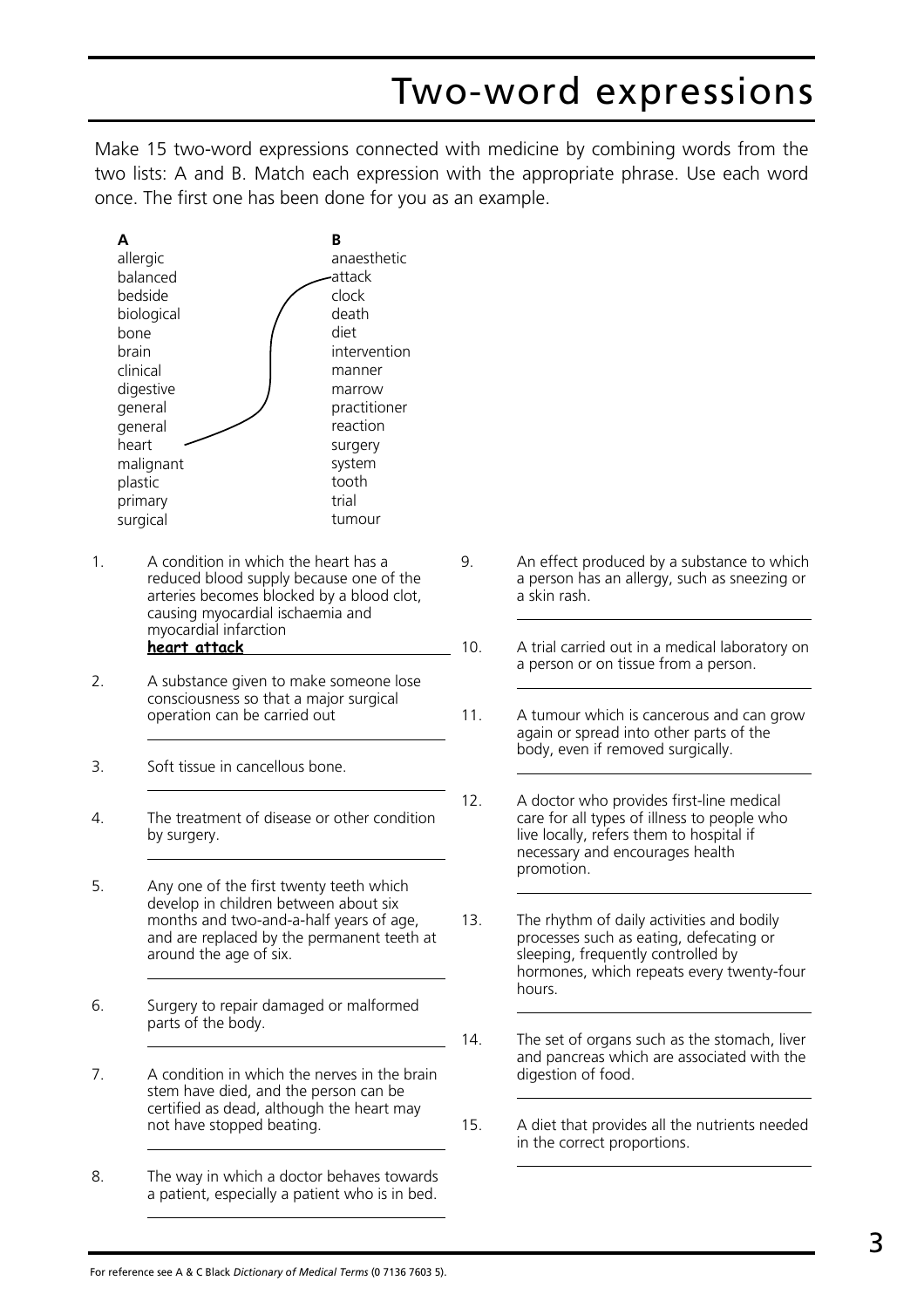# <span id="page-10-0"></span>Plural formation

In *Column A* of this table there are 25 nouns relating to medicine. For each of the nouns decide whether the correct plural form is in *Column B* or *Column C* and then circle it.

The first question has been done for you as an example.

|     | Column A   | Column B     | Column C    |
|-----|------------|--------------|-------------|
| 1.  | stratum    | stratums     | strata      |
| 2.  | foot       | foots        | feet        |
| 3.  | fibula     | fibulae      | fibulas     |
| 4.  | glomerulus | glomerulae   | glomeruli   |
| 5.  | abscess    | abscesses    | abscessi    |
| 6.  | joint      | jointes      | joints      |
| 7.  | bulla      | bullae       | bullas      |
| 8.  | testis     | testises     | testes      |
| 9.  | septum     | septa        | septums     |
| 10. | oesophagus | oesophaguses | oesophagi   |
| 11. | diagnosis  | diagnoses    | diagnosises |
| 12. | humerus    | humeruses    | humeri      |
| 13. | syringe    | syringes     | syringae    |
| 14. | acetabulum | acetabula    | acetabulums |
| 15. | larva      | larvae       | larvi       |
| 16. | chorda     | chordas      | chordae     |
| 17. | varix      | varices      | varixi      |
| 18. | fungus     | fungi        | funguses    |
| 19. | ganglion   | ganglions    | ganglia     |
| 20. | villus     | villi        | villae      |
| 21. | atrium     | atria        | atriums     |
| 22. | pons       | pontes       | ponses      |
| 23. | ovum       | ovums        | ova         |
| 24. | bout       | bouts        | boutae      |
| 25. | cortex     | cortexes     | cortices    |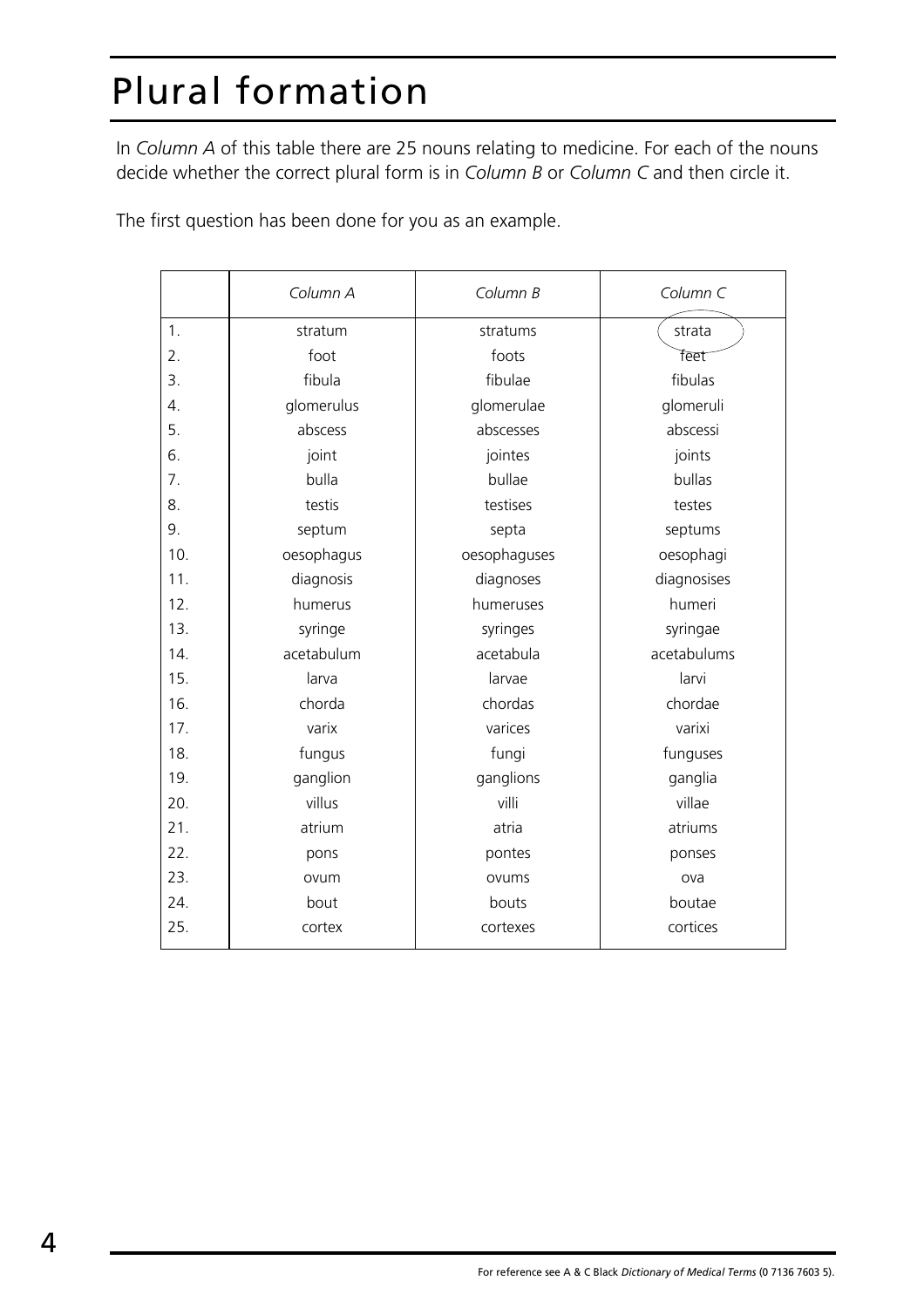# Word formation: adjectives

<span id="page-11-0"></span>The italicised words in the sentences in Column A are all nouns. What are the adjective forms? Complete the sentences in Column B using the correct adjective forms.

|     | Column A                                                                                                   | Column B                                         |
|-----|------------------------------------------------------------------------------------------------------------|--------------------------------------------------|
| 1.  | The surgeons operated to repair the<br>defect on the patient's heart valve.                                | The surgeons operated to repair the<br>patient's |
| 2.  | His diet has a calcium deficiency.                                                                         | His diet is calcium-                             |
| 3.  | She has a physical dependence on<br>amphetamines.                                                          | She is physically                                |
| 4.  | The doctor noted an excess of bile in<br>the patient's blood.                                              | The doctor noted an                              |
| 5.  | An attack of hypoglycaemia can be<br>prevented by eating glucose or a lump<br>of sugar when feeling faint. | A                                                |
| 6.  | The vaccine should give immunity to<br>tuberculosis.                                                       | The vaccine should make you                      |
| 7.  | They have periods of complete<br>inactivity.                                                               | They have periods when they are<br>completely    |
| 8.  | The pain in his foot is so great that he<br>can hardly walk.                                               | His foot is so                                   |
| 9.  | I injured my spine in the crash.                                                                           | I suffered                                       |
| 10. | She complained of stiffness in the<br>joints.                                                              | She complained of                                |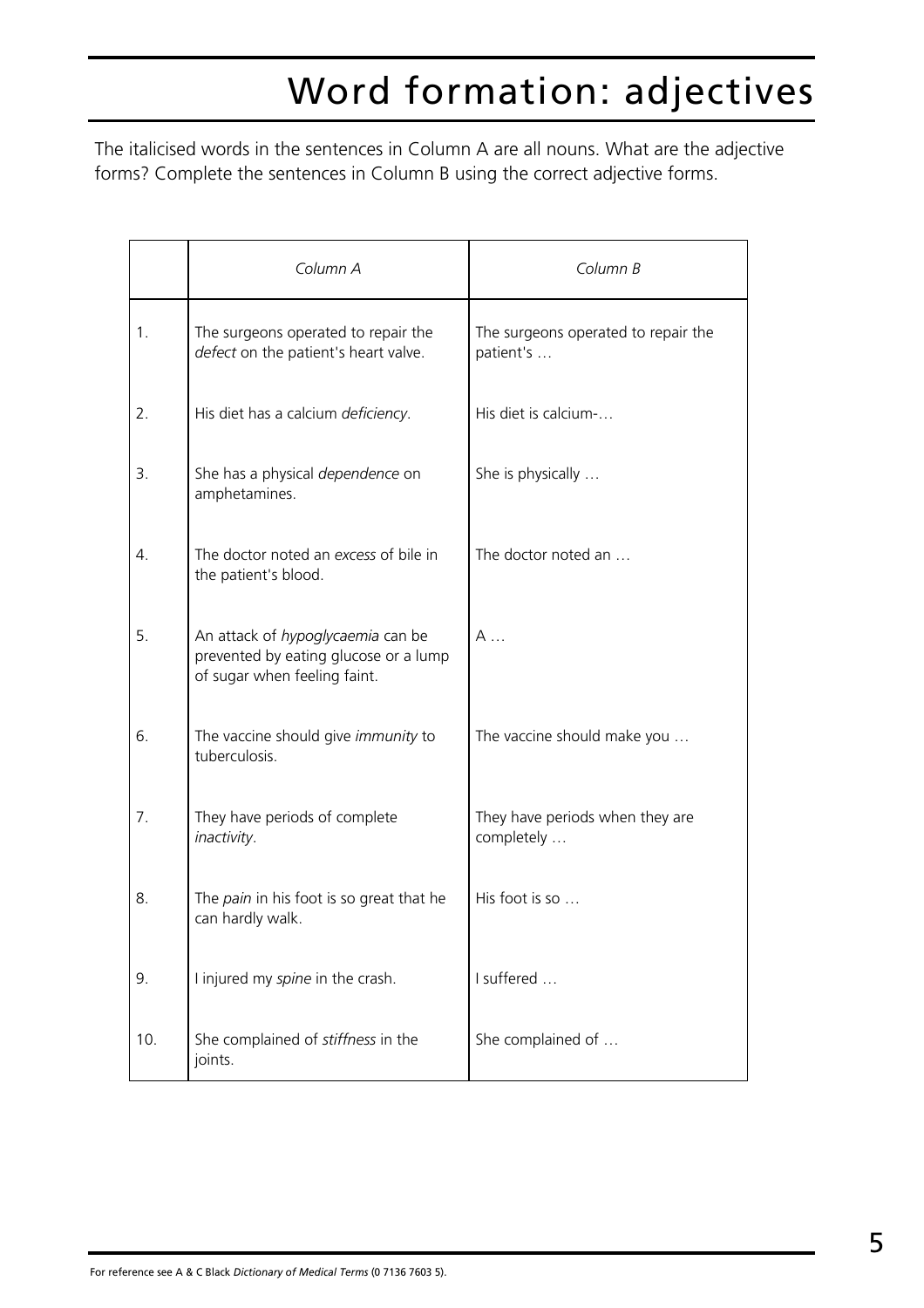# <span id="page-12-0"></span>Word association 2: partnerships

### Exercise 1.

Link each *verb* on the left with a *noun* on the right to make 10 'partnerships'. The first one has been done for you as an example.

|                | Verbs       | <b>Nouns</b>    |
|----------------|-------------|-----------------|
| 1 <sub>1</sub> | administer  | an improvement  |
| 2.             | analyse     | a baby          |
| 3.             | arrange     | antibiotics     |
| 4.             | burp        | the treatment   |
| 5.             | catch       | some infections |
| 6.             | detect      | an appointment  |
| 7.             | discontinue | a sample        |
| 8.             | ease        | the pain        |
| 9.             | resist      | `a drug         |
| 10.            | prescribe   | a cold          |
|                |             |                 |

### Exercise 2.

Complete these sentences using the partnerships from Exercise 1. You may have to make some changes to fit the grammar of the sentences. The first one has been done for you as an example.

- 1. The doctor will **administer a drug** to the patient.
- 2. She was \_\_\_\_\_\_\_\_\_\_\_\_\_\_\_\_\_\_\_\_ .
- 3. As soon as the patient reported severe side-effects, the doctor \_\_\_\_\_\_\_\_\_\_\_\_\_
- 4. I've \_\_\_\_\_\_\_\_\_\_\_\_\_\_\_\_\_\_\_\_\_\_\_ from one of my colleagues at work.
- 5. The laboratory \_\_\_\_\_\_\_\_\_\_\_\_\_\_\_\_\_\_\_\_ of the food and found traces of bacteria.
- 6. A healthy body can \_\_\_\_\_\_\_\_\_\_\_\_\_\_\_\_\_\_\_\_\_\_\_\_\_\_.
- 7. I would like to \_\_\_\_\_\_\_\_\_\_\_\_\_\_\_\_\_\_\_\_\_\_ with the dental hygienist for 10.00am tomorrow.
- 8. She had an injection to \_\_\_\_\_\_\_\_\_\_\_\_\_\_\_\_\_\_\_\_\_\_\_\_ in her leg.
- 9. The health visitor advised the new parents to \_\_\_\_\_\_\_\_\_\_\_\_\_\_\_\_\_\_\_\_\_\_\_ after feeding.
- 10. The nurses **the condition** in the patient's condition.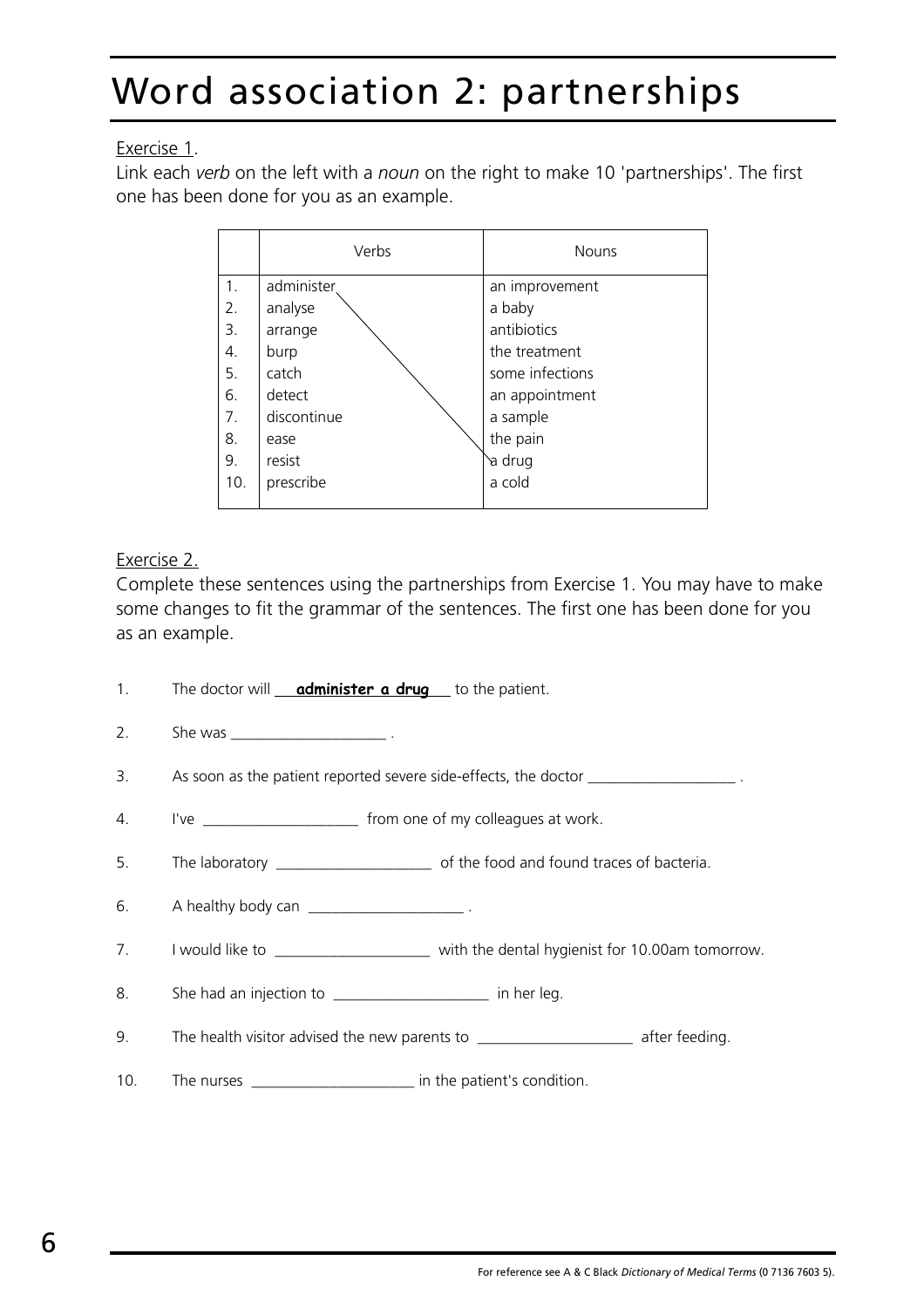# Opposites 1: prefixes

<span id="page-13-0"></span>Exercise 1.

English often uses prefixes to create opposites. There are several different prefixes that are used. Choose the right prefix for each of the adjectives below and write them into the table. The first one has been done for you:

active adequate coherent compatible complete conscious controllable dependent digested direct fertile fit healthy hygienic legal movable operable palpable pure qualified reducible regular sanitary soluble stable well

| $  -$ | im- | $in-$          | ir- | un- |
|-------|-----|----------------|-----|-----|
| 1.    | 1.  | inactive<br>1. | 1.  | 1.  |
|       | 2.  | 2.             | 2.  | 2.  |
|       | 3.  | 3.             |     | 3.  |
|       |     | 4.             |     | 4.  |
|       |     | 5.             |     | 5.  |
|       |     | 6.             |     | 6.  |
|       |     | 7.             |     | 7.  |
|       |     | 8.             |     | 8.  |
|       |     | 9.             |     | 9.  |
|       |     | 10.            |     |     |
|       |     | 11.            |     |     |

### Exercise 2.

Use ten of the adjectives in the table to complete these sentences. The first one has been done for you as an example.

- 1. He was found **unconscious** in the street.
- 2. He felt \_\_\_\_\_\_\_\_\_\_\_\_\_\_\_ and had to go home.
- 3. The serum makes the poison \_\_\_\_\_\_\_\_\_\_\_\_\_\_\_.
- 4. The children have a very \_\_\_\_\_\_\_\_\_\_\_\_\_\_\_ diet.
- 5. The nurse noted that the patient had developed an \_\_\_\_\_\_\_\_\_\_\_\_\_\_\_\_\_\_\_\_ pulse.
- 6. She used to play a lot of tennis, but she became \_\_\_\_\_\_\_\_\_\_\_\_\_\_\_\_\_ in the winter.
- 7. The surgeon decided that the cancer was \_\_\_\_\_\_\_\_\_\_\_\_\_\_\_\_.
- 8. Cholera spread rapidly because of the \_\_\_\_\_\_\_\_\_\_\_\_\_\_\_\_\_\_\_\_\_\_ conditions in the town.
- 9. The patient was showing signs of an \_\_\_\_\_\_\_\_\_\_\_\_\_\_\_\_\_ mental condition.
- 10. She has an **Exercise Sheets** desire to drink alcohol.

**Extension**. Work with a partner and test each other. One partner closes the book, while the other asks questions such as "*What's the opposite of conscious?*".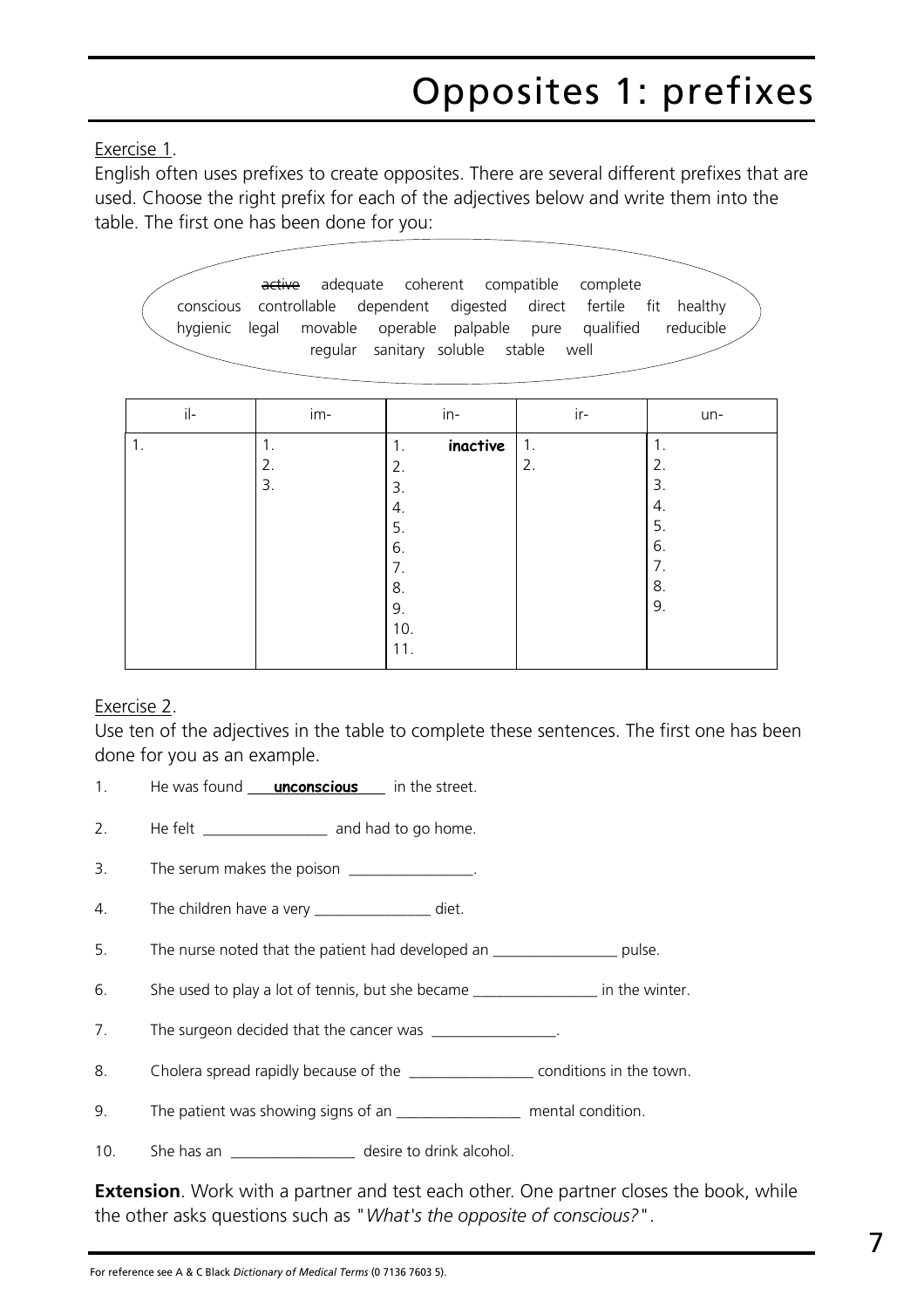# <span id="page-14-0"></span>Word formation: verbs

### Exercise 1.

The words listed in the table below are nouns. What are the verb forms of these nouns? The first question has been done for you as an example.

### Exercise 2.

Choose ten verbs from Exercise 1 and write a sentence below for each one. Write the correct form of each verb in the column on the right and leave gaps for the verbs in the sentences. Cover up the right-hand column and give the sentences to another student as a test. For example:

|     | She  with her local GP. | registered |
|-----|-------------------------|------------|
|     |                         |            |
| 1.  |                         |            |
| 2.  |                         |            |
| 3.  |                         |            |
| 4.  | .                       |            |
| 5.  | .                       |            |
| 6.  |                         |            |
| 7.  |                         |            |
| 8.  |                         |            |
| 9.  | .                       |            |
| 10. |                         |            |
|     |                         |            |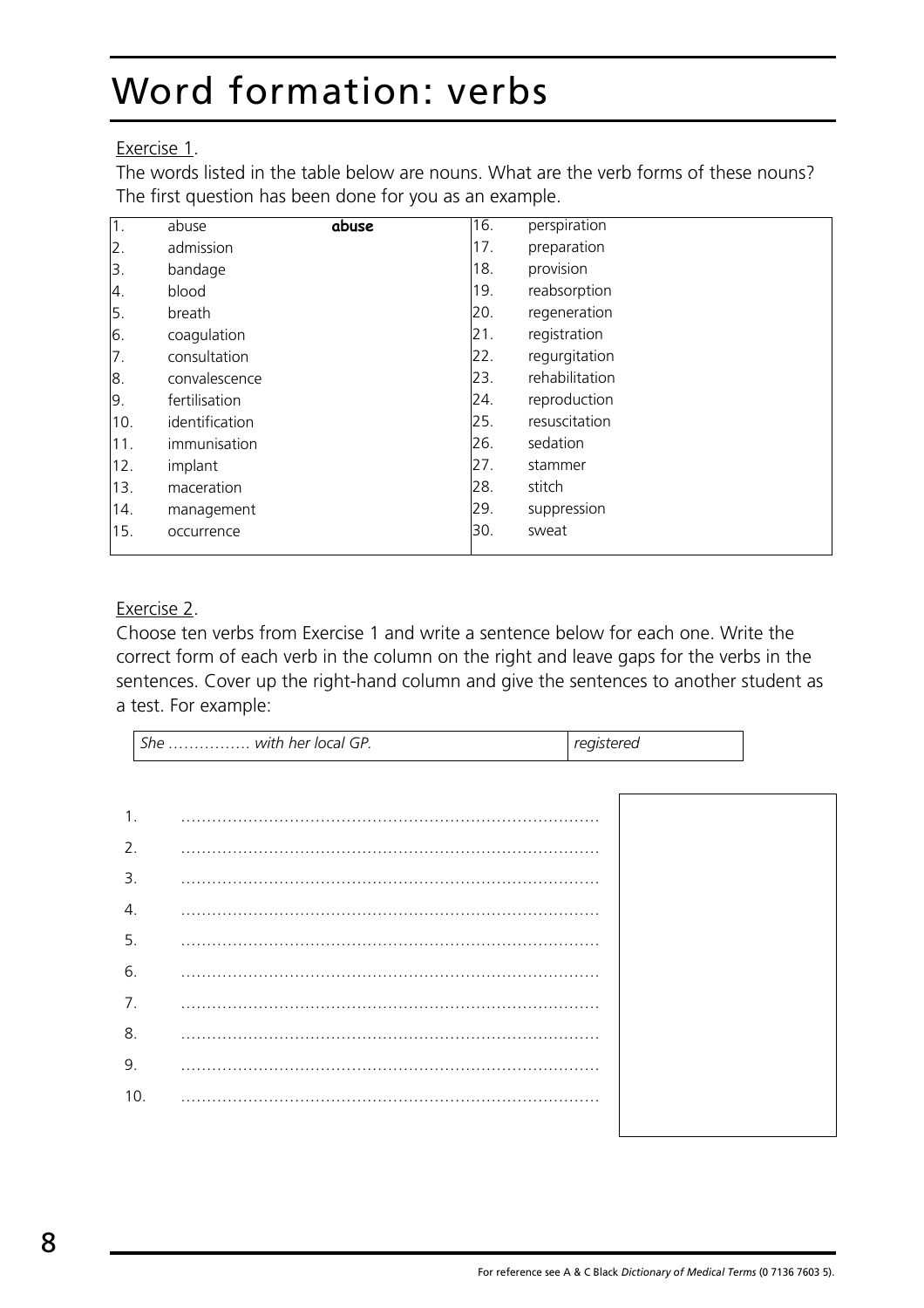# Word association 3: mind maps

<span id="page-15-0"></span>A mind map is a way of organising vocabulary to show the connections between words. This mind map is based on the word 'surgery'.



### Exercise 1.

Find words and expressions in the mind map that fit the following definitions.

- 1. A special room in a hospital, where surgical operations are carried out ………………..
- 2. A nurse who is specially trained to assist a surgeon during an operation ………………
- 3. The part of a hospital which deals with people who need urgent treatment because they have had accidents or are in sudden serious pain ………………..
- 4. Surgical operations involving important organs in the body ………………..
- 5. A doctor who specialises in surgery ....................
- 6. An anaesthetic which removes the feeling in a single part of the body only ………………..
- 7. A senior specialised doctor in a hospital ………………..
- 8. A surgical operation to remedy a condition of the heart ………….
- 9. To clean the hands and arms thoroughly before performing surgery ...................
- 10. The treatment of diseases or disorders by procedures which require an operation to cut into, to remove or to manipulate tissue, organs or parts …………………

### Exercise 2.

Design a mind map for one or more of the following:

- health
- hospital
- patient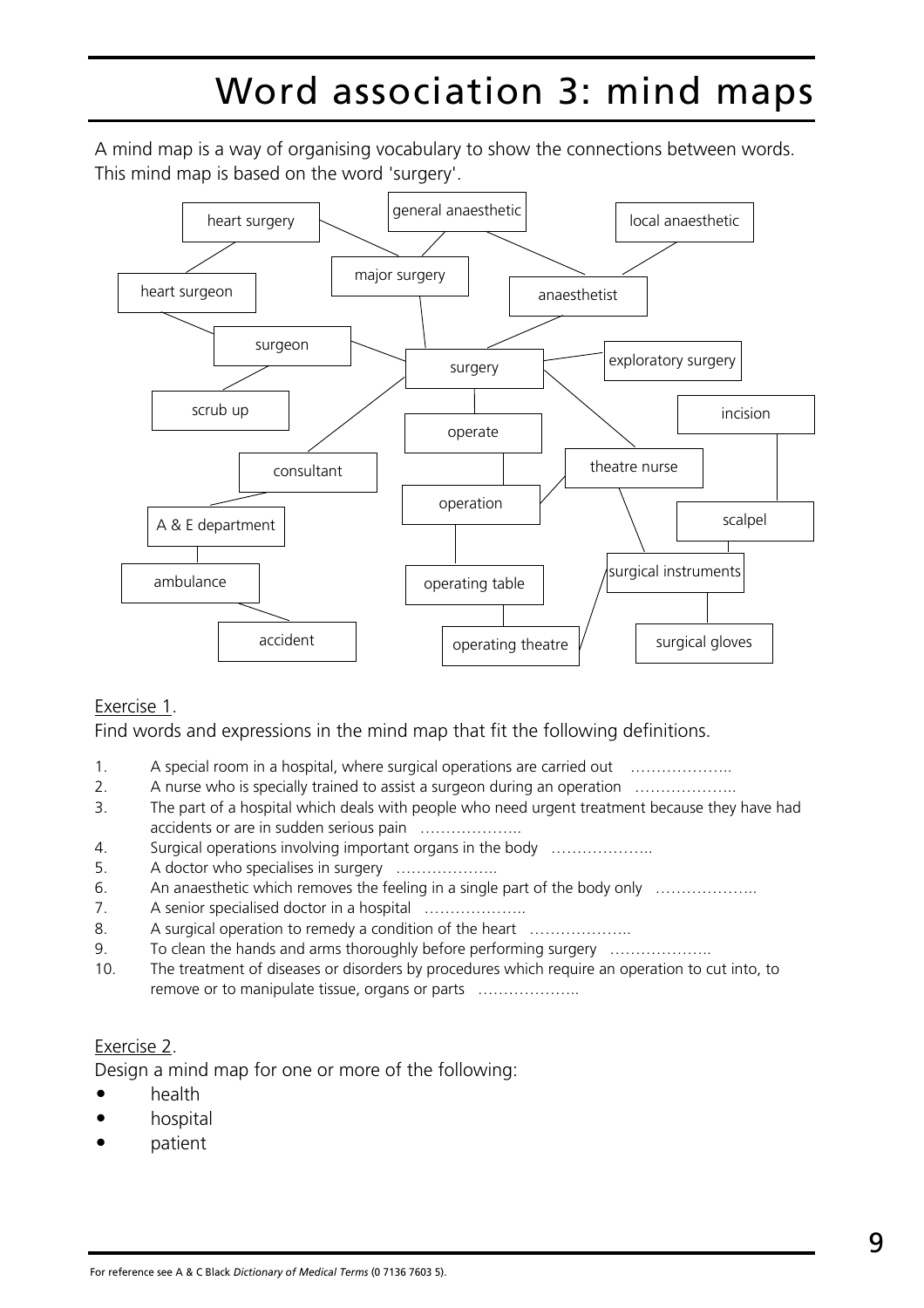# <span id="page-16-0"></span>Nouns

There are 20 nouns connected with medicine in the box below. Use them to complete the sentences - in some cases you will need to make them plural. The first one has been done for you as an example.

|     | <del>allergy</del><br>accident<br>ambulance biopsy consent<br>examination<br>course<br>excess<br>overdose<br>exercise<br>injection intake<br>paroxysm<br>rash<br>progress<br>recurrence<br>surgery tendency treatment vaccination |  |  |
|-----|-----------------------------------------------------------------------------------------------------------------------------------------------------------------------------------------------------------------------------------|--|--|
| 1.  | He developed an <b>_dlergy</b> to penicillin.                                                                                                                                                                                     |  |  |
| 2.  | He suffered __________________ of coughing in the night.                                                                                                                                                                          |  |  |
| 3.  | She went into a coma after an ___________________ of heroin.                                                                                                                                                                      |  |  |
| 4.  | The patient will need plastic ______________________ to remove the scars he received in the accident.                                                                                                                             |  |  |
| 5.  | She took a ____________________ of steroid treatment.                                                                                                                                                                             |  |  |
| 6.  | He had a _____________________ of a fever which he had caught in the tropics.                                                                                                                                                     |  |  |
| 7.  | There is a __________________ to obesity in her family.                                                                                                                                                                           |  |  |
| 8.  |                                                                                                                                                                                                                                   |  |  |
| 9.  | The doctor gave him an __________________ to relieve the pain.                                                                                                                                                                    |  |  |
| 10. | He doesn't take enough ________________: that's why he's fat.                                                                                                                                                                     |  |  |
| 11. | The injured man was taken away in an _______________.                                                                                                                                                                             |  |  |
| 12. | She was advised to reduce her ___________________ of sugar.                                                                                                                                                                       |  |  |
| 13. |                                                                                                                                                                                                                                   |  |  |
| 14. | The parents gave their _____________________ for their son's heart to be used in the transplant<br>operation.                                                                                                                     |  |  |
| 15. | The doctors seem pleased that she has made such good __________________ since her operation.                                                                                                                                      |  |  |
| 16. | This is a new _____________________ for heart disease.                                                                                                                                                                            |  |  |
| 17. | Her body could not cope with an __________________ of blood sugar.                                                                                                                                                                |  |  |
| 18. | Three people were injured in the ___________________ on the motorway.                                                                                                                                                             |  |  |
| 19. | is mainly given against cholera, diphtheria, rabies, smallpox, tuberculosis and<br>typhoid.                                                                                                                                       |  |  |
| 20. | She had a high temperature and then broke out in a _________________.                                                                                                                                                             |  |  |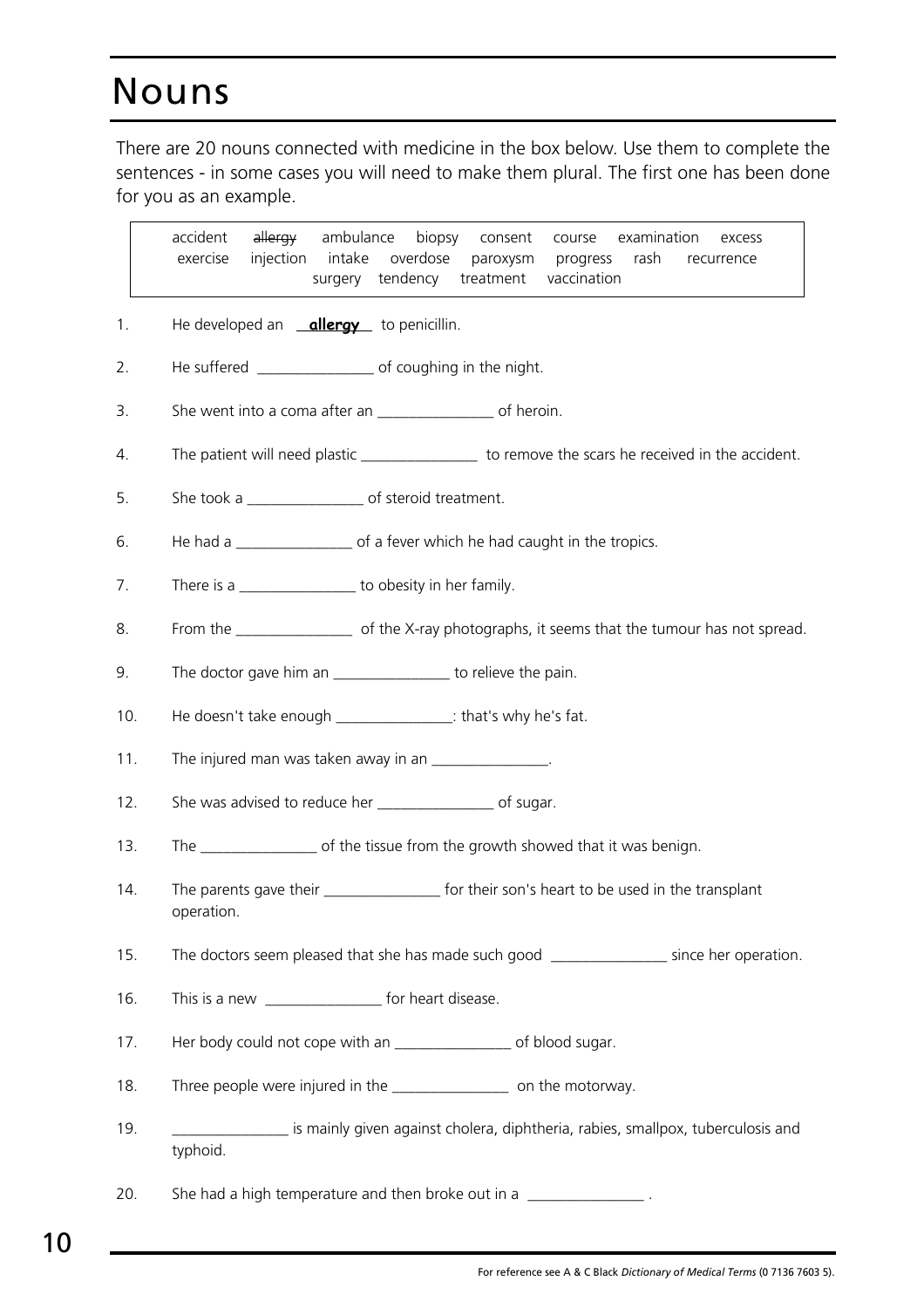# Adjectives 1

<span id="page-17-0"></span>Complete the sentences using the adjectives in the box. Use each adjective once only. The first one has been done for you as an example.

|     | depressed<br>compatible confused delicate<br>hoarse<br>hygienic<br>aware<br>inborn<br>incipient<br>infectious<br>inoperable insanitary<br>inactive<br>lethal<br>motionless poisonous predisposed<br>regular<br><del>safe</del><br>severe |  |  |
|-----|------------------------------------------------------------------------------------------------------------------------------------------------------------------------------------------------------------------------------------------|--|--|
| 1.  | This is a $\sqrt{\text{safe}}$ painkiller, with no harmful side-effects.                                                                                                                                                                 |  |  |
| 2.  | Some mushrooms are good to eat and some are ________________.                                                                                                                                                                            |  |  |
| 3.  | The surgeons are trying to find a donor with a ________________ blood group.                                                                                                                                                             |  |  |
| 4.  | The surgeon decided that the cancer was ___________________.                                                                                                                                                                             |  |  |
| 5.  | These fumes are ___________________ if inhaled.                                                                                                                                                                                          |  |  |
| 6.  | The body has an ________________ tendency to reject transplanted organs.                                                                                                                                                                 |  |  |
| 7.  | The tests detected _______________ diabetes mellitus.                                                                                                                                                                                    |  |  |
| 8.  | The serum makes the poison _______________.                                                                                                                                                                                              |  |  |
| 9.  | A ________________ outbreak of whooping cough occurred during the winter.                                                                                                                                                                |  |  |
| 10. | Old people can easily become _________________ if they are moved from their homes.                                                                                                                                                       |  |  |
| 11. | Catatonic patients can sit ___________________ for hours.                                                                                                                                                                                |  |  |
| 12. | Don't touch food with dirty hands: it isn't ______________.                                                                                                                                                                              |  |  |
| 13. | All the members of the family are ________________ to vascular diseases.                                                                                                                                                                 |  |  |
| 14. |                                                                                                                                                                                                                                          |  |  |
| 15. | The bones of a baby's skull are very ______________.                                                                                                                                                                                     |  |  |
| 16. | Cholera spread rapidly because of the __________________ conditions in the town.                                                                                                                                                         |  |  |
| 17. | He was ____________________ after his exam results.                                                                                                                                                                                      |  |  |
| 18. | He was advised to make _________________ visits to the dentist.                                                                                                                                                                          |  |  |
| 19. | This strain of flu is highly ________________.                                                                                                                                                                                           |  |  |
| 20. | He became ____________________ after shouting too much.                                                                                                                                                                                  |  |  |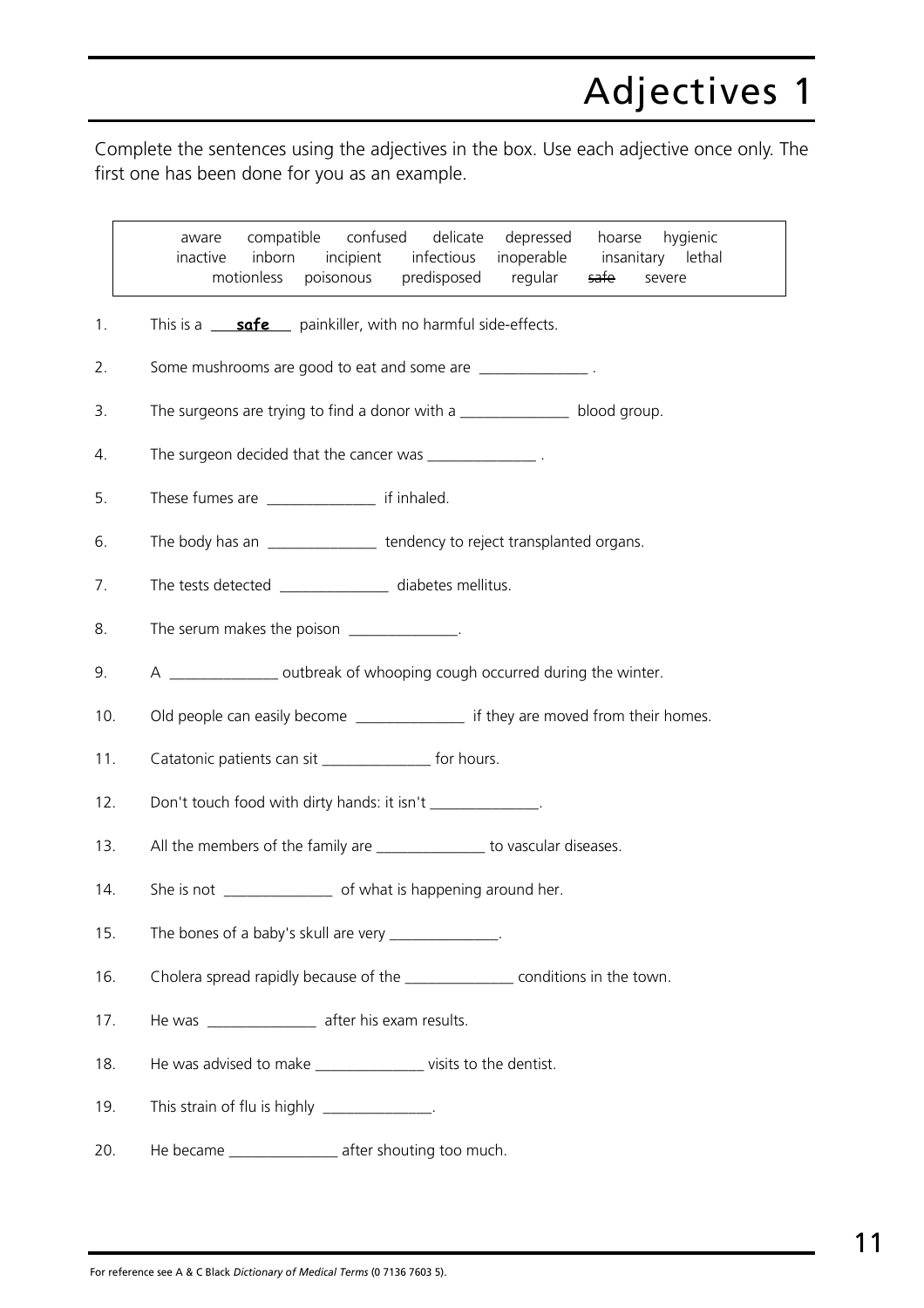# <span id="page-18-0"></span>Adjectives 2

Complete the sentences using the adjectives in the box. Use each adjective once only. The first one has been done for you as an example.

acute bedridden critical deaf depressed excessive harmful infirm inflamed latent <del>lethal</del> mobile obsessive painful persistent premature severed subjective tender viable 1. These fumes are **lethal** if inhaled. 2. The report was extended the state of aftercare provision. 3. She had a \_\_\_\_\_\_\_\_\_\_\_\_\_\_\_\_ cough. 4. The psychiatrist gave a \_\_\_\_\_\_\_\_\_\_\_\_\_\_\_ opinion on the patient's problem.

- 5. My grandfather is quite \_\_\_\_\_\_\_\_\_\_\_\_\_\_\_\_\_ now.
- 6. The skin has become \_\_\_\_\_\_\_\_\_\_\_\_\_\_\_ around the sore.
- 7. It is important for elderly patients to remain \_\_\_\_\_\_\_\_\_\_\_\_\_\_.
- 8. His foot is so \_\_\_\_\_\_\_\_\_\_\_\_\_\_\_\_ he can hardly walk.
- 9. A fetus is \_\_\_\_\_\_\_\_\_\_\_\_\_\_\_\_\_\_\_\_\_\_\_ by about the 28th week of the pregnancy.
- 10. You have to speak slowly and clearly when you speak to Mr Jones because he's quite \_\_\_\_\_\_\_\_.
- 11. The baby was born five weeks \_\_\_\_\_\_\_\_\_\_\_\_\_\_\_\_.
- 12. The patient was passing \_\_\_\_\_\_\_\_\_\_\_\_\_\_\_\_\_\_\_ quantities of urine.
- 13. He felt \_\_\_\_\_\_\_\_\_\_\_\_\_\_\_\_\_ chest pains.
- 14. He is \_\_\_\_\_\_\_\_\_\_\_\_\_\_\_\_\_\_ and has to be looked after by a nurse.
- 15. The children were tested for \_\_\_\_\_\_\_\_\_\_\_\_\_\_\_\_\_ viral infection.
- 16. He has an \_\_\_\_\_\_\_\_\_\_\_\_\_\_\_\_\_ desire to steal small objects.
- 17. Her shoulders are still \_\_\_\_\_\_\_\_\_\_\_\_\_\_\_\_\_\_ where she got sunburnt.
- 18. Surgeons tried to sew the \_\_\_\_\_\_\_\_\_\_\_\_\_\_\_\_ finger back onto the patient's hand.
- 19. She was **She was** for weeks after the death of her husband.
- 20. Bright light can be \_\_\_\_\_\_\_\_\_\_\_\_\_\_\_ to your eyes.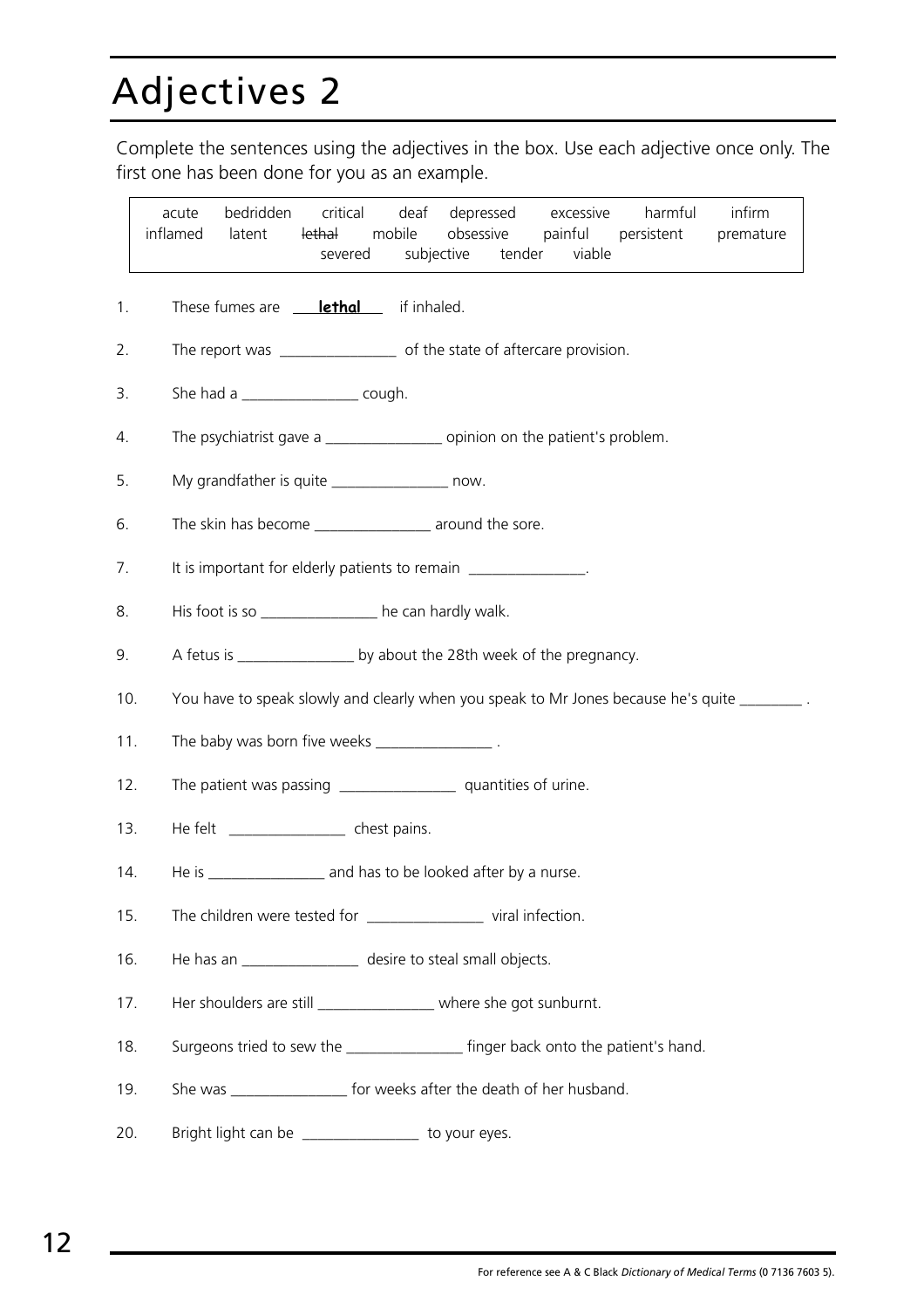<span id="page-19-0"></span>The sentences in *Column A* contain examples of useful verbs in medicine. In *Column B* there are definitions of the verbs. Read the examples and match the verbs (in *italics*) with the definitions. Then write the infinitive forms into the spaces in the definitions in *Column B*. The first one has been done for you as an example.

| <b>Column A: Examples</b> |                                                                                          | <b>Column B: Definitions</b> |                                                                                                                                                             |
|---------------------------|------------------------------------------------------------------------------------------|------------------------------|-------------------------------------------------------------------------------------------------------------------------------------------------------------|
| 1.                        | After the accident the passengers<br>were treated in hospital for cuts.                  | a)                           | diagnose means to identify a<br>condition or illness, by examining the<br>person and noting symptoms                                                        |
| 2.                        | Nurses dressed the wounds of the<br>accident victims.                                    | b)                           | means to to use medical<br>methods to cure a disease or help a<br>sick or injured person to recover                                                         |
| 3.                        | He specialises in children with<br>breathing problems.                                   | $\mathsf{C}$                 | means to make someone<br>healthy                                                                                                                            |
| 4.                        | She suffers from headaches.                                                              | $\mathsf{d}$                 | ___ means to put someone or<br>something at risk                                                                                                            |
| 5.                        | She was vaccinated against smallpox<br>as a child.                                       | e)                           | _____ means to give instructions<br>for a person to get a specific dosage<br>of a drug or a specific form of<br>therapeutic treatment                       |
| 6.                        | Some forms of cancer cannot be<br>cured.                                                 | f)                           | ______ means to study or treat<br>one particular disease or one<br>particular type of patient                                                               |
| 7.                        | The calamine lotion will soothe the<br>rash.                                             | g)                           | means to have an illness<br>for a long period of time                                                                                                       |
| 8.                        | The doctor <i>diagnosed</i> appendicitis.                                                | h)                           | _ means to treat a person<br>for a condition by cutting open the<br>body and removing a part which is<br>diseased or repairing a part which is              |
| 9.                        | The doctor prescribed a course of<br>antibiotics.                                        |                              | not functioning correctly                                                                                                                                   |
| 10.                       | The drug suppresses the body's<br>natural instinct to reject the<br>transplanted tissue. | i)                           | means to introduce<br>vaccine into a person's body in order<br>to make the body create its own<br>antibodies, so making the person<br>immune to the disease |
| 11.                       | The operation may endanger the life                                                      | j)                           | ________ means to relieve pain                                                                                                                              |
|                           | of the patient.                                                                          | $\mathsf{k}$                 | means to clean a wound<br>and put a covering over it                                                                                                        |
| 12.                       | The surgeons decided to operate as<br>the only way of saving the baby's<br>life.         | $\vert$                      | _ means to reduce the<br>action of something completely, e.g.<br>to remove a symptom or to stop the<br>release of a hormone                                 |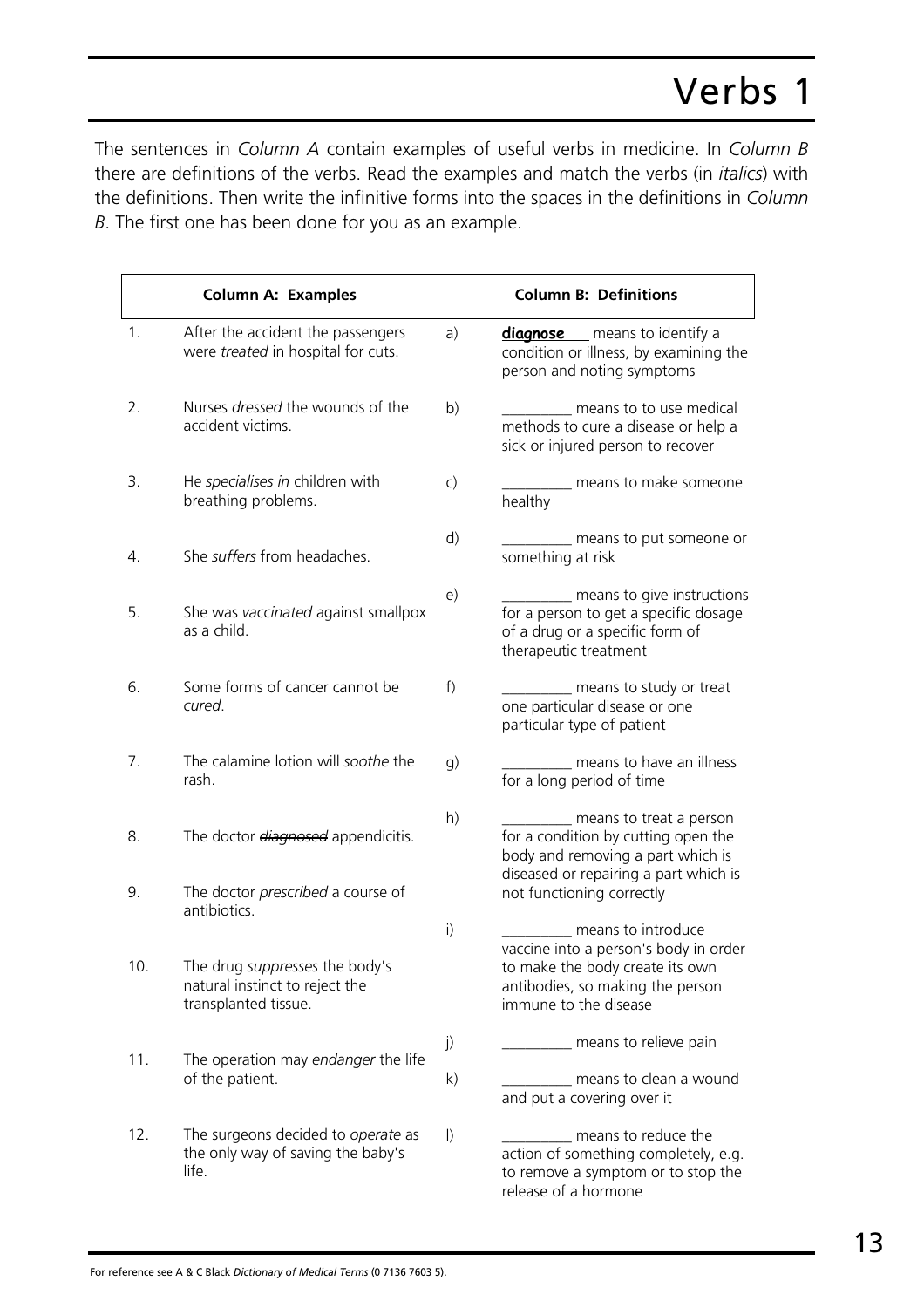# <span id="page-20-0"></span>Verbs 2

The sentences in *Column A* contain examples of useful verbs in medicine. In *Column B* there are definitions of the verbs. Read the examples and match the verbs (in *italics*) with the definitions. Then write the infinitive forms into the spaces in the definitions in *Column B*. The first one has been done for you as an example.

| <b>Column A: Examples</b> |                                                                                     | <b>Column B: Definitions</b> |                                                                                    |
|---------------------------|-------------------------------------------------------------------------------------|------------------------------|------------------------------------------------------------------------------------|
| 1 <sub>1</sub>            | He was admitted this morning.                                                       | a)                           | ______ means to pass from one<br>place to another                                  |
| 2.                        | The cancer is not responding to<br>drugs.                                           | b)                           | means to damage or hurt<br>someone or something                                    |
| 3.                        | He was still limping three weeks after<br>the accident.                             | $\mathsf{C}$                 | _ means to go through or<br>into something                                         |
| 4.                        | The doctors saved the little boy from<br>dying of cancer.                           | $\mathsf{d}$                 | means to make a hole<br>through something                                          |
| 5.                        | The end of the broken bone has<br>penetrated the liver.                             | e)                           | ____ means to investigate the<br>inside of something                               |
| 6.                        | The new heart has performed very<br>well.                                           | f)                           | means to stop someone<br>from being hurt or killed                                 |
| 7.                        | The patient was transferred to a<br>special unit.                                   | g)                           | __ means to walk awkwardly<br>because of pain, stiffness or                        |
| 8.                        | She fainted when she saw the blood.                                                 |                              | malformation of a leg or foot                                                      |
| 9.                        | The surgeon probed the wound with<br>a scalpel.                                     | h)                           | <b>admit</b> means to register a<br>patient in a hospital                          |
| 10.                       | Walking to work every day won't<br>harm you.                                        | i)                           | _ means to stop something<br>from happening                                        |
| 11.                       | The treatment is given to prevent the<br>patient's condition from getting<br>worse. | j)                           | means to react to<br>something or to begin to get better<br>because of a treatment |
| 12.                       | The ulcer perforated the duodenum.                                                  | k)                           | means to stop being<br>conscious for a short time and,<br>usually, fall down       |
|                           |                                                                                     | $\vert$                      | means to work                                                                      |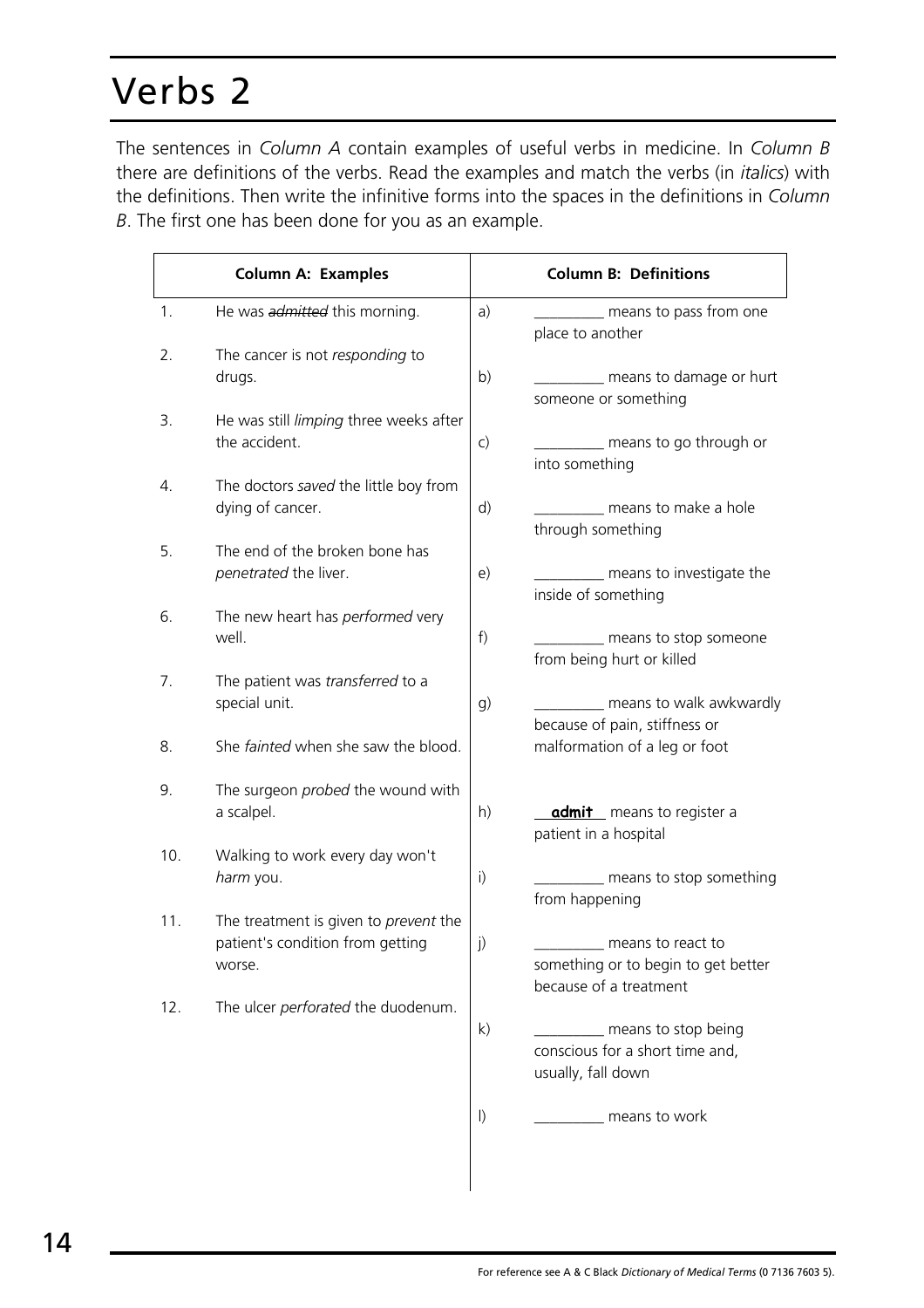# Verbs: past tense ~ regular verbs

<span id="page-21-0"></span>All the verbs in the box relate to medical matters. Use the past tense forms to complete the sentences. The first question has been done for you as an example.

> adapt aggravate develop examine faint fracture prolong react receive recover require strain suffer tremble weigh

- 1. He **received** a new kidney from his brother.
- 2. He his back lifting the table.
- 3. She \_\_\_\_\_\_\_\_\_\_\_ from her concussion in a few days.
- 4. It was so hot standing in the sun that he \_\_\_\_\_\_\_\_\_\_\_\_.
- 5. The doctors decided that her condition surgery.
- 6. She **She she steps in the steps of the cold** steps of the cold.
- 7. She \_\_\_\_\_\_\_\_\_\_ well to her new diet.
- 8. The embryo \_\_\_\_\_\_\_\_\_\_\_\_\_ quite normally in spite of the mother's illness.
- 9. His tibia **decertation** in two places.
- 10. The patient \_\_\_\_\_\_\_\_\_\_\_\_ badly to the penicillin.
- 11. The nurse \_\_\_\_\_\_\_\_\_\_\_\_ the baby on the scales.
- 12. The treatment \_\_\_\_\_\_\_\_\_\_\_ her life by three years.
- 13. Playing football only his knee injury.
- 14. The doctor the boy's throat.
- 15. His hands with the cold.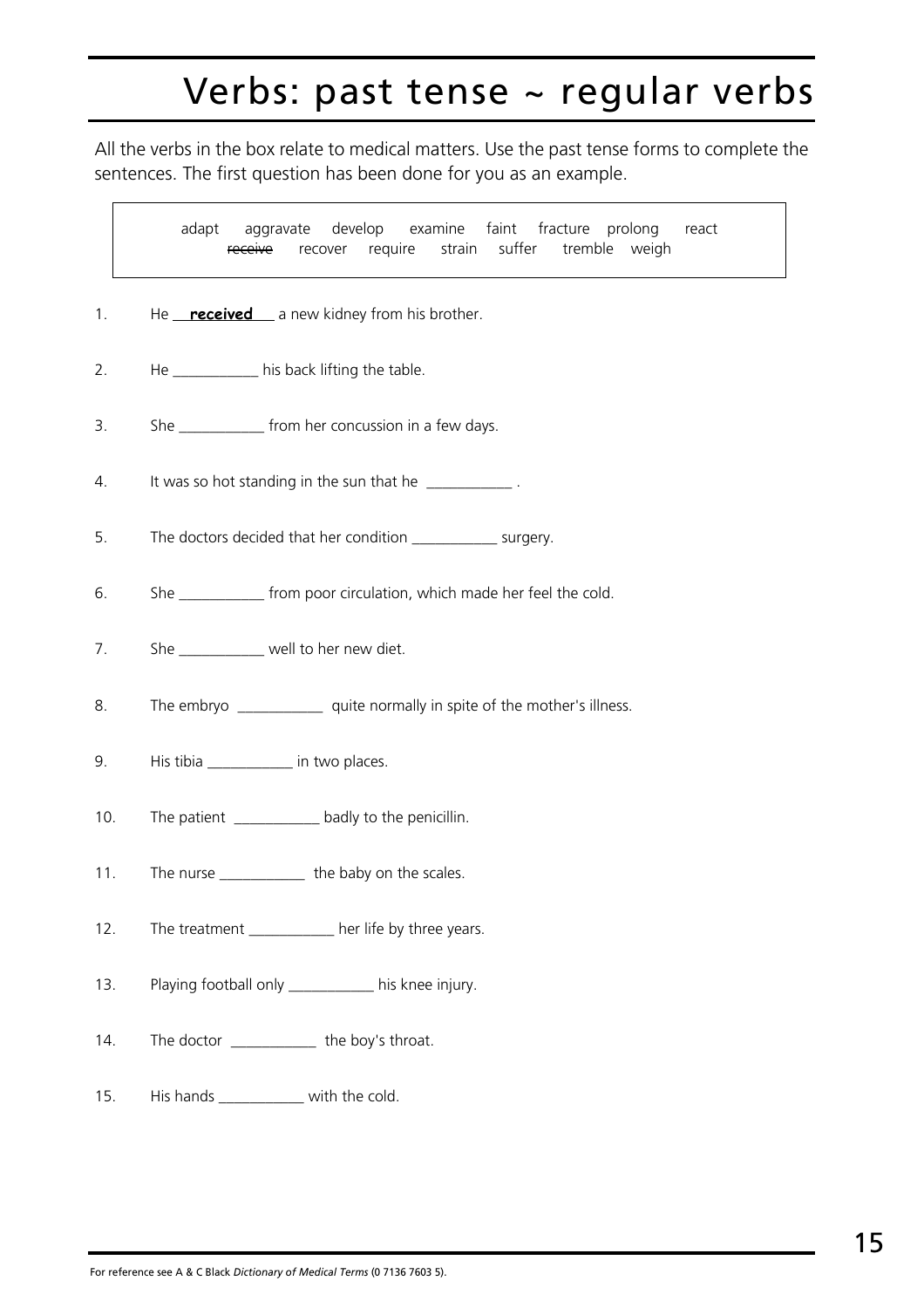# <span id="page-22-0"></span>Verbs: mixed tenses

All the verbs in the box relate to medical matters. Use them to complete the sentences. You may have to change the forms of the verbs to fit the grammar of the sentences. (Remember the five forms of English verbs - for example: take, takes, took, taken, taking.) The first question has been done for you as an example.

|     | burn control expel<br>freeze<br>amputate<br>bite bruise<br>heal<br>hurt<br>rebuild<br>undergo<br>wisit<br>progress<br>measure<br>overcome                               |
|-----|-------------------------------------------------------------------------------------------------------------------------------------------------------------------------|
| 1.  | I am going to $\frac{\text{visit}}{\text{visit}}$ my brother in hospital.                                                                                               |
| 2.  | She ____________ her disabilities and now leads a normal life.                                                                                                          |
| 3.  | After the accident her pelvis was completely ___________.                                                                                                               |
| 4.  | She has _______________ several operations.                                                                                                                             |
| 5.  | They ____________ my big toe to remove the nail.                                                                                                                        |
| 6.  | She ____________ her knee on the corner of the table.                                                                                                                   |
| 7.  | A thermometer ____________ temperature.                                                                                                                                 |
| 8.  | Air is ______________ from the lungs when a person breathes out.                                                                                                        |
| 9.  | His arm is _______________ so much he can't write.                                                                                                                      |
| 10. | A minor cut will <b>A</b> minor cut will <b>A</b> minor cut will <b>A</b> minor cut will <b>A</b> minor cut will <b>A</b> minor faster if it is left without a bandage. |
| 11. | The girl ____________ her hand on a hot frying pan.                                                                                                                     |
| 12. | He _____________ his asthma with a bronchodilator.                                                                                                                      |
| 13. | The patient's leg needs to be _____________ below the knee.                                                                                                             |
| 14. | She was _____________ by an insect.                                                                                                                                     |
| 15. | The doctor asked how the patient was ______________.                                                                                                                    |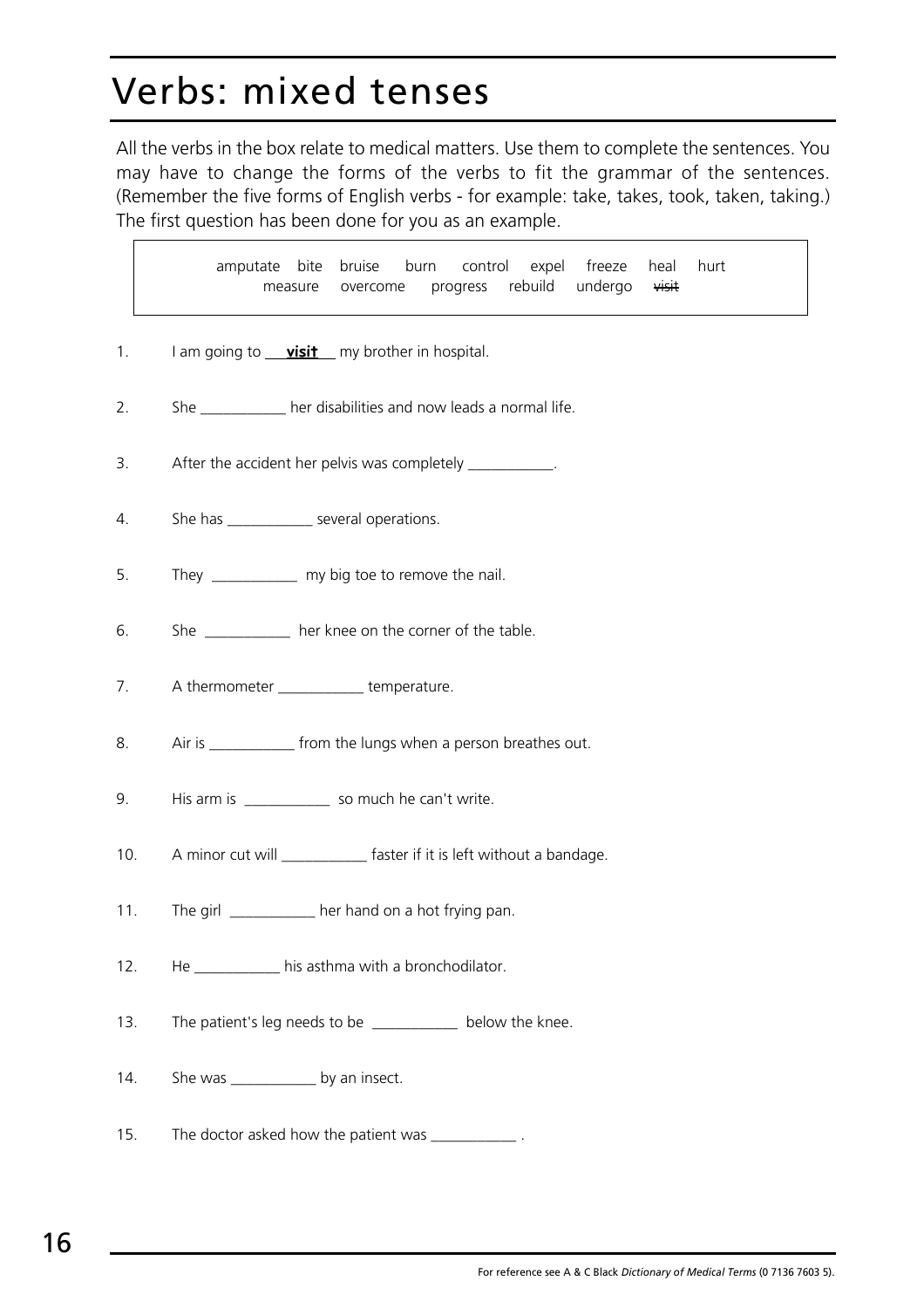# Phrasal verbs

<span id="page-23-0"></span>Natural English conversation includes many phrasal verbs. These are verbs made up of two words: a verb and a preposition. For example: 'I *get up* at eight o'clock'. Complete the sentences below using the phrasal verbs in the box. You will have to change the forms of some of the verbs to make the grammar of the sentence correct. The first one has been done for you as an example.

| 1.  | He <b>got over</b> his cold.                                                           | Phrasal verbs                                                                                    |
|-----|----------------------------------------------------------------------------------------|--------------------------------------------------------------------------------------------------|
| 2.  | The nurses are ______________her very well.                                            | break down = to start to cry and<br>become upset                                                 |
| 3.  | He must have ____________________ the disease when he was<br>travelling in Africa.     | <i>bring <math>up = to cough up material</math></i><br>such as mucus from the lungs or<br>throat |
| 4.  | She often __________________ in front of the TV.                                       | cough $up = to \cosh$ hard to expel                                                              |
| 5.  | When we told her that her father was ill, she                                          | a substance from the trachea                                                                     |
|     |                                                                                        | $drop$ off = to fall asleep                                                                      |
| 6.  | She ________________________ and cried as she described the<br>symptoms to the doctor. | $get$ around = to move about                                                                     |
| 7.  | He _________________ his father.                                                       | $get over = to become better after$<br>an illness or a shock                                     |
| 8.  | The doctor asked him to ________________ his shirt.                                    | give $up = not to do something any$<br>more                                                      |
| 9.  | He was ______________________ mucus.                                                   | $go down = to become smaller$                                                                    |
| 10. | Since she had the accident she _____________________ using<br>crutches.                | knock out = to hit someone so<br>hard that he or she is no longer<br>conscious                   |
| 11. | I was advised to _____________________ smoking.                                        | look after $=$ to take care of a<br>person and attend to his or her                              |
| 12. | He was ____________________ by a blow to the head.                                     | needs                                                                                            |
| 13. | The nurse ____________________ the patient with pillows.                               | pass out $=$ to faint                                                                            |
| 14. | The swelling has started to ________________.                                          | pick $up =$ to catch a disease                                                                   |
| 15. | She became worried when the girl started                                               | prop $up = to support a person, e.g.$<br>with pillows                                            |
|     | blood.                                                                                 | take after $=$ to be like one or other<br>parent                                                 |
|     |                                                                                        | take off = to remove something,<br>especially clothes                                            |

**Extension**. Work with a partner: write a dialogue which includes at least seven of the phrasal verbs from this page.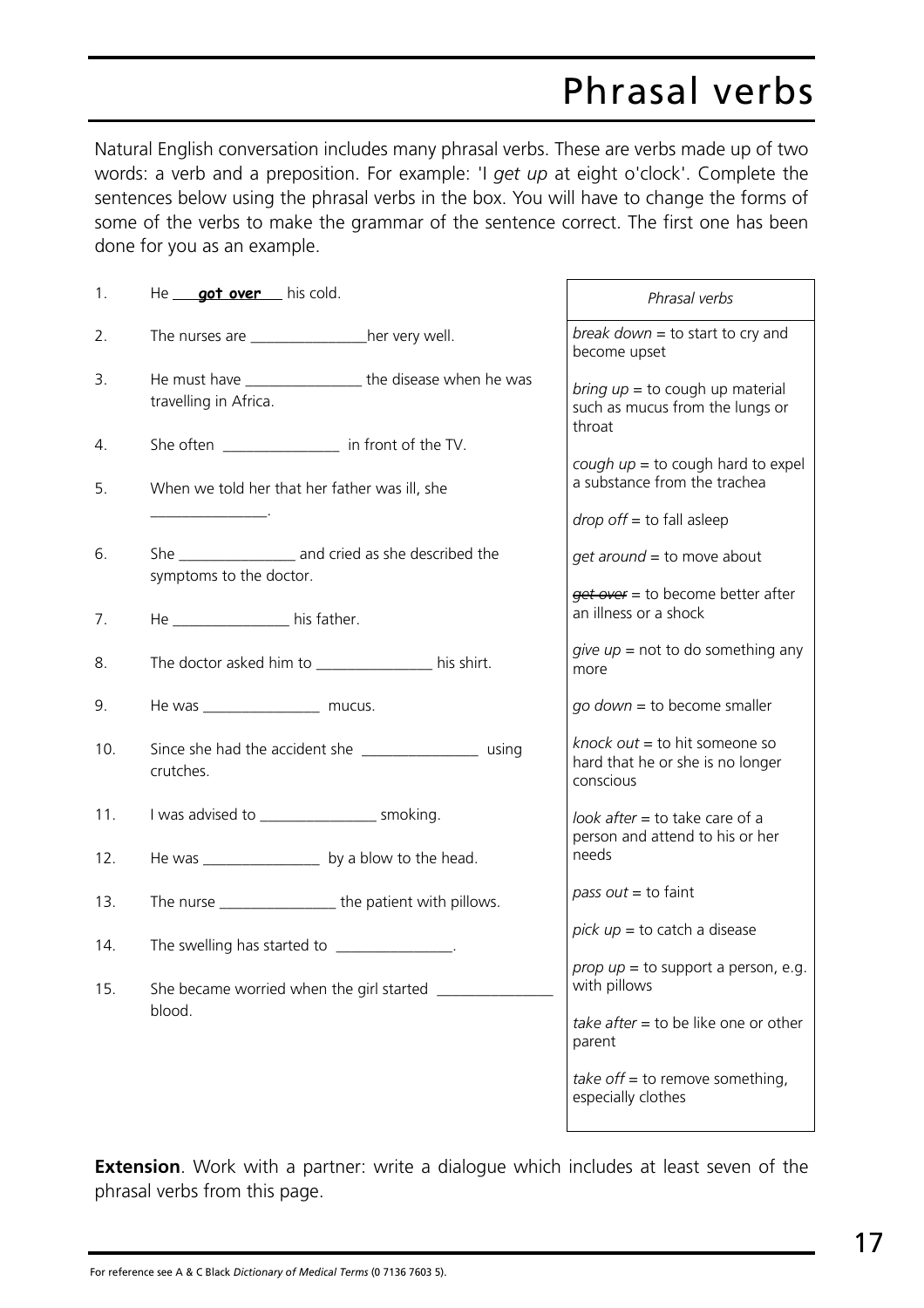# <span id="page-24-0"></span>Verbs: active/passive

|                |                                                                          | Change the sentences below from active to passive tense. For example:                      |  |  |
|----------------|--------------------------------------------------------------------------|--------------------------------------------------------------------------------------------|--|--|
| <b>Active:</b> |                                                                          | The GP referred the patient to a consultant.                                               |  |  |
| Passive:       |                                                                          | The patient was referred to a consultant by the GP.                                        |  |  |
| example:       |                                                                          | Remember that it is not always necessary to mention the subject in a passive sentence. For |  |  |
| Active:        |                                                                          | We have identified the cause of this outbreak of dysentery.                                |  |  |
|                | <b>Passive:</b>                                                          | The cause of this outbreak of dysentery has been identified.                               |  |  |
| 1.             |                                                                          | The nurse noticed a rise in the patient's pulse rate.                                      |  |  |
| 2.             |                                                                          | The consultant is allowing him to watch the operation.                                     |  |  |
| 3.             |                                                                          | All chemists sell the tablets.                                                             |  |  |
| 4.             |                                                                          | The doctor diagnosed appendicitis.                                                         |  |  |
| 5.             | The paramedics comforted the injured person until the ambulance arrived. |                                                                                            |  |  |
| 6.             | The midwife delivered the twins.                                         |                                                                                            |  |  |
| 7.             |                                                                          | The gland was producing an excess of hormones.                                             |  |  |
| 8.             |                                                                          | They looked after him very well in hospital.                                               |  |  |
| 9.             |                                                                          | We examined the tissue under the microscope.                                               |  |  |
| 10.            |                                                                          | The doctor gave me an unpleasant mixture to drink.                                         |  |  |
| 11.            |                                                                          | You cannot take the lotion orally.                                                         |  |  |
| 12.            |                                                                          | Toxic fumes poisoned the workers.                                                          |  |  |
| 13.            |                                                                          | Doctors are predicting a rise in cases of whooping cough.                                  |  |  |
| 14.            |                                                                          | The drug suppresses the body's natural instinct to reject the transplanted tissue.         |  |  |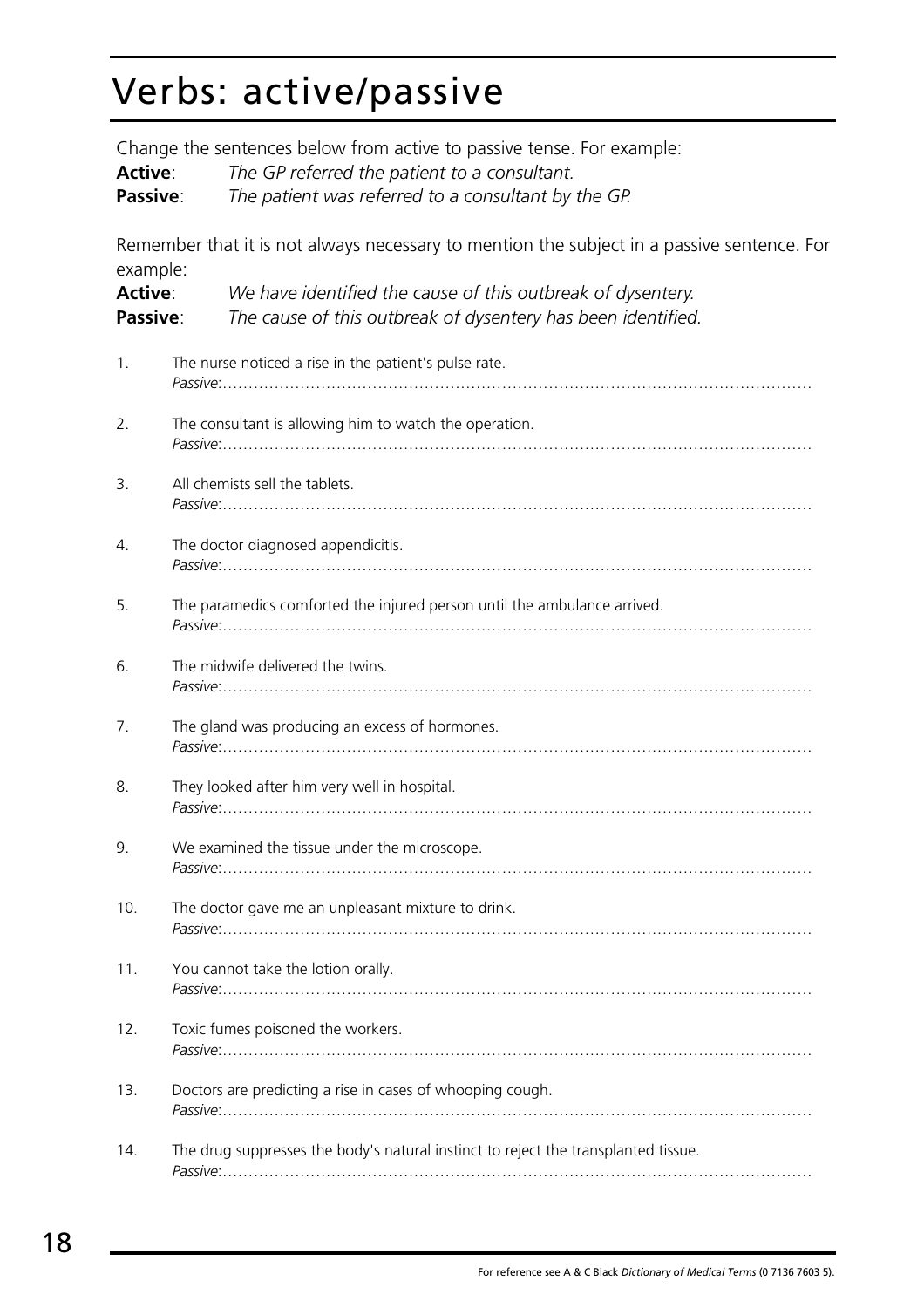# Adverbs

<span id="page-25-0"></span>The sentences below do not read correctly. Identify the adverbs in the sentences and then swap the adverbs around so that each sentence makes sense.

Some of the adverbs could be used in several of the sentences.

| 1.  | The bandage was medicinally tied around her wrist.                                       |
|-----|------------------------------------------------------------------------------------------|
| 2.  | Immediately, she is very advanced for her age.                                           |
| 3.  | If the patient sweats fairly, it may be necessary to cool his body with cold compresses. |
| 4.  | The tumour is excessively placed and not easy to reach.                                  |
| 5.  | She manages all her patients very mentally.                                              |
| 6.  | The relief team loosely requires more medical supplies.                                  |
| 7.  | This is a physically antiseptic solution.                                                |
| 8.  | Mildly he is very weak, but his mind is still alert.                                     |
| 9.  | He became ill efficiently after he came back from holiday.                               |
| 10. | The herb can be used awkwardly.                                                          |
| 11. | He has been working as a doctor only for a severely short time.                          |
| 12. | Her breathing was urgently affected.                                                     |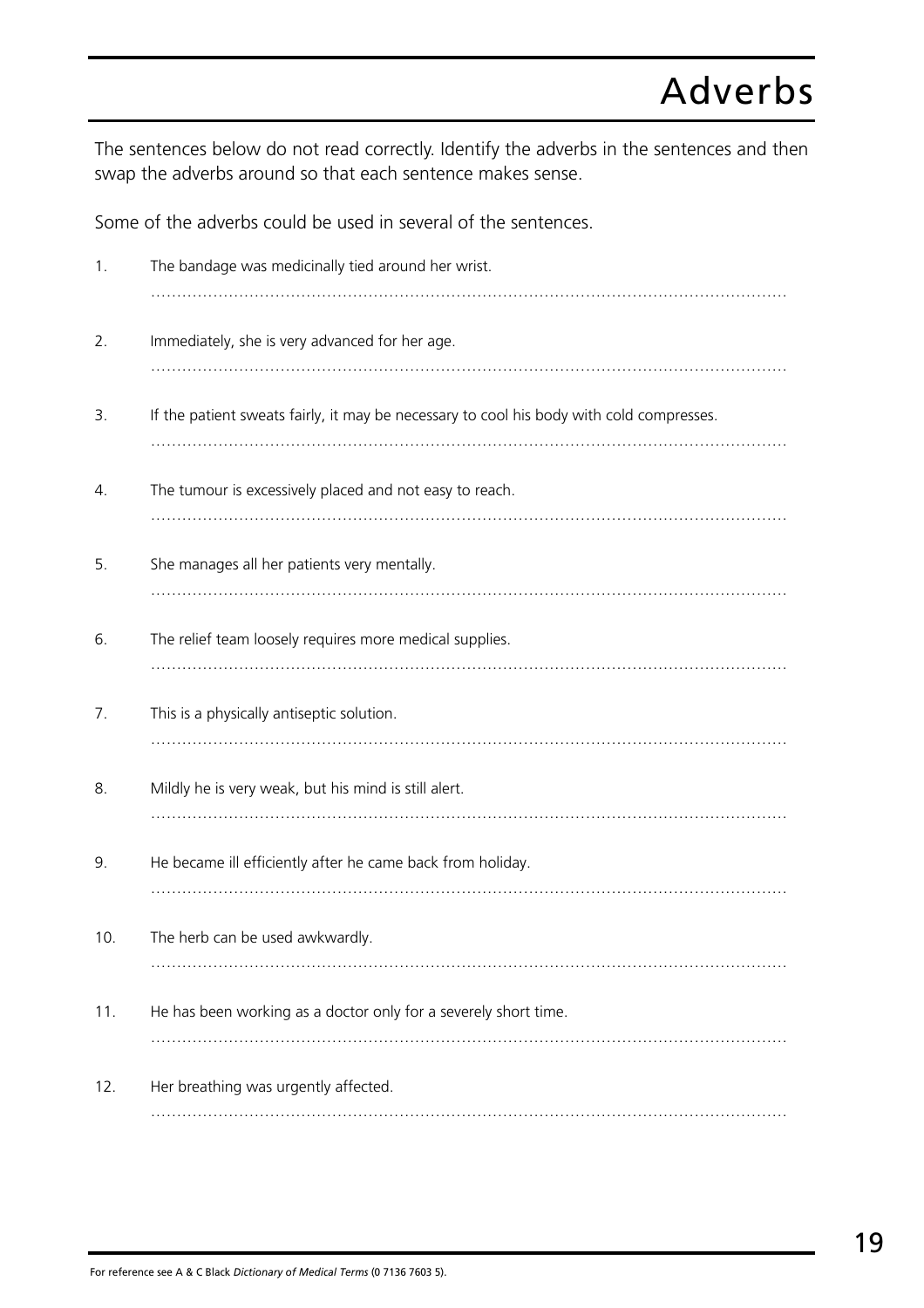# <span id="page-26-0"></span>Prepositions

The sentences in this exercise contain **mistakes**. The mistakes are all in the prepositions and there are three types:

| missing preposition | I spoke ^him about this last week. | to |
|---------------------|------------------------------------|----|
| wrong preposition   | We're meeting again in ^Tuesday.   | on |

3. unnecessary preposition I'll telephone to you tomorrow.

Find the mistakes and correct them.

- 1. The hospital has installed new apparatus through the physiotherapy department.
- 2. Her lips were cracked of the cold.
- 3. The boy's little toe was crushed the door.
- 4. The tissue was examined on the microscope.
- 5. It is important that needles used at injections should be sterilised.
- 6. He is recovering from a bout flu.
- 7. She was given to a pain-killing injection.
- 8. Some types of wool can irritate to the skin.
- 9. This report quotes the number of cases of cervical cancer from thousand patients tested.
- 10. The doctor put the patient to sleep within a strong narcotic.
- 11. She burnt her hand at the hot frying pan.
- 12. We have no spare beds on the hospital at the moment.
- 13. He will have an operation to remove of an ingrowing toenail.
- 14. Please ensure that the patient takes of his medicine.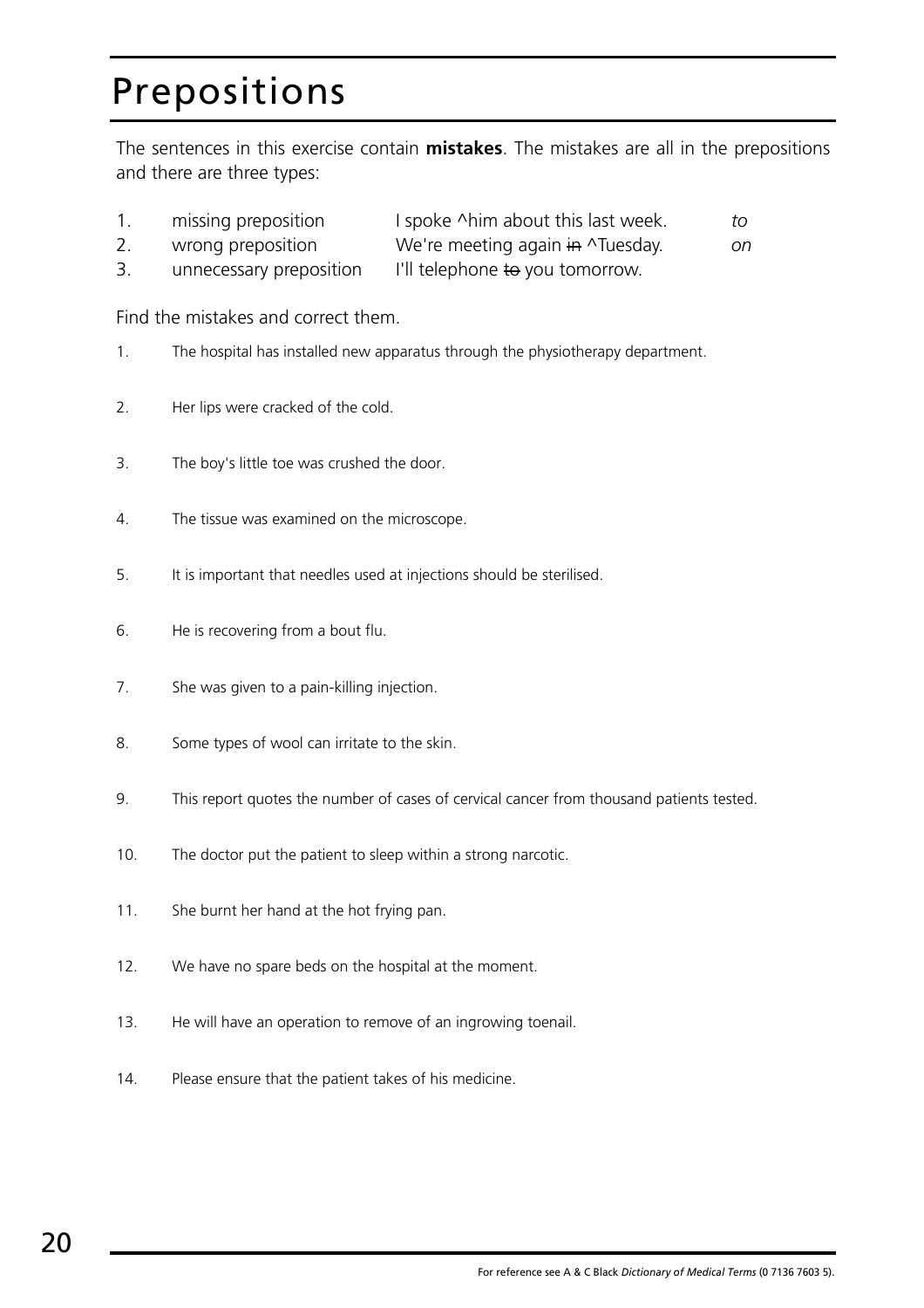# Word stress 1

<span id="page-27-0"></span>One of the keys to English pronunciation is *stress* - emphasis. There are three possible patterns for three-syllable words:

- $A^+$ ■**□hos-pi-tal**
- B: □■□ pre-scrip-tion
- C:  $\Box$   $\Box$  rec-om-**mend**

Read these five conversations. Find all the three-syllable words and classify them by their pronunciation. There are 27 in total. Put them in the correct sections of the table on the right. The first one has been done for you as an example.

### **Dialogue 1**

- When was she admitted to hospital?
- At about four o'clock.
- Has there been any improvement?
- No, her condition is stable. We're waiting to see how things develop.

### **Dialogue 2**

- What do you recommend?
- Well, first of all: cut down on fatty foods.
- And what else?
- Take regular exercise, don't smoke and keep alcohol down to a minimum.

### **Dialogue 3**

- What's the problem?
- I went to give him his injection and I saw that he'd started to haemorrhage.
- We'll have to operate. Make sure all the equipment is prepared.
- I'll go down to the theatre and check.

### **Dialogue 4**

- So, is it serious?
- Don't worry. It's probably just an allergic reaction.
- Are you just saying that to reassure me?
- You're fine. Look, I'm going to give you a prescription for some painkillers…

### **Dialogue 5**

- Have you got the test results yet?
- Well, they're still incomplete, but it's clear that it's positive.
- Any idea when infection took place?
- I'd say five or six weeks ago, but that's just an opinion. Do you want to see her medical history?

**Extension**. Practise the dialogues with a partner.

| Group A: ■□□                                           |
|--------------------------------------------------------|
| 1                                                      |
| $\overline{2}$                                         |
| $\overline{3}$                                         |
| $\overline{4}$                                         |
| $\overline{5}$                                         |
| $\overline{6}$                                         |
| $\overline{7}$                                         |
| 8                                                      |
| $\overline{9}$                                         |
| $\overline{10}$                                        |
| $\overline{11}$                                        |
| $\overline{12}$                                        |
| $\overline{13}$                                        |
| Group B: $\square \blacksquare \square$                |
| admitted<br>$\overline{\mathbf{1}}$                    |
|                                                        |
| $\overline{2}$                                         |
| $\overline{3}$                                         |
| $\overline{4}$                                         |
| $\overline{5}$                                         |
| $\overline{6}$                                         |
| $\overline{7}$                                         |
| $\overline{8}$                                         |
| $\overline{9}$                                         |
| $\overline{10}$                                        |
| $\overline{11}$                                        |
|                                                        |
| Group $\overline{C}$ : $\Box$ $\Box$<br>$\overline{1}$ |
| $\overline{2}$                                         |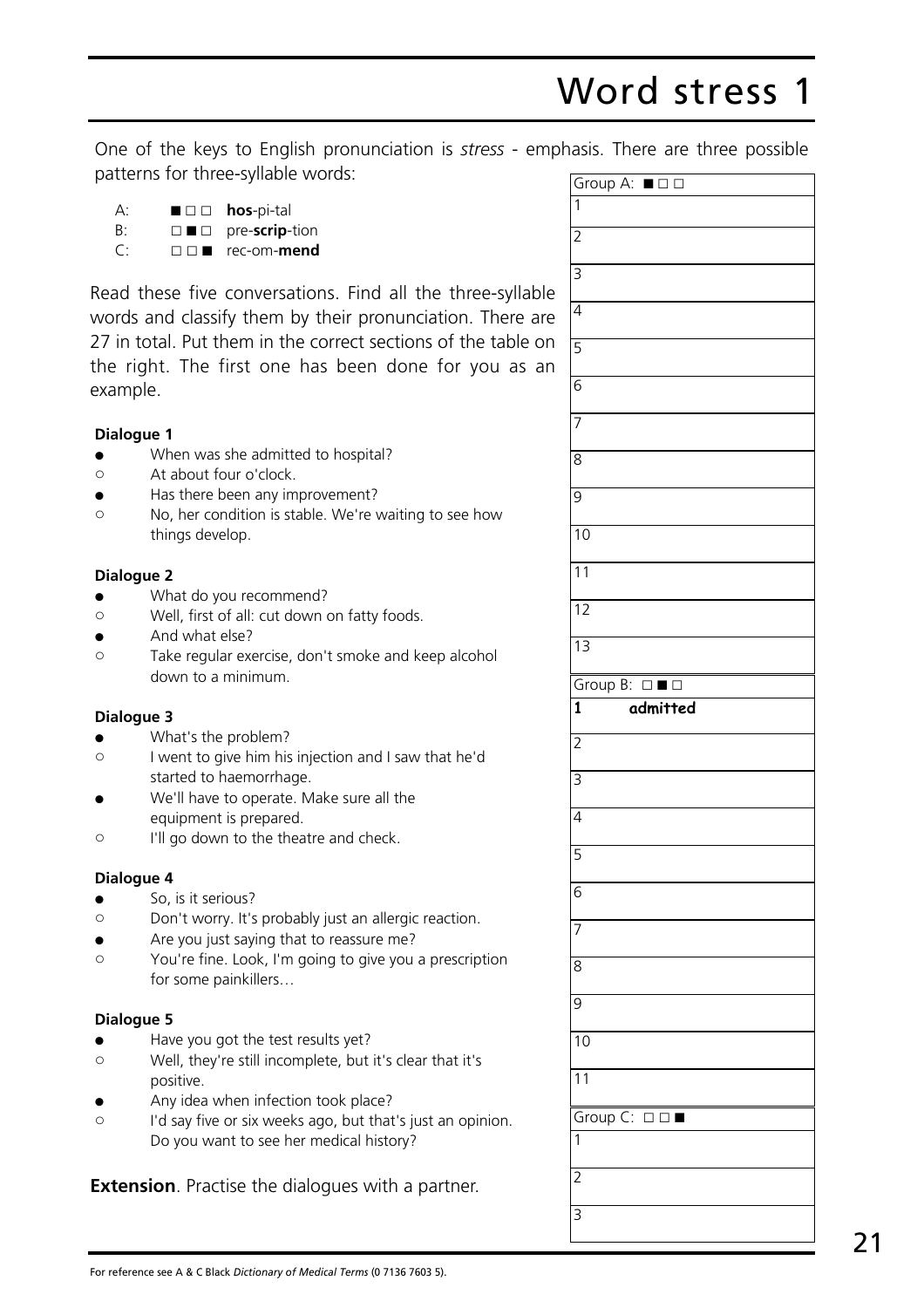# <span id="page-28-0"></span>Word stress 2

One of the keys to English pronunciation is *stress* - emphasis. There are three normal patterns for four-syllable words:

| $A: \blacksquare \square \square \square$ vac-ci-na-ted | $B: \Box \blacksquare \Box \Box$ pneu- <b>mo</b> -ni-a | $C: \Box \Box \blacksquare \Box$ in-flu-en-za |
|---------------------------------------------------------|--------------------------------------------------------|-----------------------------------------------|

Exercise 1. Complete the sentences below

using the four-syllable words in the table. The first question has been done for you as an example.

- 1. She appeared to be improving, but a **complication** set in and she died a few hours later.
- 2. Bell's Palsy causes facial
- 3. Come right now: it's an  $\blacksquare$
- 4. The patient was having difficulties breathing so we put him on a  $\qquad \qquad$ .
- 5. She had an \_\_\_\_\_\_\_\_\_\_\_\_\_\_ to replace the cornea.
- 6. He was given a general \_\_\_\_\_\_\_\_\_\_\_\_\_ before the surgeons began work.
- 7. As a precaution against AIDS we use needles.
- 8. He can't take aspirin: he has an \_\_\_\_\_\_\_\_\_\_\_\_\_\_ to it.
- 9. Rub your hands together to get the going.
- 10. He couldn't \_\_\_\_\_\_\_\_\_\_\_\_\_\_ the movements of his arms and legs.
- 11. An \_\_\_\_\_\_\_\_\_\_\_\_\_\_ was organised to test the drug on a small group of people.
- 12. Tests confirmed the \_\_\_\_\_\_\_\_\_\_\_\_\_ of the growth.
- 13. This is the allergen which was \_\_\_\_\_\_\_\_\_\_\_\_\_ for the patient's reaction.
- 14. \_\_\_\_\_\_\_\_\_\_\_\_\_\_ showed that the food contained bacteria.
- 15. The surgeons are trying to find a \_\_\_\_\_\_\_\_\_\_\_\_\_\_ donor.
- 16. A diet high in \_\_\_\_\_\_\_\_\_\_\_\_\_ fats increases the risk of heart disease.
- 17. The surgeon \_\_\_\_\_\_\_\_\_\_\_\_ to the students how to make the incision.
- 18. As many as 60-70% of diarrhoeal deaths are caused by \_\_\_\_\_\_\_\_\_\_\_\_\_\_.

19. Autistic children do not \_\_\_\_\_\_\_\_\_\_\_\_\_\_ with anyone.

20. \_\_\_\_\_\_\_\_\_\_\_\_\_ is a common antibiotic produced from a fungus.

Exercise 2. Decide which pronunciation pattern is correct for each of the words in the table and tick the appropriate column.

|              | Δ<br>חחר | B<br>n n n n | C<br>$\Box$ $\Box$ l |
|--------------|----------|--------------|----------------------|
| anaesthetic  |          |              |                      |
| analysis     |          |              |                      |
| circulation  |          |              |                      |
| communicate  |          |              |                      |
| compatible   |          |              |                      |
| complication |          |              |                      |
| coordinate   |          |              |                      |
| dehydration  |          |              |                      |
| demonstrated |          |              |                      |
| disposable   |          |              |                      |
| emergency    |          |              |                      |
| experiment   |          |              |                      |
| intolerance  |          |              |                      |
| malignancy   |          |              |                      |
| operation    |          |              |                      |
| paralysis    |          |              |                      |
| penicillin   |          |              |                      |
| respirator   |          |              |                      |
| responsible  |          |              |                      |
| saturated    |          |              |                      |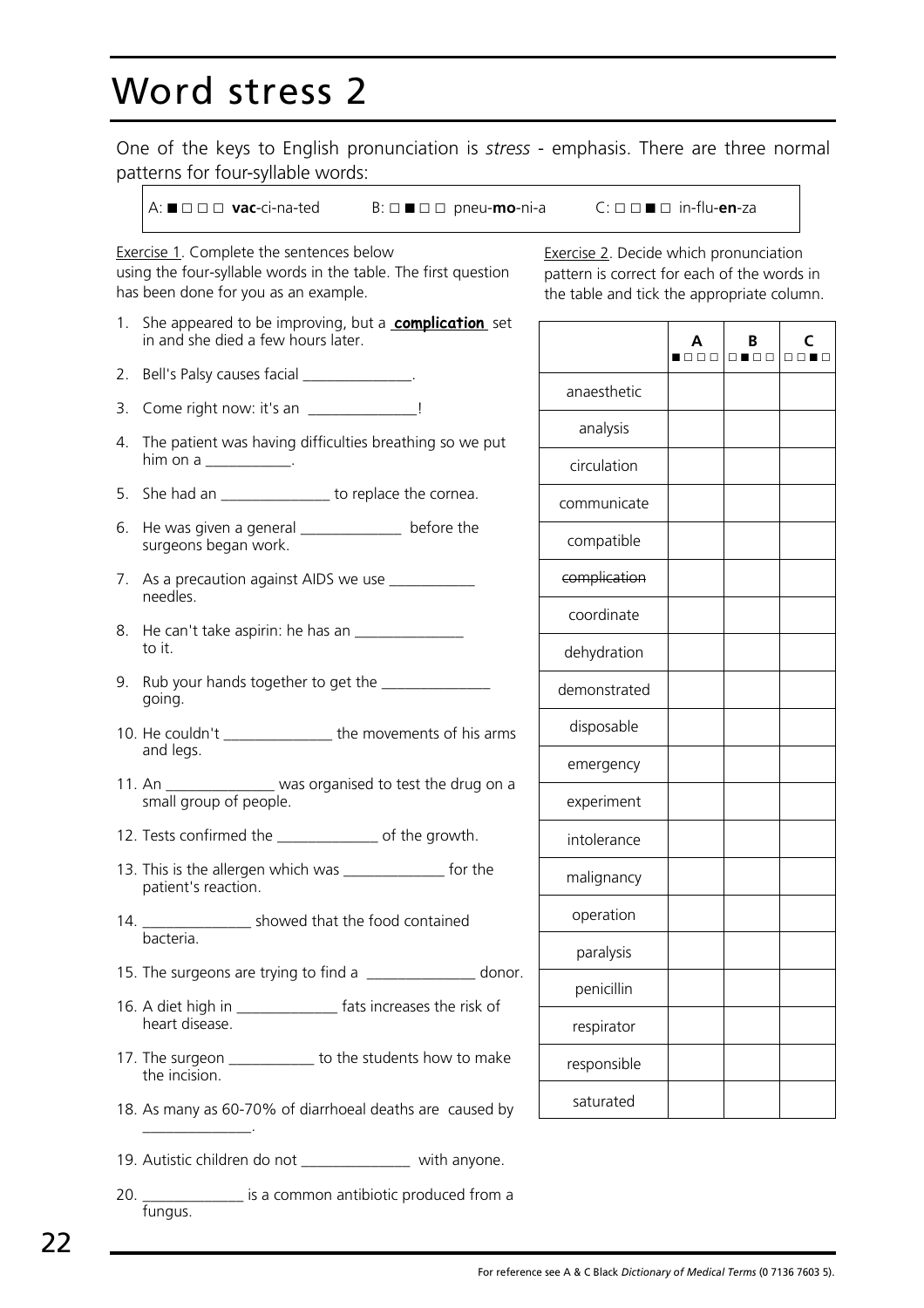# Present simple

<span id="page-29-0"></span>Verbs in the present tense add an 's' in the third person singular: I work, you work, he/she/it works. But the 's' has three different pronunciations. Look at these examples:

A: /s/, for example *treats* B: /z/, for example *heals* C: /z/, for example *changes*

Find the third person present tense verbs in these sentences and classify them by their pronunciation. Put them in the correct columns in the table on the right. Be careful: some sentences have more than one example. There are 27 verbs in total. The first one has been completed for you as an example.

| 1.  | The patient breathes with difficulty and coughs and<br>sneezes constantly.                                         | Group A: /s/  |
|-----|--------------------------------------------------------------------------------------------------------------------|---------------|
| 2.  | This drug helps to alleviate the symptoms and reduces the<br>risk of reinfection.                                  |               |
| 3.  | A person whose resistance is low catches diseases more easily.                                                     |               |
| 4.  | When someone panics his heart beats more rapidly and his<br>temperature rises.                                     |               |
| 5.  | The laboratory analyses the blood samples and then the doctor<br>examines the results and diagnoses the condition. | Group B: /z/  |
| 6.  | He then recommends a course of treatment and prescribes any<br>necessary drugs.                                    | $1$ breathes  |
| 7.  | This drug relaxes the muscles and relieves pain.                                                                   |               |
| 8.  | The gland releases hormones into the bloodstream, causing<br>an immediate reaction.                                |               |
| 9.  | If the patient sleeps well, he wakes feeling refreshed.                                                            |               |
| 10. | She suffers constant pain and controls it by using morphine.                                                       | Group C: /Iz/ |
| 11. | This treatment counteracts the effects of the infection.                                                           |               |
| 12. | It is a procedure which cures the condition or kills the patient.                                                  |               |
| 13. | If the surgeon operates now the chance of success increases to<br>about 50%.                                       |               |
| 14. | The sinoatrial node regulates the heart beat.                                                                      |               |

**Extension**. The same rule applies to plural nouns: /s/ patients, /z/ doctors, /iz/ nurses. Work with a partner and find five example nouns for each sound.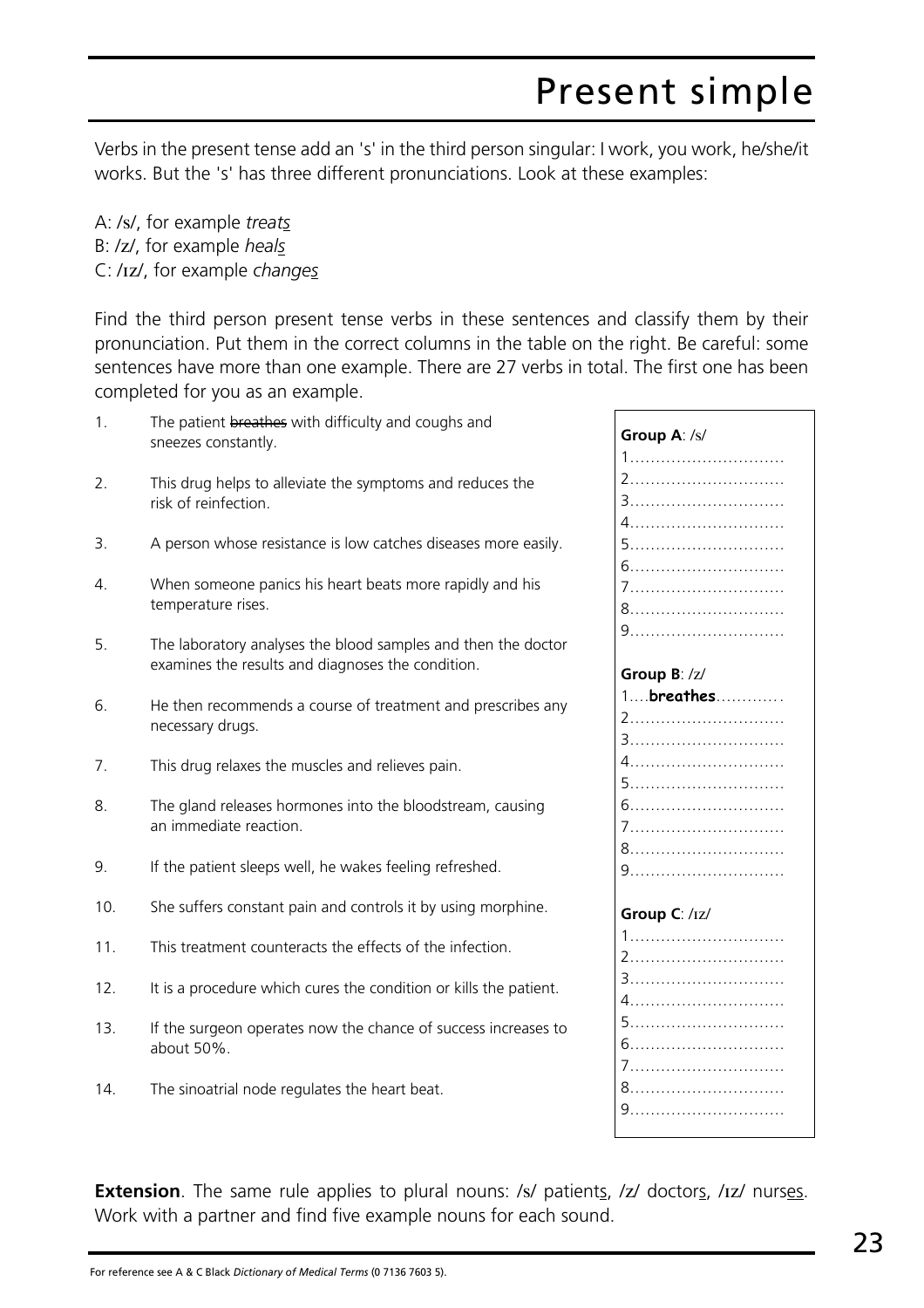# <span id="page-30-0"></span>Past tense

Regular verbs have three different pronunciations in the past tense (or the past participle). The difference is in the sound you use for the ending. Look at these examples:

A: /t/, for example *placed* B: /d/, for example *examined* C: /Id/, for example *injected* 

Find the past tense verbs in these sentences and classify them by their pronunciation. Put them in the correct columns in the table on the right. Be careful: some sentences have more than one verb. There are 23 examples in total. The first one has been done for you as an example.

| 1.  | She was vaccinated against smallpox as a child.               | Group A: /t/  |
|-----|---------------------------------------------------------------|---------------|
| 2.  | The doctor diagnosed him as having hepatitis B.               |               |
|     |                                                               |               |
| 3.  | Her condition improved, so we reduced the dose.               |               |
| 4.  | He consulted a specialist, who recommended surgery.           |               |
|     |                                                               |               |
| 5.  | The patient coughed and sneezed all through the consultation. |               |
|     |                                                               |               |
| 6.  | The surgeons replaced her hip with a metal one.               |               |
| 7.  | The doctor prescribed a course of antibiotics.                | Group B: /d/  |
|     | The doctor's speedy action prevented further complications.   |               |
| 8.  |                                                               |               |
| 9.  | The pharmacist mixed the chemicals in this bottle.            |               |
|     |                                                               |               |
| 10. | The surgeons operated immediately on the child.               |               |
|     |                                                               |               |
| 11. | He was completely cured.                                      |               |
| 12. | The nurse disinfected and dressed the wound.                  |               |
|     |                                                               | Group C: /Id/ |
| 13. | She was treated by a heart specialist.                        | 1vaccinated   |
|     |                                                               |               |
| 14. | His pulse rate increased by 10%.                              |               |
| 15. | The attack was preceded by a rise in body temperature.        |               |
|     |                                                               |               |
| 16. | The surgical instruments were sterilised before use.          |               |
|     |                                                               |               |
| 17. | Nobody noticed that the patient's blood pressure had dropped. |               |
| 18. | The surgeon probed the wound with a scalpel.                  |               |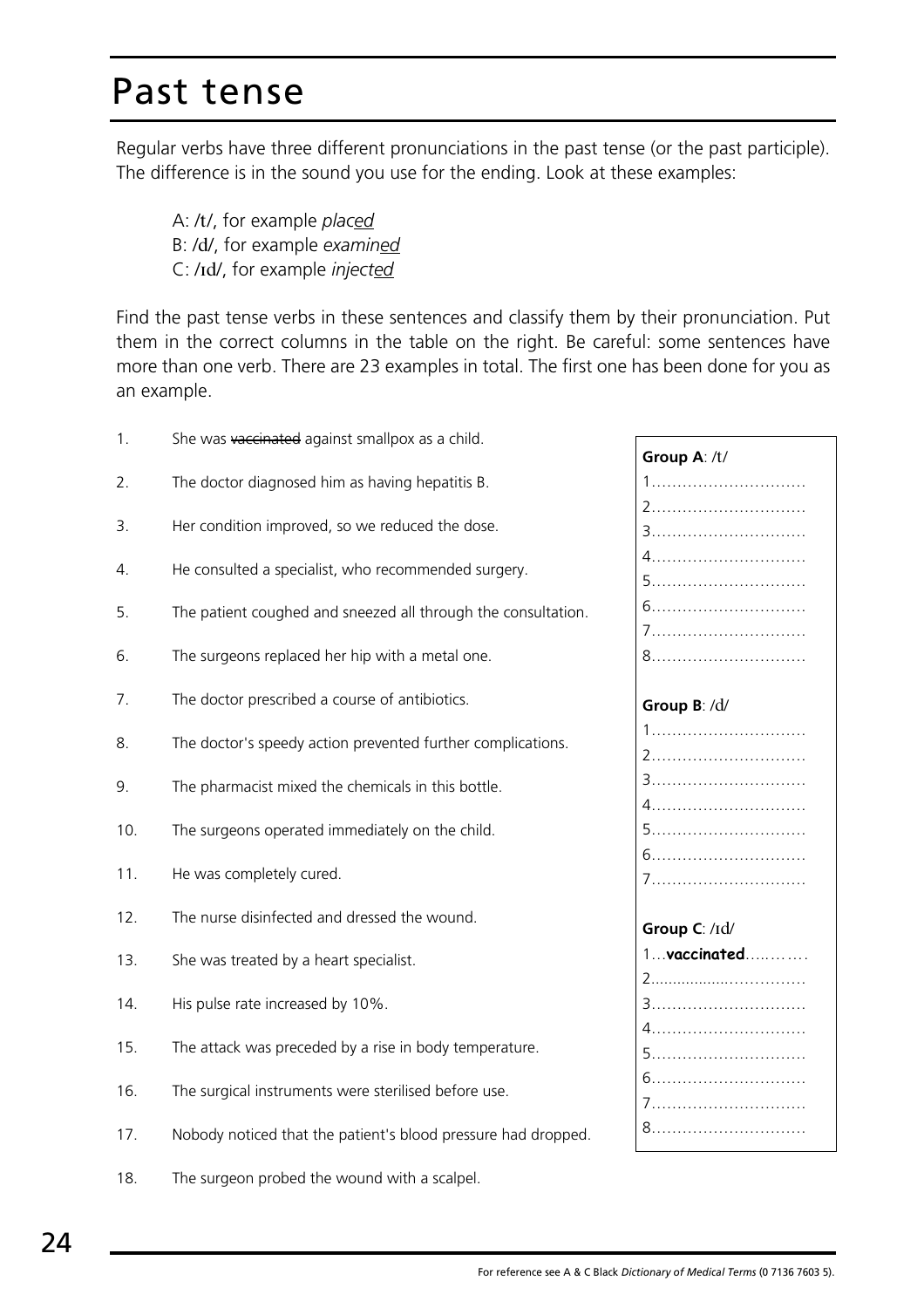# Good advice

<span id="page-31-0"></span>These sentences all give very good advice, but they have been divided into separate halves. Match the half-sentences in Column A with the half-sentences in Column B to make 14 sentences which are correct, complete and true.

|     | Column A                      |              | Column B                                                            |
|-----|-------------------------------|--------------|---------------------------------------------------------------------|
| 1.  | Regular exercise is           | a)           | burn easily in the sun.                                             |
| 2.  | A balanced diet should        | b)           | cause back pain.                                                    |
| 3.  | Medicines should              | $\mathsf{C}$ | be inoculated against<br>diphtheria.                                |
| 4.  | A patient in shock should     | d)           | be kept out of the reach of<br>children.                            |
| 5.  | Not taking any exercise is    | e)           | be kept warm and lying<br>down.                                     |
| 6.  | Reading in bad light can      | f)           | about 2.5 litres of fluid each                                      |
| 7.  | You should do                 |              | day.                                                                |
| 8.  | A normal adult should drink   | g)           | good for the heart.                                                 |
| 9.  | HIV can be transmitted        | h)           | five minutes'<br>exercise every morning.                            |
| 10. | Bad posture can               | i)           | be sterilised before use.                                           |
| 11. | People with fair complexions  | j)           | make the eyes ache.                                                 |
| 12. | Surgical instruments must     | k)           | provide all the nutrients<br>needed, in the correct<br>proportions. |
| 13. | Babies should                 | $\vert$      | an unhealthy way of living.                                         |
| 14. | Haemorrhage control routinely | m)           | be by pressure and<br>elevation.                                    |
|     | should                        | n)           | by using non-sterile needles.                                       |

**Extension**. Working with a partner, write five pieces of medical advice.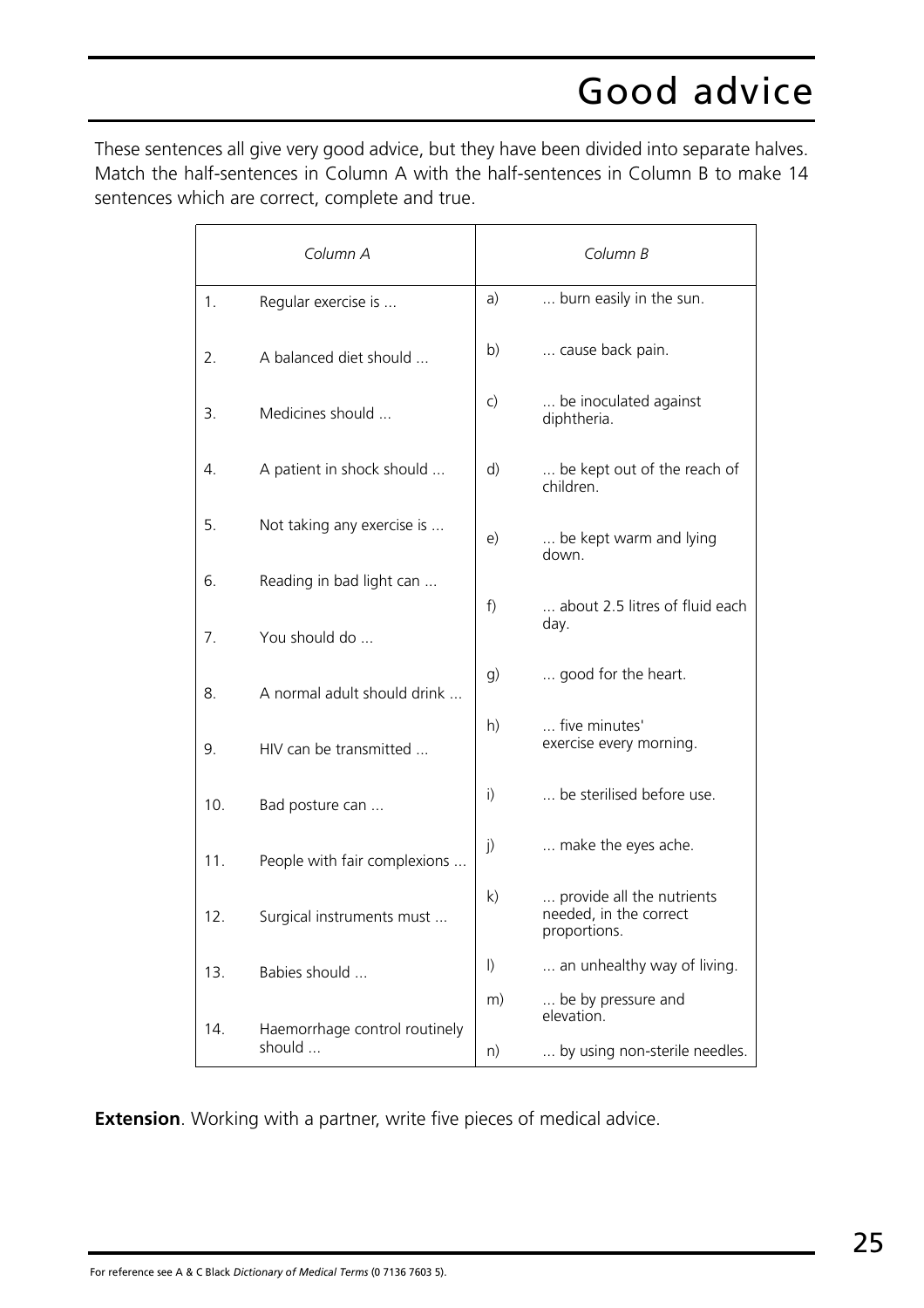# <span id="page-32-0"></span>Multiple meanings

Some words have more than one meaning. For example, the word *pulse* means the pressure wave in an artery when the heart beats, but it also refers to a certain type of vegetable: beans and peas. In the table below 19 meanings appear in the column on the left. Match each meaning to one of the seven words across the top. The first one has been done for you as an example.

|                  |                                                                                                                                       | cold | fit | focus | light | notice | patient | turn |
|------------------|---------------------------------------------------------------------------------------------------------------------------------------|------|-----|-------|-------|--------|---------|------|
| 1.               | A person who is in hospital or who is<br>being treated by a doctor.                                                                   |      |     |       |       |        |         |      |
| $\overline{2}$ . | To attach an appliance correctly.                                                                                                     |      |     |       |       |        |         |      |
| 3.               | The point where light rays converge<br>through a lens.                                                                                |      |     |       |       |        |         |      |
| 4.               | To see or be aware of something.                                                                                                      |      |     |       |       |        |         |      |
| 5.               | To change into something different.                                                                                                   |      |     |       |       |        |         |      |
| 6.               | Weighing a comparatively small amount.                                                                                                |      |     |       |       |        |         |      |
| 7.               | An illness, with inflammation of the nasal<br>passages, in which someone sneezes and<br>coughs and has a blocked and running<br>nose. |      |     |       |       |        |         |      |
| 8.               | The centre of an infection.                                                                                                           |      |     |       |       |        |         |      |
| 9.               | To move the head or body to face in<br>another direction.                                                                             |      |     |       |       |        |         |      |
| 10.              | Being able to wait a long time without<br>getting annoyed.                                                                            |      |     |       |       |        |         |      |
| 11.              | A piece of writing giving information,<br>usually put in a place where everyone<br>can see it.                                        |      |     |       |       |        |         |      |
| 12.              | To have convulsions.                                                                                                                  |      |     |       |       |        |         |      |
| 13.              | A slight illness or attack of dizziness.                                                                                              |      |     |       |       |        |         |      |
| 14.              | A sudden attack of a disorder, especially<br>convulsions and epilepsy.                                                                |      |     |       |       |        |         |      |
| 15.              | The energy that makes things bright and<br>helps a person to see.                                                                     |      |     |       |       |        |         |      |
| 16.              | To adjust a lens until an image is clear<br>and sharp.                                                                                |      |     |       |       |        |         |      |
| 17.              | Strong and physically healthy.                                                                                                        |      |     |       |       |        |         |      |
| 18.              | Not warm or hot.                                                                                                                      |      |     |       |       |        |         |      |
| 19.              | Referring to hair or skin which is very<br>pale.                                                                                      |      |     |       |       |        |         |      |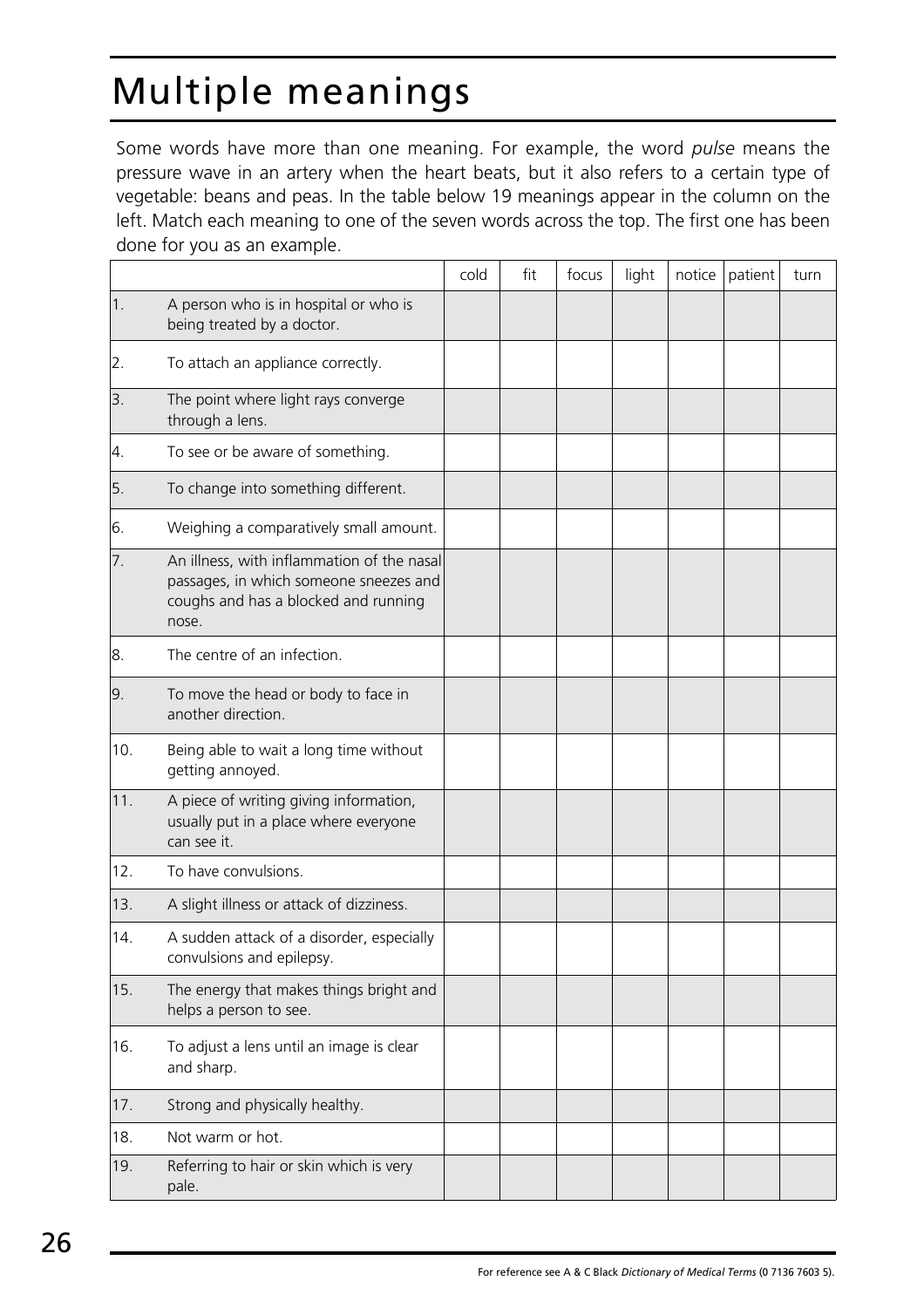# Odd one out

<span id="page-33-0"></span>In each set of words one is the *odd one out*: different from the others. Find the word that is different, and circle it.

For example:

callosum.................... cerebellum................... colliculus.................... coccyx..........................

*Coccyx* is the odd one out. It is a bone; the others are all parts of the brain.

| 1.                    | aching          | bleeding            | nagging           | throbbing        |
|-----------------------|-----------------|---------------------|-------------------|------------------|
| 2.                    | hand            | kidney              | leg               | liver            |
| 3.                    | ankle           | elbow               | knee              | forearm          |
| $\mathcal{A}_{\cdot}$ | ear             | eye                 | face              | nose             |
| 5.                    | nurse           | orderly             | surgeon           | patient          |
| 6.                    | bandage         | forceps             | probe             | scalpel          |
| 7.                    | expiration      | inspiration         | respiration       | supination       |
| 8.                    | cataracts       | eyelids             | nearsightedness   | strabismus       |
| 9.                    | improve         | get better          | recover           | relapse          |
| 10.                   | iris            | lens                | palm              | pupil            |
| 11.                   | oval window     | semicircular canals | tympanic membrane | vertebral column |
| 12.                   | aluminium       | copper              | iron              | zinc             |
| 13.                   | break           | crack               | fracture          | wound            |
| 14.                   | metacarpal bone | nasal bone          | occipital bone    | zygomatic arch   |
| 15.                   |                 | heart               | pancreas          | spleen           |
| 16.                   | bite            | chew                | swallow           | taste            |
| 17.                   | hepatalgia      | hernia              | liver             | hepatocyte       |
| 18.                   | epidermis       | pore                | dermis            | diabetes         |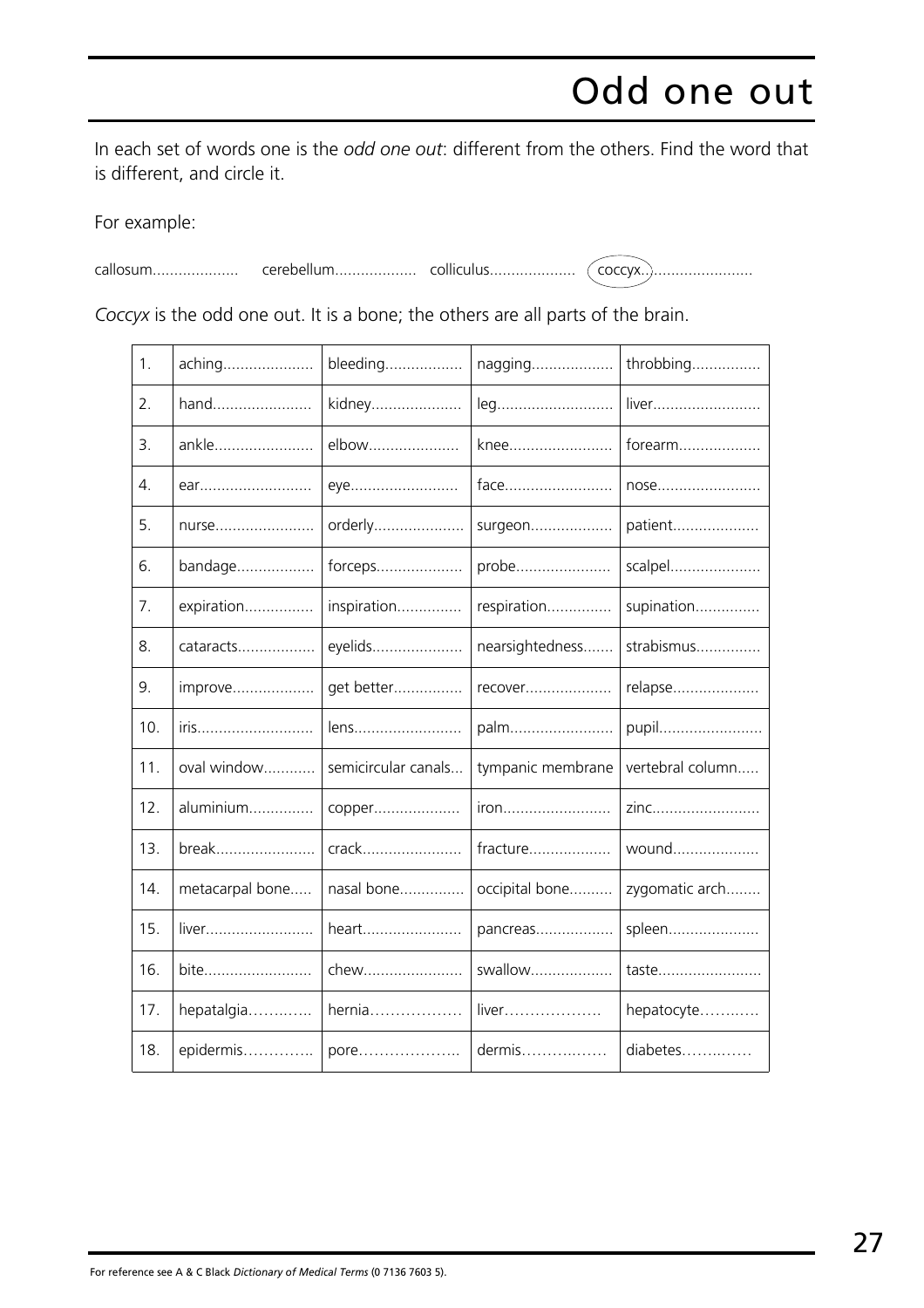# <span id="page-34-0"></span>Body parts - categories

In this table there are 38 words for parts of the body and six categories. Decide which category or categories each part belongs to. The first one has been done for you as an example.

|                 | arm | hand | leg | foot | torso       | head |
|-----------------|-----|------|-----|------|-------------|------|
| abdomen         |     |      |     |      | $\mathsf X$ |      |
| Achilles tendon |     |      |     |      |             |      |
| ankle           |     |      |     |      |             |      |
| buttock         |     |      |     |      |             |      |
| calf            |     |      |     |      |             |      |
| chest           |     |      |     |      |             |      |
| chin            |     |      |     |      |             |      |
| ear             |     |      |     |      |             |      |
| elbow           |     |      |     |      |             |      |
| eye             |     |      |     |      |             |      |
| eyebrow         |     |      |     |      |             |      |
| eyelash         |     |      |     |      |             |      |
| eyelid          |     |      |     |      |             |      |
| finger          |     |      |     |      |             |      |
| forearm         |     |      |     |      |             |      |
| forehead        |     |      |     |      |             |      |
| gum             |     |      |     |      |             |      |
| hip             |     |      |     |      |             |      |
| knee            |     |      |     |      |             |      |
| knuckle         |     |      |     |      |             |      |
| lip             |     |      |     |      |             |      |
| nail            |     |      |     |      |             |      |
| navel           |     |      |     |      |             |      |
| neck            |     |      |     |      |             |      |
| nipple          |     |      |     |      |             |      |
| nose            |     |      |     |      |             |      |
| palm            |     |      |     |      |             |      |
| rib             |     |      |     |      |             |      |
| scalp           |     |      |     |      |             |      |
| shoulder        |     |      |     |      |             |      |
| sole            |     |      |     |      |             |      |
| temple          |     |      |     |      |             |      |
| thigh           |     |      |     |      |             |      |
| thumb           |     |      |     |      |             |      |
| toe             |     |      |     |      |             |      |
| tongue          |     |      |     |      |             |      |
| tooth           |     |      |     |      |             |      |
| wrist           |     |      |     |      |             |      |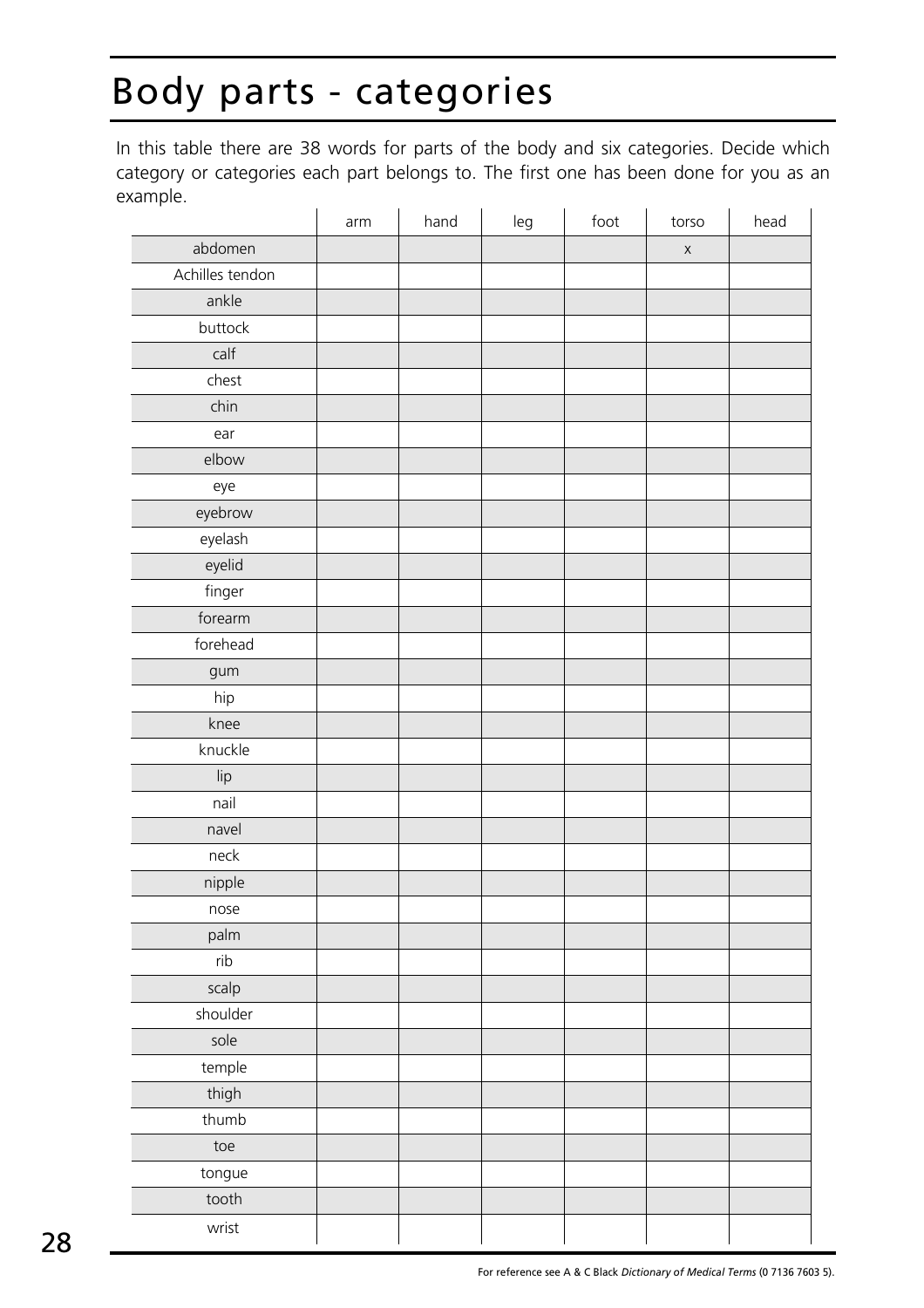# Opposites 2

<span id="page-35-0"></span>Exercise 1.

Match the words in italics with their opposites in the box on the right. The first one has been done for you as an example.

| 1 <sub>1</sub>        | The opposite of back is $\ldots$ front $\ldots$ $\ldots$ $\ldots$ | alive       |
|-----------------------|-------------------------------------------------------------------|-------------|
| 2.                    |                                                                   | chronic     |
| 3.                    |                                                                   | closed      |
| $\mathcal{A}_{\cdot}$ |                                                                   | deteriorate |
| 5.                    |                                                                   | front       |
| 6.                    |                                                                   | ill         |
| 7 <sub>1</sub>        |                                                                   | increase    |
| 8.                    |                                                                   | malignant   |
| 9.                    |                                                                   | minor       |
| 10.                   |                                                                   | rough       |

### Exercise 2.

Complete these sentences using the words from Exercise 1. Use one word from each pair of opposites.

- 1. She had an \_\_\_\_\_\_\_\_\_\_\_\_\_\_\_\_\_\_\_ attack of shingles.
- 2. He became excited, causing his pulse rate to \_\_\_\_\_\_\_\_\_\_\_\_\_\_\_.
- 3. He was very ill, but now his condition has begun to \_\_\_\_\_\_\_\_\_\_\_\_\_\_\_\_\_\_\_\_\_\_\_\_\_
- 4. The calf muscles are at the \_\_\_\_\_\_\_\_\_\_\_\_\_\_\_\_\_\_\_\_\_ of the lower leg.
- 5. She put cream on her hands, which were \_\_\_\_\_\_\_\_\_\_\_\_\_\_\_\_\_\_\_ from heavy work.
- 6. The tumour is \_\_\_\_\_\_\_\_\_\_\_\_\_\_\_\_ and so may reappear even if removed surgically.
- 7. The hospital is \_\_\_\_\_\_\_\_\_\_\_\_\_\_\_\_\_\_ to visitors from noon to five o'clock.
- 8. The doctor arrived too late: the patient was already \_\_\_\_\_\_\_\_\_\_\_\_\_\_\_\_.
- 9. There's nothing wrong with you: you're completely \_\_\_\_\_\_\_\_\_\_\_\_\_\_\_\_\_\_\_\_\_\_\_\_\_\_\_
- 10. He had to undergo \_\_\_\_\_\_\_\_\_\_\_\_\_\_\_\_\_\_\_\_ surgery on his heart.

**Extension**. Work with a partner and test each other. One partner closes the book, while the other asks questions such as "*What's the opposite of back?*".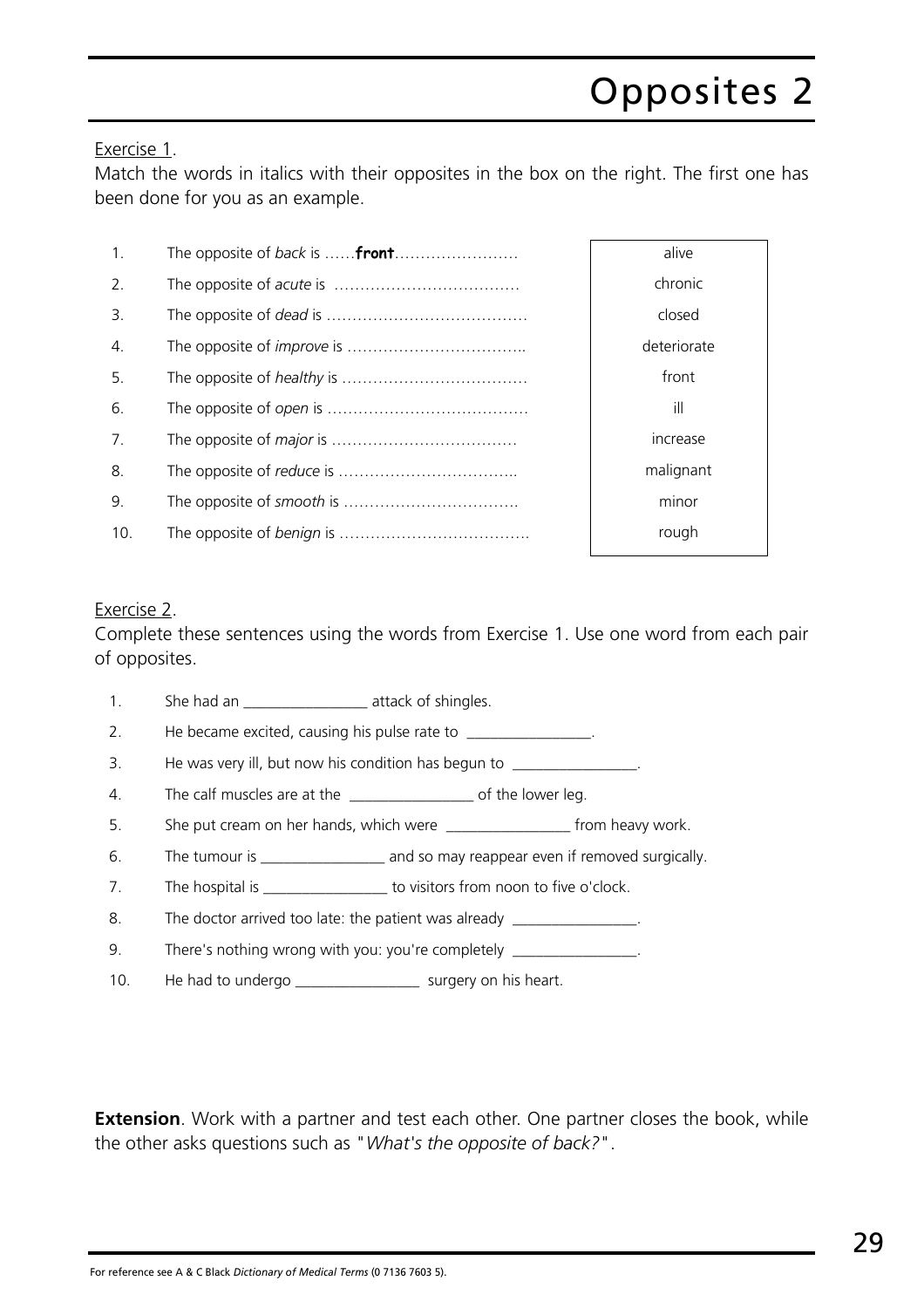# <span id="page-36-0"></span>Abbreviations

Test your medical abbreviations. What do the following stand for? Check the ones you don't know in the dictionary. The first one has been done for you as an example.

| 1.  | A & E          |  |
|-----|----------------|--|
| 2.  | <b>AIDS</b>    |  |
| 3.  | <b>BMR</b>     |  |
| 4.  | CAT            |  |
| 5.  | CHD            |  |
| 6.  | <b>D&amp;V</b> |  |
| 7.  | <b>DOA</b>     |  |
| 8.  | GP             |  |
| 9.  | <b>HAV</b>     |  |
| 10. | <b>HIV</b>     |  |
| 11. | <b>MND</b>     |  |
| 12. | <b>OTC</b>     |  |
| 13. | <b>PM</b>      |  |
| 14. | <b>PMA</b>     |  |
| 15. | PMT            |  |
| 16. | <b>RQ</b>      |  |
| 17. | <b>RSI</b>     |  |
| 18. | SAD            |  |
| 19. | SIDS           |  |
| 20. | STI            |  |
| 21. | TB             |  |
| 22. | TBI            |  |
| 23. | <b>UV</b>      |  |
| 24. | <b>VDH</b>     |  |
| 25. | <b>WHO</b>     |  |

**Extension**. Work with a partner and test each other. One partner closes the book, while the other asks questions such as "What does A & E stand for?".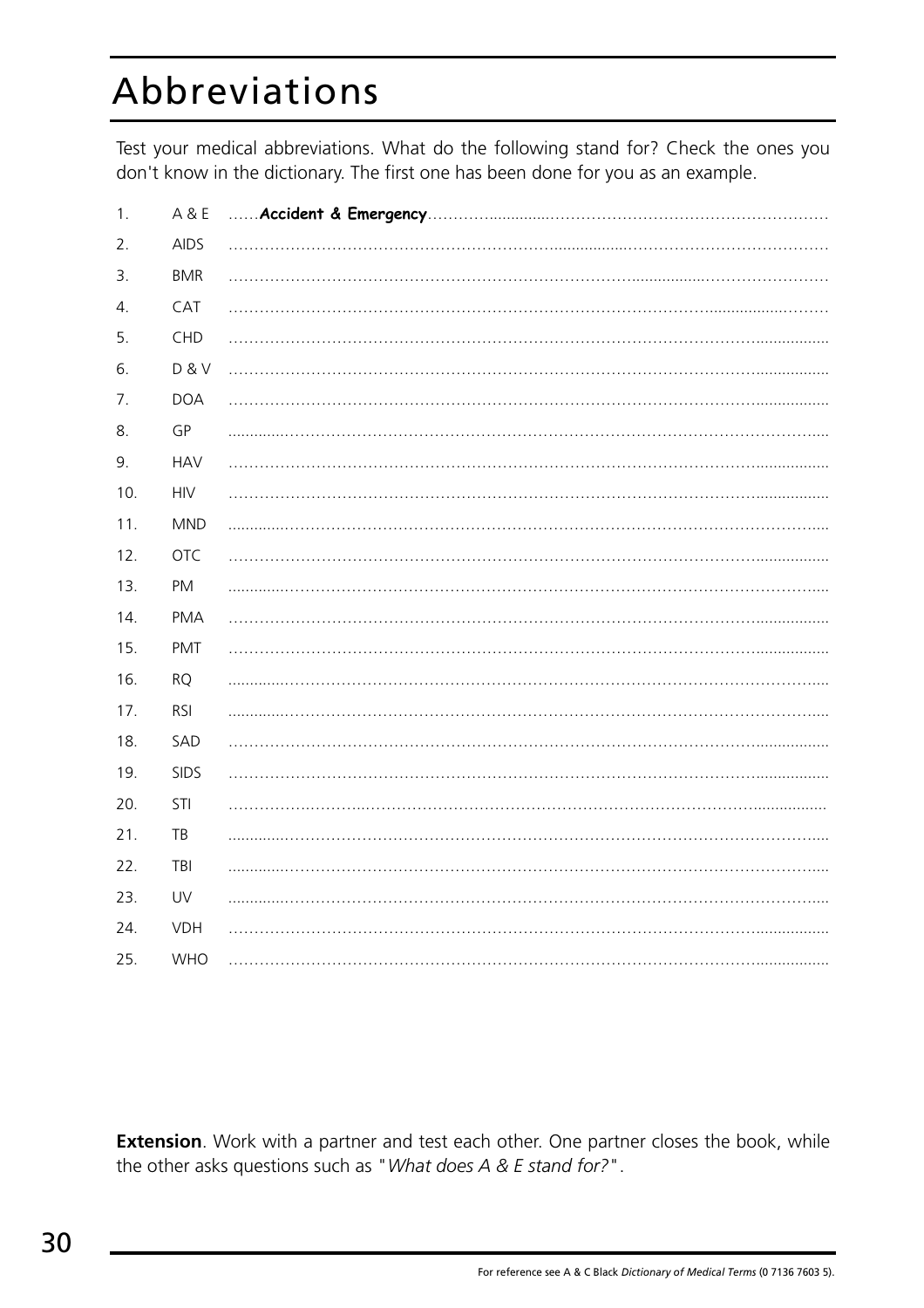# Symptoms & common illnesses 1

<span id="page-37-0"></span>These words are all used to talk about illnesses: their symptoms and effects. Tick the ones you understand. Check the others in the dictionary.

| 1.               | allergic reaction | 6. | inflammation |     | 11. resistance |
|------------------|-------------------|----|--------------|-----|----------------|
| 2.               | blister           | 7. | itchy        | 12. | runny nose     |
| 3.               | cough             | 8. | malformation |     | 13. sneeze     |
| $\overline{4}$ . | fever             | 9. | malaise      | 14. | spot           |
| 5.               | infectious        |    | 10. rash     | 15. | swelling       |
|                  |                   |    |              |     |                |

Read the descriptions below and match them to the names of the illnesses in the box on the right.

| 1.<br>2. | An infectious disease of the upper respiratory tract with fever and<br>muscular aches, which is transmitted by a virus and can occur in<br>epidemics.<br>A common infectious viral disease of children, with mild fever,<br>swollen lymph nodes and a rash. It can cause stillbirth or<br>malformation of an unborn baby if the mother catches the<br>disease while pregnant. | allergic rhinitis<br>coryza<br>infectious parotitis<br>influenza<br>pertussis<br>rubella<br>rubeola<br>varicella |  |  |  |  |  |  |
|----------|-------------------------------------------------------------------------------------------------------------------------------------------------------------------------------------------------------------------------------------------------------------------------------------------------------------------------------------------------------------------------------|------------------------------------------------------------------------------------------------------------------|--|--|--|--|--|--|
|          |                                                                                                                                                                                                                                                                                                                                                                               |                                                                                                                  |  |  |  |  |  |  |
| 3.       | An illness, with inflammation of the nasal passages, in which someone sneezes and coughs and<br>has a blocked and running nose.                                                                                                                                                                                                                                               |                                                                                                                  |  |  |  |  |  |  |
| 4.       | An infectious disease of children, caused by a herpes virus, and characterised by fever and red<br>spots which turn to itchy blisters.                                                                                                                                                                                                                                        |                                                                                                                  |  |  |  |  |  |  |
|          |                                                                                                                                                                                                                                                                                                                                                                               |                                                                                                                  |  |  |  |  |  |  |
| 5.       | An infectious disease of children where the body is covered with a red rash. It can weaken the<br>body's resistance to other disease, especially bronchitis and ear infections. If caught by an adult it<br>can be very serious.                                                                                                                                              |                                                                                                                  |  |  |  |  |  |  |
| 6.       | An infectious disease of children, with fever and swellings in the salivary glands, caused by a<br>paramyxovirus.                                                                                                                                                                                                                                                             |                                                                                                                  |  |  |  |  |  |  |
| 7.       | An infectious disease affecting the bronchial tubes, common in children and sometimes very<br>serious. The patient coughs very badly and makes a characteristic 'whoop' when inhaling after a<br>coughing fit.                                                                                                                                                                |                                                                                                                  |  |  |  |  |  |  |
|          |                                                                                                                                                                                                                                                                                                                                                                               |                                                                                                                  |  |  |  |  |  |  |
| 8.       | Inflammation in the nose and eyes caused by an allergic reaction to plant pollen, mould spores,<br>dust mites or animal hair.                                                                                                                                                                                                                                                 |                                                                                                                  |  |  |  |  |  |  |
|          |                                                                                                                                                                                                                                                                                                                                                                               |                                                                                                                  |  |  |  |  |  |  |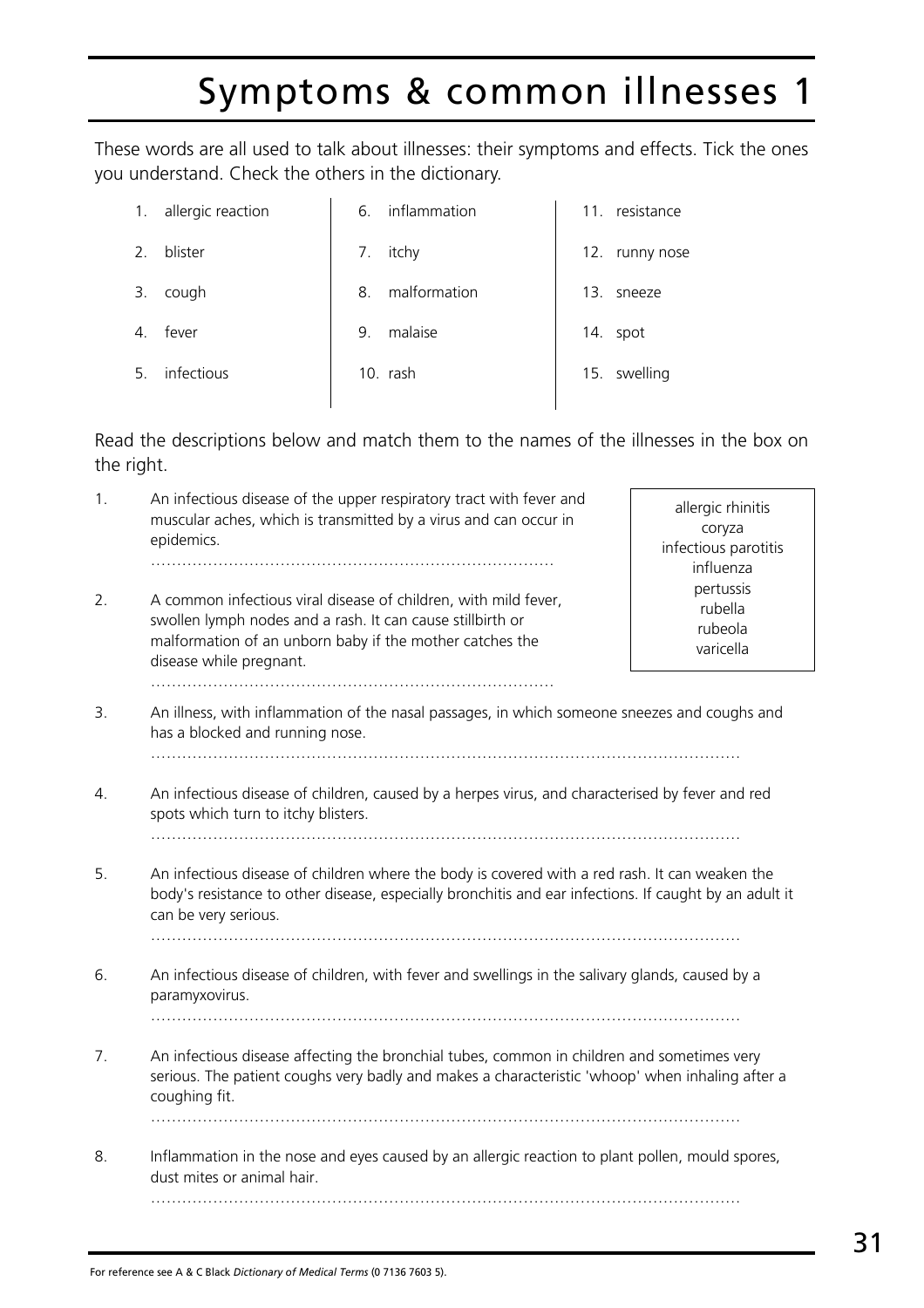# <span id="page-38-0"></span>Symptoms & common illnesses 2

### Exercise 1.

Many illnesses also have informal names. Match the informal and formal names listed below. The first one has been done for you as an example.

### **INFORMAL FORMAL**

- 1. Chickenpox is the same as service and the same as service in the same state of the same state of the same s
- 2. A cold is the same as  $\sum$
- 3. The flu is the same as  $\sim$
- 4. German measles is the same as **influenza**
- 5. Hav fever is the same as **rubella**
- 6. Measles is the same as rubeola
- 7. Mumps is the same as pertussis
- 8. Whooping cough is the same as  $\sim$  varicella

### Exercise 2.

Complete these six conversations between doctors and patients by writing in the name of the illness. Use the informal terms from the table above.

- 1. What seems to be the trouble? *My eyes and my nose are running all the time. I feel terrible.* When did this begin? *At the beginning of July.* It's probably just …………………………… 4. How are you today? *Oh, not very well. I've got a cough and a terrible cold.* Do you have a fever? *Umm, yes I do.* It's probably a touch of ……………………
- 2. What's the problem? *It's my son. He's got a rash and swelling in his armpits.* Does he have a fever? *Yes.* Hmm. He may have………………………
- 3. How are you feeling? *I've got this terrible cough.* Mm-hmm. *And after I cough I make a noise when I try to breathe.* Sounds like …………………………………
- 5. What's the problem? *It's my daughter. She's got a fever and this swelling.* Where's the swelling? *In her throat.* It could be……………………………………
- 6. So, what can I do for you? *It's the twins. They're covered in these dreadful red spots.* Are they experiencing any itching? *Yes, they are.* It may be……………………………………

**Extension**. Practise the conversations with a partner.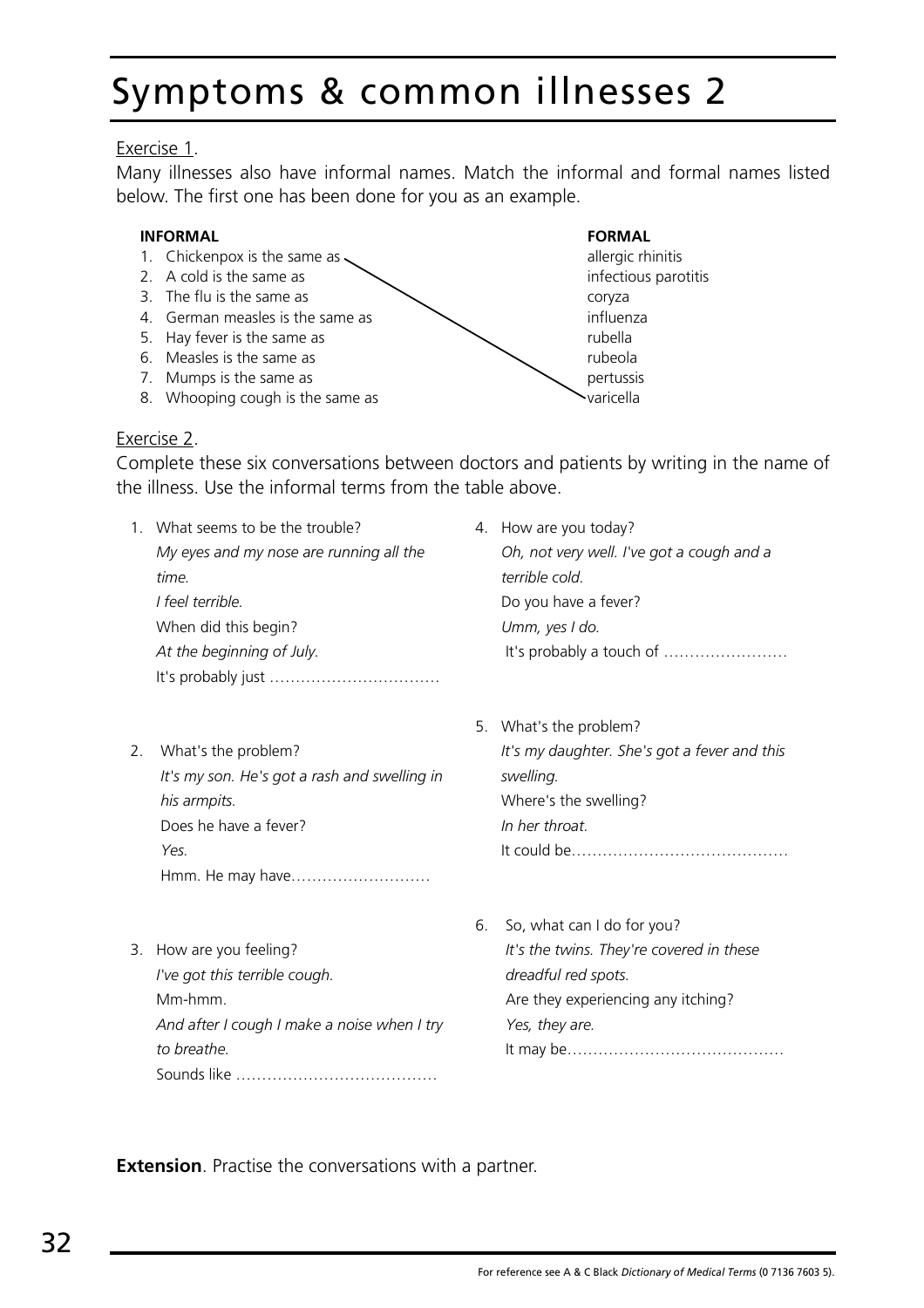# Diagnosis

<span id="page-39-0"></span>Read the eleven descriptions which follow, using your dictionary as and when necessary. What is the disease or illness being described in each case?

1. A disorder of the nervous system in which there are convulsions and loss of consciousness due to disordered discharge of cerebral neurons.

………………………………………………………………………………………………………

2. A condition where tissues die and decay, as a result of bacterial action, because the blood supply has been lost through injury or disease of the artery.

- 3. A condition where the lens of the eye gradually becomes hard and opaque.
- 4. A progressive nervous disorder without a known cause which is a type of Parkinsonism, the main symptoms of which are trembling hands, a slow shuffling walk and difficulty in speaking.
- 5. An infectious disease in which infected lumps form in the tissue. Its commonest form is infection of the lungs, causing patients to lose weight, cough blood and have a fever. It is caught by breathing in germs or by eating contaminated food, especially unpasteurised milk. ………………………………………………………………………………………………………
- 6. A hereditary disease in which there is malfunction of the exocrine glands such as the pancreas, in particular those which secrete mucus, causing respiratory difficulties, male infertility and malabsorption of food from the gastrointestinal tract.

………………………………………………………………………………………………………

7. A progressive disease of the liver, often associated with alcoholism, in which healthy cells are replaced by scar tissue.

8. A serious, infectious disease of children. Its first symptoms are a sore throat, followed by a slight fever, rapid pulse and swelling of the glands in the neck. A fibrous growth like a membrane forms in the throat and can close the air passages. The disease is often fatal, either because the patient is asphyxiated or because the heart becomes fatally weakened.

9. A disorder of the brain, mainly due to brain damage occurring before birth, or due to lack of oxygen during birth. The patient may have bad coordination of muscular movements, impaired speech, hearing and sight, and sometimes mental retardation.

………………………………………………………………………………………………………

10. Inflammation of the membrane lining the intestines and the stomach, caused by a viral infection, and resulting in diarrhoea and vomiting.

……………………………………………………………………………………………………….

**Extension**. Write a description of a disease or illness and see if your partner can recognise it.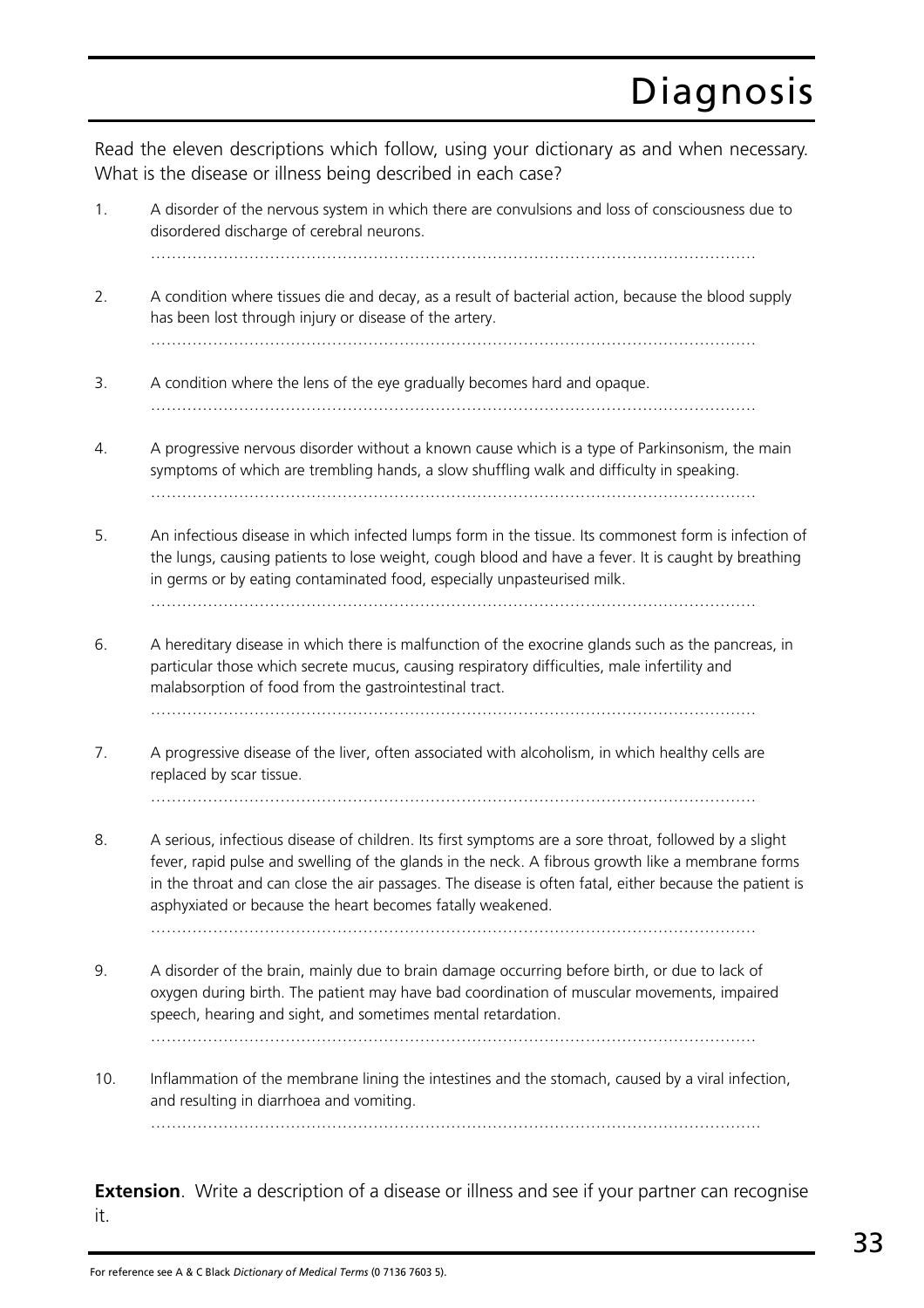# <span id="page-40-0"></span>How it works

Match the half-sentences in column A with the half-sentences in column B to make 18 sentences which are correct, complete and true. The first one has been done for you as an example.

| <b>Column A</b> |                                                                                     |                              | <b>Column B</b>                                                          |  |  |  |
|-----------------|-------------------------------------------------------------------------------------|------------------------------|--------------------------------------------------------------------------|--|--|--|
| 1.              | Fluid accumulates in the tissue $\sim$                                              | a)                           | the acetabulum at the hip and the tibia<br>at the knee.                  |  |  |  |
| 2.<br>3.        | The autonomic nervous system works<br>Cartilage is thick connective tissue<br>which | b)                           | the chest muscles relax and the lungs<br>become smaller.                 |  |  |  |
| 4.              | A blood vessel is any tube (artery, vein,<br>capillary) that                        | $\mathsf{C}$<br>$\mathsf{d}$ | as a man grows older.<br>$\therefore$ of patients suffering from dropsy. |  |  |  |
| 5.              | The pituitary gland secretes hormones<br>that $\dots$                               | e)                           | according to the ABO system.                                             |  |  |  |
| 6.              | The femur joins                                                                     | f)                           | deoxygenated blood from the heart to<br>the lungs for oxygenation.       |  |  |  |
| 7.              | Expiration takes place when                                                         | g)                           | lines the joints and acts as a cushion.                                  |  |  |  |
| 8.              | The pulmonary arteries take                                                         | h)                           | to digest fatty substances and to<br>neutralise acids.                   |  |  |  |
| 9.              | The trachea runs                                                                    | i)                           | is about 72 beats a minute.                                              |  |  |  |
| 10.             | Bile is produced by the liver, stored in the<br>gall bladder and used               | j)                           | derived from the carotid artery.                                         |  |  |  |
| 11.             | The colon is divided                                                                | $\mathsf{k}$                 | when a person is asleep or even<br>unconscious.                          |  |  |  |
| 12.<br>13.      | Holocrine glands<br>The prostate gland tends to enlarge                             | $\vert$                      | to human life.                                                           |  |  |  |
| 14.             | The very high frequency waves of                                                    | m)                           | carries blood round the body.                                            |  |  |  |
|                 | ultrasound                                                                          | n)                           | from the larynx to the lungs.                                            |  |  |  |
| 15.             | Oxygen is essential                                                                 | O                            | can be used to detect and record<br>organs or growths inside the body.   |  |  |  |
| 16.             | The supply of blood to the sublingual<br>region is                                  | p)                           | into four distinct sections.                                             |  |  |  |
| 17.             | The normal adult pulse                                                              | q)                           | are secretory only.                                                      |  |  |  |
| 18.             | Blood groups may be classified                                                      | r)                           | control the functioning of the other<br>glands.                          |  |  |  |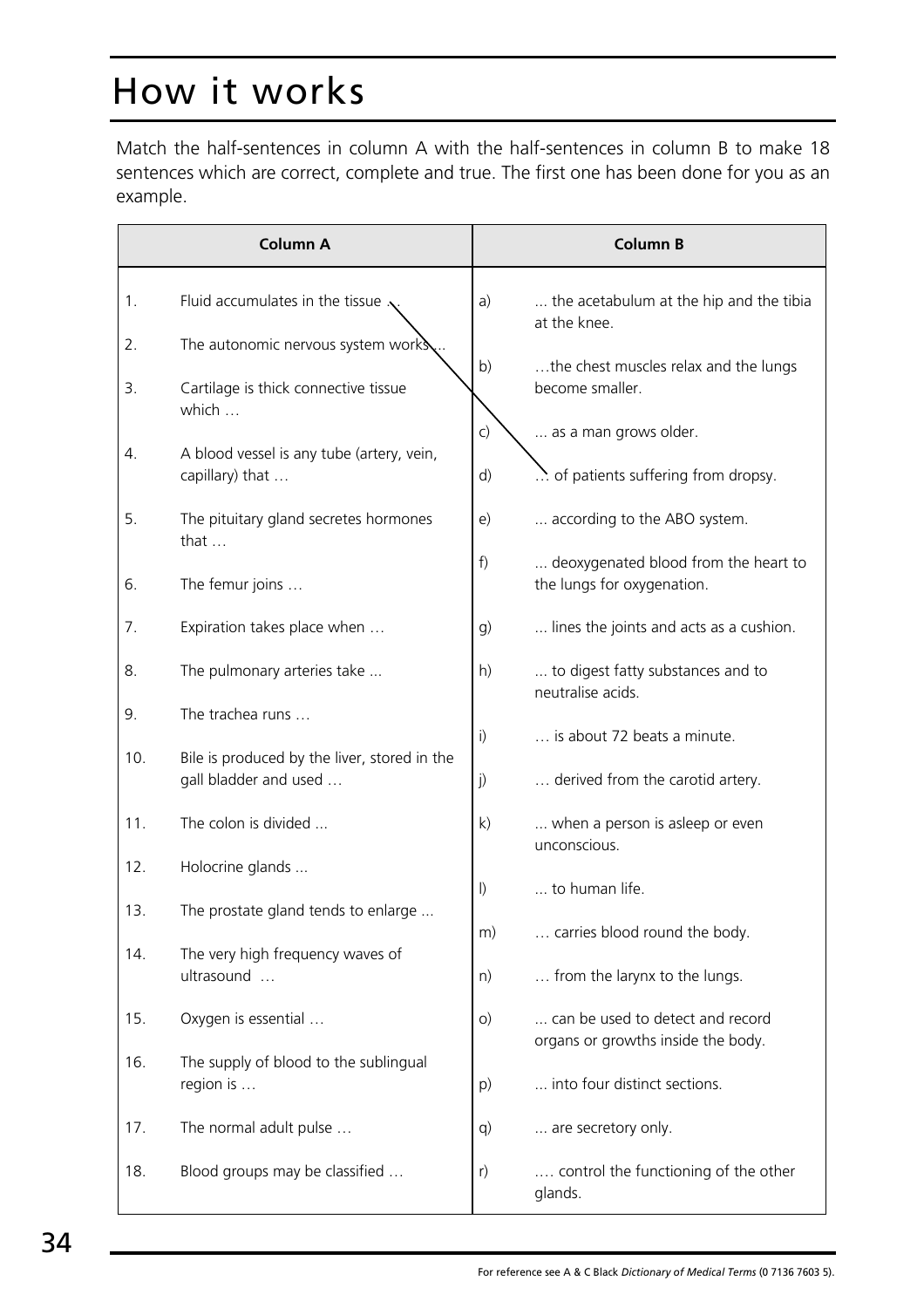# Instruments and equipment

<span id="page-41-0"></span>Match each of the following instruments and items of equipment with its correct description below. The first one has been done for you as an example.

bandage catheter curette drain forceps gag hook pipette probe scalpel sling splint stethoscope stretcher syringe thermometer tourniquet wheelchair 1. **wheelchair** = a chair with wheels in which someone can sit and move around 2.  $\frac{1}{2}$  = a small sharp-pointed knife used in surgery  $3.$   $=$  an instrument used to explore inside a cavity or wound 4. \_\_\_\_\_\_\_\_\_\_ = a surgical instrument with handles like a pair of scissors, made in different sizes and with differently shaped ends, used for holding and pulling 5. \_\_\_\_\_\_\_\_\_\_ = a surgical instrument like a long thin spoon, used for scraping the inside of an organ 6. \_\_\_\_\_\_\_\_\_\_ = a thin glass tube used for taking and measuring samples of liquid  $7.$   $=$  an instrument or tight bandage wrapped round a limb to constrict an artery, so reducing the flow of blood and stopping bleeding from a wound 8. \_\_\_\_\_\_\_\_\_ = a surgical instrument with a bent end used for holding structures apart in operations 9.  $\frac{1}{2}$  = a tube used to remove liquid from the body 10.  $\frac{1}{2}$  = an instrument placed between the teeth to stop the mouth from closing 11.  $\frac{1}{2}$  = a medical instrument made of a tube with a plunger which either slides down inside the tube, forcing the contents out through a needle as in an injection, or slides up the tube, allowing a liquid to be sucked into it 12.  $\frac{1}{2}$  = a tube passed into the body along one of the passages in the body 13. \_\_\_\_\_\_\_\_\_\_ = a piece of cloth which is wrapped around a wound or an injured limb 14.  $\frac{1}{2}$  = a triangular bandage attached around the neck, used to support an injured arm and prevent it from moving 15.  $\equiv$  a folding bed, with handles, on which an injured person can be carried by two people 16.  $\equiv$  a stiff support attached to a limb to prevent a broken bone from moving 17. \_\_\_\_\_\_\_\_\_\_ = two earpieces connected to a tube and a metal disc, used to listen to sounds made inside the body 18.  $=$  an instrument for measuring temperature

**Extension**. Work with a partner and test each other. For example: "*What do you call a chair with wheels in which someone can sit and move around?*"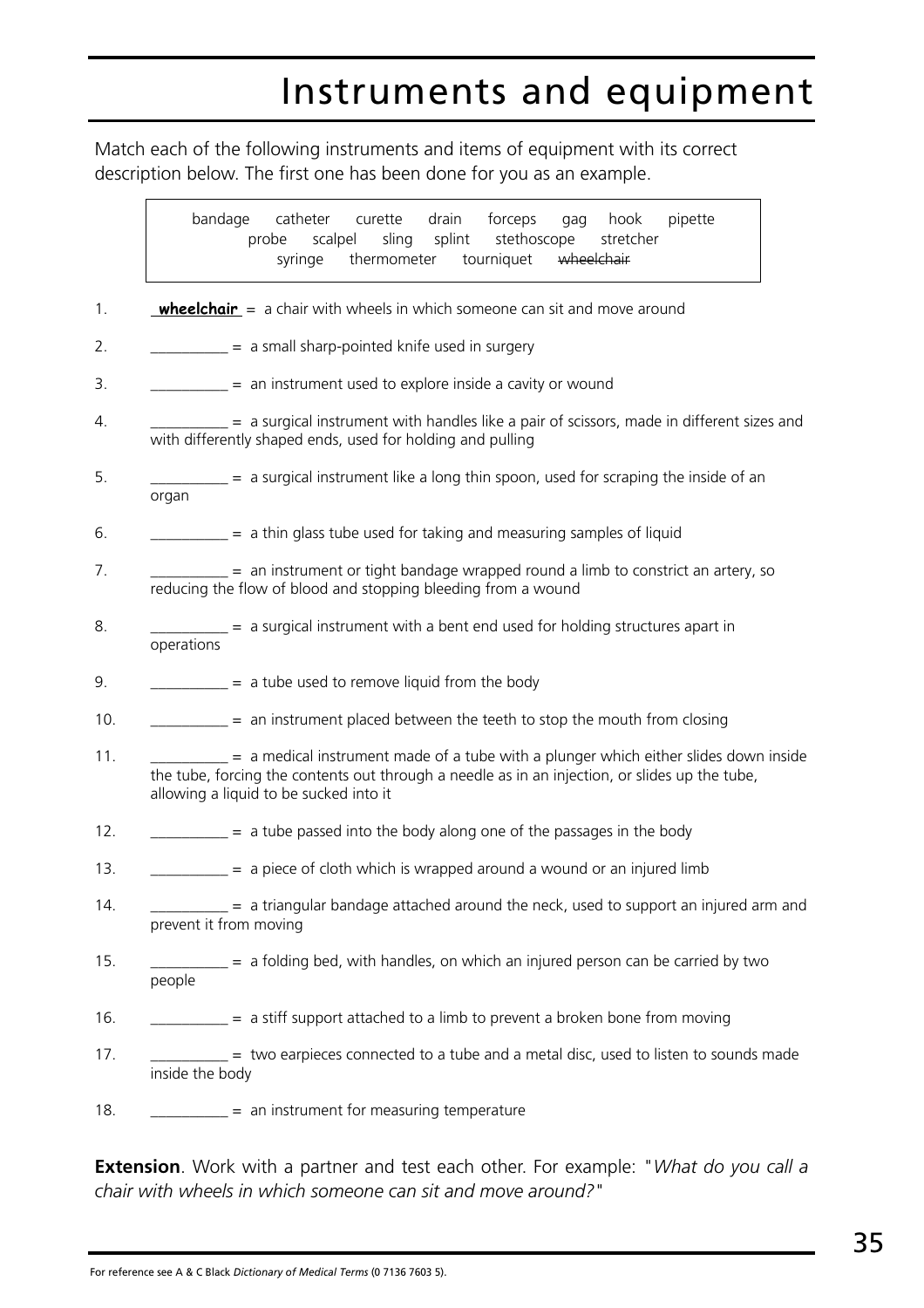# <span id="page-42-0"></span>Chemistry

What are the names for the symbols of the chemical elements and compounds in the table below? Complete the 'name' column and connect each substance to the notes which refer to it. The first one has been done for you as an example.

|     | Symbol            | <b>Name</b>     | <b>Notes</b> |                                                                                                                               |
|-----|-------------------|-----------------|--------------|-------------------------------------------------------------------------------------------------------------------------------|
| 1.  | Na                | $$ sodium $(e)$ | (a)          | acid found in the gastric juices which helps to break apart<br>the food                                                       |
| 2.  | Сa                |                 | (b)          | acid which forms cyanide                                                                                                      |
| 3.  | Pb                |                 | (c)          | main alkaloid substance found in tobacco                                                                                      |
| 4.  | Τi                |                 | (d)          | used as a contrast when taking X-ray photographs of soft<br>tissue                                                            |
| 5.  | Ba                | .               | (e)          | the basic substance in salt                                                                                                   |
| 6.  | Zn                |                 | (f)          | metallic element which is the basis of a radioactive isotope<br>used to treat cancer                                          |
| 7.  | Fe                |                 | (g)          | colourless gas with a sweet smell, used in combination with<br>other gases as an anaesthetic in dentistry and surgery         |
| 8.  | Co                |                 | (h)          | colourless gas which is present in air and essential to<br>human life                                                         |
| 9.  | CI                |                 | (i)          | one of the common non-metallic elements which is an<br>essential component of living matter and organic chemical<br>compounds |
| 10. | He                |                 | (i)          | an essential part of the red pigment in red blood cells,<br>found in liver and eggs                                           |
| 11. | S                 | .               | (k)          | gas which combines with oxygen to form water                                                                                  |
| 12. | Au                |                 | $($ l $)$    | heavy soft metallic element which is poisonous in<br>compounds                                                                |
| 13. | Ο                 |                 | (m)          | very light gas used in combination with oxygen, especially<br>to relieve asthma or sickness caused by decompression           |
| 14. | H                 | .               | (n)          | light metallic element which does not corrode                                                                                 |
| 15. | HCI               |                 | (0)          | gas which is the main component of air and an essential<br>part of protein                                                    |
| 16. | N                 |                 | (p)          | metallic element which is the major component of bones<br>and teeth                                                           |
| 17. | <b>HCN</b>        |                 | (q)          | powerful greenish gas, used to sterilise water                                                                                |
| 18. | C                 |                 | (r)          | soft yellow-coloured precious metal, used as a compound<br>in various drugs, and sometimes as a filling for teeth             |
| 19. | N <sub>2</sub> O  |                 | (s)          | white metallic trace element                                                                                                  |
| 20. | $C_{10}H_{14}N_2$ |                 | (t)          | yellow non-metallic element found in some amino acids                                                                         |

**Extension**. Check the pronunciation of the 20 elements and compounds, then work with a partner to test each other: one person writes the symbol, while the other says the names.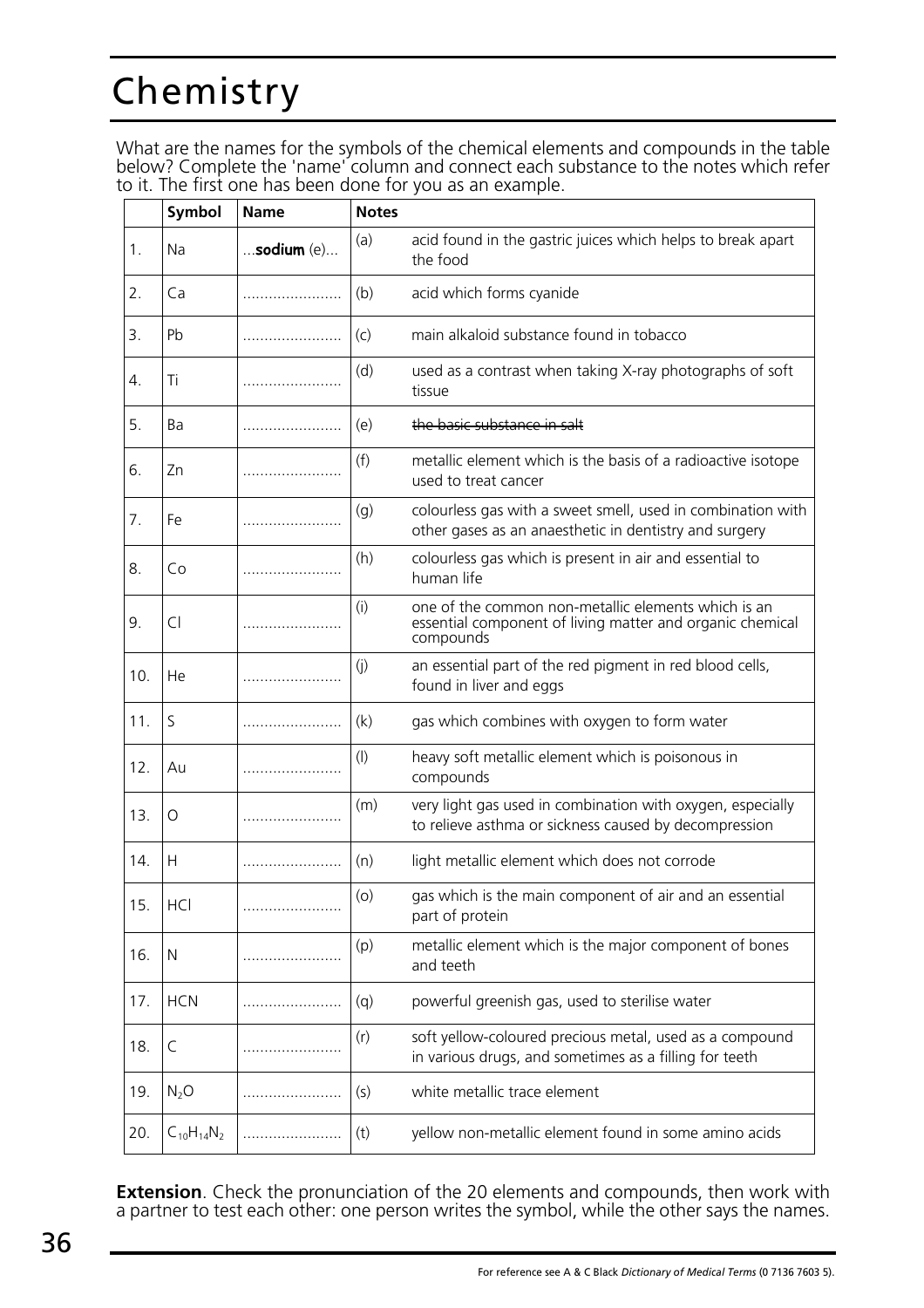# Anagrams 1

<span id="page-43-0"></span>Solve the anagrams by reading the clues and putting the letters in order to form words. Write your answers in the grid to find the mystery word spelled by their initial letters.

| 1.               |                                                           | <b>RAEINOPRIST</b> |
|------------------|-----------------------------------------------------------|--------------------|
| 2.               | Sensitivity to certain substances, such as pollen or dust | AEGLLRY            |
| 3.               |                                                           | ADEGHRTU           |
| $\overline{4}$ . | Cut in a person's body made by a surgeon using a          | <b>CIIINNOS</b>    |
| 5.               |                                                           | <b>AEINOOPRT</b>   |
| 6.               | Study of the process of ageing and the diseases of old    | <b>EGGLNOOORTY</b> |
| 7.               | Becoming worse after seeming to get better                | <b>AEELPRS</b>     |
| 8.               | Equipment used in a laboratory or hospital                | <b>AAAPPRSTU</b>   |
| 9.               | Give instructions for a person to receive a specific      | <b>BCEEIPRRS</b>   |
| 10.              | Place where sick or injured people are looked             | <b>AHLIOPST</b>    |
| 11.              |                                                           | <b>CEEEIRSX</b>    |
| 12.              | The ability of a person not to get a disease              | <b>ACEEINRSST</b>  |

| $\mathbf{1}$ .   |  |  |  |  |  |  |
|------------------|--|--|--|--|--|--|
| 2.               |  |  |  |  |  |  |
| $\overline{3}$ . |  |  |  |  |  |  |
| $\overline{4}$ . |  |  |  |  |  |  |
| $\overline{5}$ . |  |  |  |  |  |  |
| $\overline{6}$ . |  |  |  |  |  |  |
| $\overline{7}$ . |  |  |  |  |  |  |
| 8.               |  |  |  |  |  |  |
| 9.               |  |  |  |  |  |  |
| 10.              |  |  |  |  |  |  |
| 11.              |  |  |  |  |  |  |
| 12.              |  |  |  |  |  |  |

**Mystery word**: a person specially trained to operate a machine to take X-ray photographs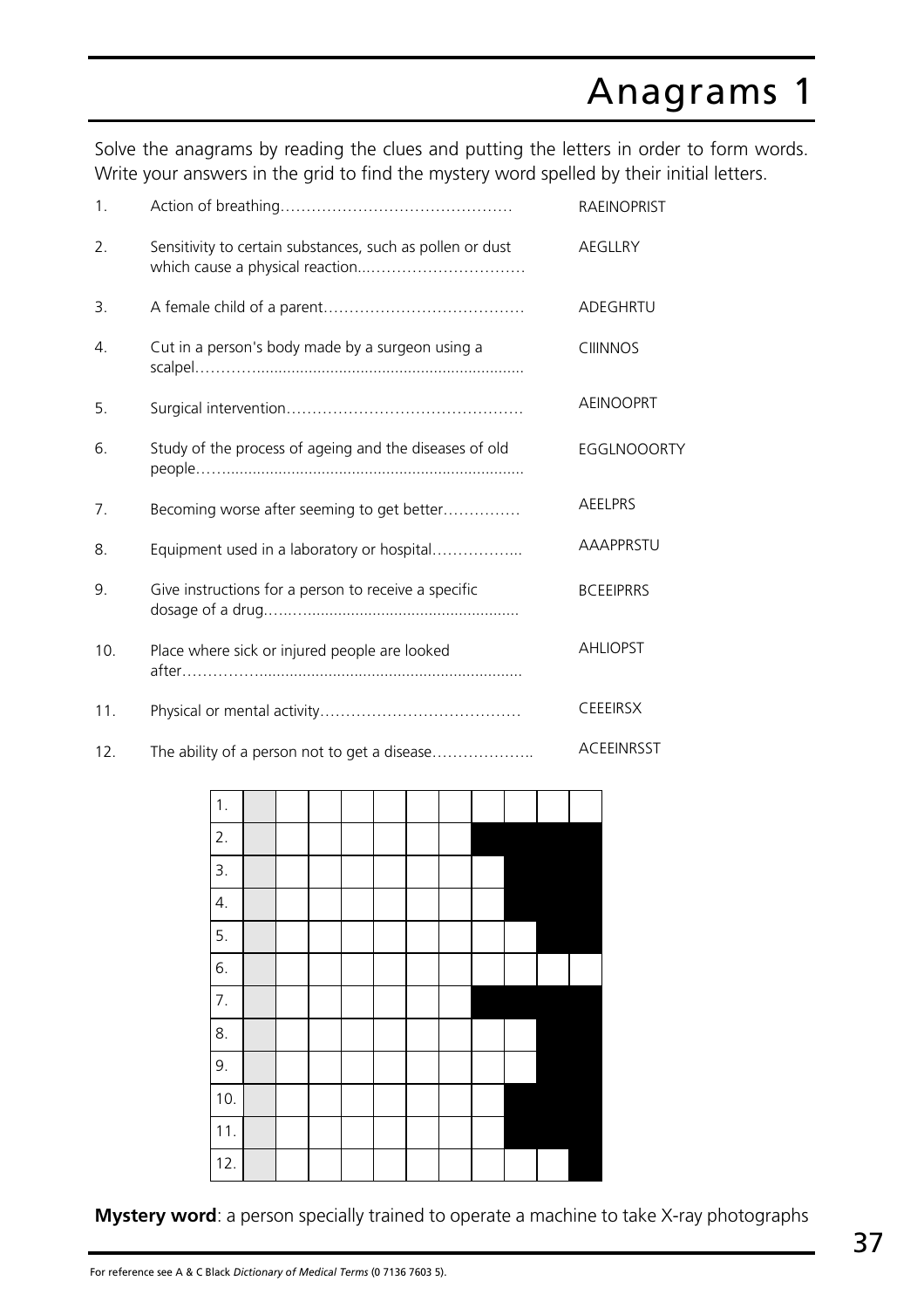# <span id="page-44-0"></span>Parts of the body crossword 1

| $\overline{\mathbb{1}}$ |                 |                 |    |                 | $\overline{2}$  | $\overline{\mathsf{3}}$ |    |    | $\overline{4}$  | $\overline{5}$ |
|-------------------------|-----------------|-----------------|----|-----------------|-----------------|-------------------------|----|----|-----------------|----------------|
|                         |                 |                 |    |                 |                 |                         |    |    |                 |                |
| $\overline{6}$          |                 | 7               |    |                 |                 |                         |    |    |                 |                |
|                         |                 |                 |    |                 |                 |                         |    |    |                 |                |
| $\overline{8}$          |                 |                 |    | $\overline{9}$  |                 |                         |    | 10 |                 |                |
|                         |                 |                 |    |                 |                 |                         |    |    |                 |                |
|                         | $\overline{11}$ |                 |    |                 |                 |                         | 12 |    | $ 13\rangle$    |                |
|                         |                 |                 |    |                 |                 |                         |    |    |                 |                |
|                         |                 | $\overline{14}$ |    |                 |                 |                         | 15 |    |                 | 16             |
|                         | 17              |                 |    |                 |                 |                         |    |    |                 |                |
|                         |                 |                 |    | 18              |                 |                         |    |    |                 |                |
| $\overline{19}$         |                 |                 |    |                 |                 |                         |    |    | 20              |                |
|                         |                 |                 |    | $\overline{21}$ |                 |                         |    |    |                 |                |
| $\overline{22}$         |                 |                 | 23 |                 |                 |                         |    |    |                 |                |
|                         |                 |                 |    |                 | $\overline{24}$ |                         |    |    |                 |                |
|                         |                 |                 |    |                 |                 |                         |    | 25 |                 |                |
|                         |                 |                 |    |                 |                 |                         |    |    |                 |                |
| $\overline{26}$         |                 |                 |    |                 |                 |                         |    |    | $\overline{27}$ |                |

All the answers in this crossword are parts of the body.

### **ACROSS**

- 1. Joins the femur and the tibia (4)
- 2. The organ into which food passes after being swallowed and where the process of digestion continues (7)
- 6. The first part of the small intestine (8)
- 8. Hinged joint in the arm (5)
- 10. It grows on your head (4)
- 11. The upper chambers of 18 across (5)
- 12. Breathing organs (5)
- 15. They carry blood to 11 across (5)
- 17. Part of the body with which a person sees (3)
- 18. The organ which moves blood around your body (5)
- 21. Cell in the nervous system which transmits impulses (6)
- 22. An organ which secretes substances which act elsewhere in the body (5)
- 24. A white oily substance in the body, which stores energy and protects the body against cold (3)
- 25. Tissue which forms the outside surface of the body (4)
- 26. Type of nerve ending or cell (8)
- 27. For hearing with (3)

### **DOWN**

- 1. It cleans your blood (6)
- 3. Main part of the body, without the arms, legs and head (5)
- 4. A major artery (5)
- 5. Connected to 8 across, funnily enough (7)
- 7. Eye socket (5)
- 9. Narrow part of the body below the chest and above the buttocks (5)
- 12. The major detoxicating organ (5)
- 13. Hard growth which forms on the top surface at the end of each finger and toe (4)
- 14. Cheekbone (6)
- 16. Protects the brain (5)
- 18. At the end of your arm (4)
- 19. The throat or neck, major artery (7)
- 20. The back of each joint on a person's hand (7)
- 23. Bundle of fibres which take impulses from one part of the body to another (5)
- 24. End part of the leg on which a person stands (4)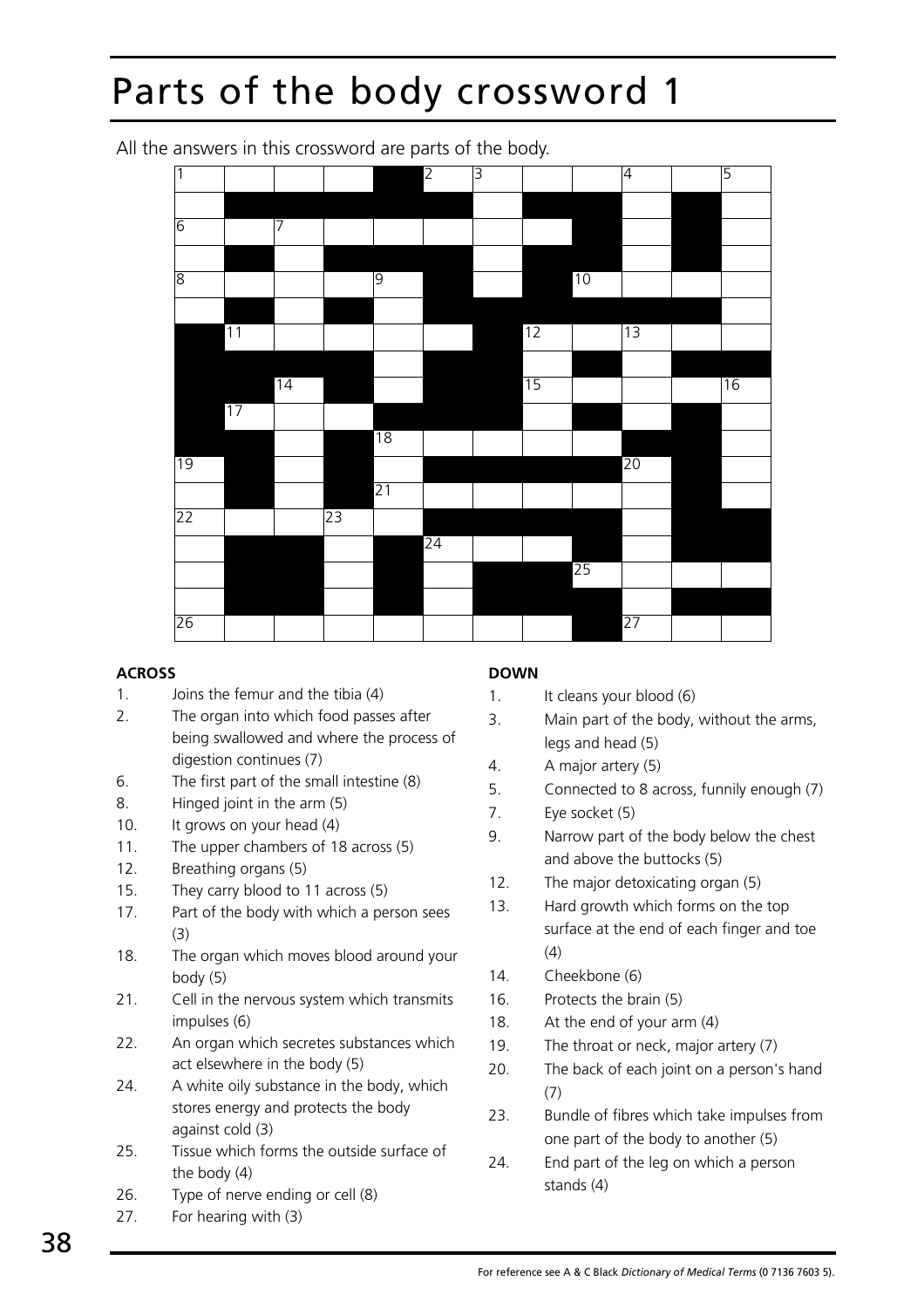# <span id="page-45-0"></span>Communicative crossword 1 sheet A

This crossword is not complete: you have only half the words. The other half are on sheet B. Check that you know the words in your crossword. Then work with a partner who has sheet B to complete the two crosswords. Follow these three rules:

- 1. Speak only in English.
- 2. Don't say the word in the crossword.

3. Don't show your crossword to your partner.

"What's one across?"

 $\rightarrow$  across,  $\downarrow$  down

| $\overline{1}$                              |             |                           |                 | $\overline{2}$                                                                                              |                         |                           | ${\sf R}$           | $\mathsf A$       | $\overline{4}$<br>$\, \vert \,$ | $\mathsf S$ | E             |
|---------------------------------------------|-------------|---------------------------|-----------------|-------------------------------------------------------------------------------------------------------------|-------------------------|---------------------------|---------------------|-------------------|---------------------------------|-------------|---------------|
|                                             |             |                           |                 |                                                                                                             |                         |                           | $\mathsf E$         |                   | $\sf T$                         |             |               |
| $\overline{5}$<br>$\boldsymbol{\mathsf{H}}$ | $\mathsf E$ | $\sqrt{6}$<br>$\mathsf A$ | ${\sf R}$       | $\top$                                                                                                      | A                       | $\top$                    | $\top$              | A                 | $\mathsf C$                     | $\sf K$     |               |
|                                             |             | ${\sf N}$                 |                 |                                                                                                             |                         |                           | $\bar{\mathbf{l}}$  |                   | $\boldsymbol{\mathsf{H}}$       |             |               |
| $\overline{7}$                              |             | G                         |                 |                                                                                                             | 8                       |                           | ${\sf N}$           |                   |                                 |             |               |
|                                             |             | $\boldsymbol{\mathsf{I}}$ |                 |                                                                                                             | $\mathsf 9$             |                           | $\mathsf A$         |                   | $10$                            |             | $\frac{1}{1}$ |
|                                             |             | ${\sf N}$                 |                 |                                                                                                             |                         |                           |                     |                   |                                 |             |               |
| $12\,$<br>$\boldsymbol{\mathsf{H}}$         | E           | $\mathsf A$               | 13<br>${\sf R}$ |                                                                                                             | $14\,$<br>${\mathsf G}$ | $\boldsymbol{\mathsf{A}}$ | $\frac{1}{15}$      |                   |                                 |             |               |
|                                             |             |                           | E               |                                                                                                             |                         |                           | $\mathsf A$         |                   |                                 |             |               |
|                                             |             |                           | F               |                                                                                                             |                         |                           | 16<br>${\mathsf G}$ |                   |                                 |             |               |
| 17 <sup>17</sup><br>${\sf N}$               | $\mathsf A$ | $\sf I$                   | L               |                                                                                                             |                         |                           | $\bar{\mathbf{l}}$  |                   |                                 |             |               |
|                                             |             |                           | E               |                                                                                                             |                         |                           | $\sf T$             |                   |                                 |             |               |
| $18\,$<br>$\boldsymbol{\mathsf{A}}$         | ${\sf P}$   | 19<br>E                   | $\mathsf X$     |                                                                                                             |                         |                           | $\sf T$             |                   |                                 |             |               |
|                                             |             | $\boldsymbol{\mathsf{A}}$ |                 |                                                                                                             | 20                      |                           | $\mathsf A$         |                   |                                 |             |               |
| 21                                          |             | ${\sf R}$                 |                 | $\overline{22}$<br>$\sf P$                                                                                  |                         |                           | $\mathsf L$         |                   |                                 |             |               |
| $\overline{23}$                             |             | $\mathsf S$               |                 | $\mathsf E$                                                                                                 |                         | 24                        |                     | 25<br>$\mathsf R$ | E                               | $\mathsf T$ | 26<br>E       |
|                                             |             |                           |                 | E                                                                                                           |                         |                           |                     |                   |                                 |             | G             |
| 27                                          |             |                           |                 | $\mathsf{L}% _{0}\left( \mathsf{L}_{1}\right) ^{\ast }=\mathsf{L}_{1}\left( \mathsf{L}_{1}\right) ^{\ast }$ |                         |                           |                     |                   | $\overline{28}$                 |             | G             |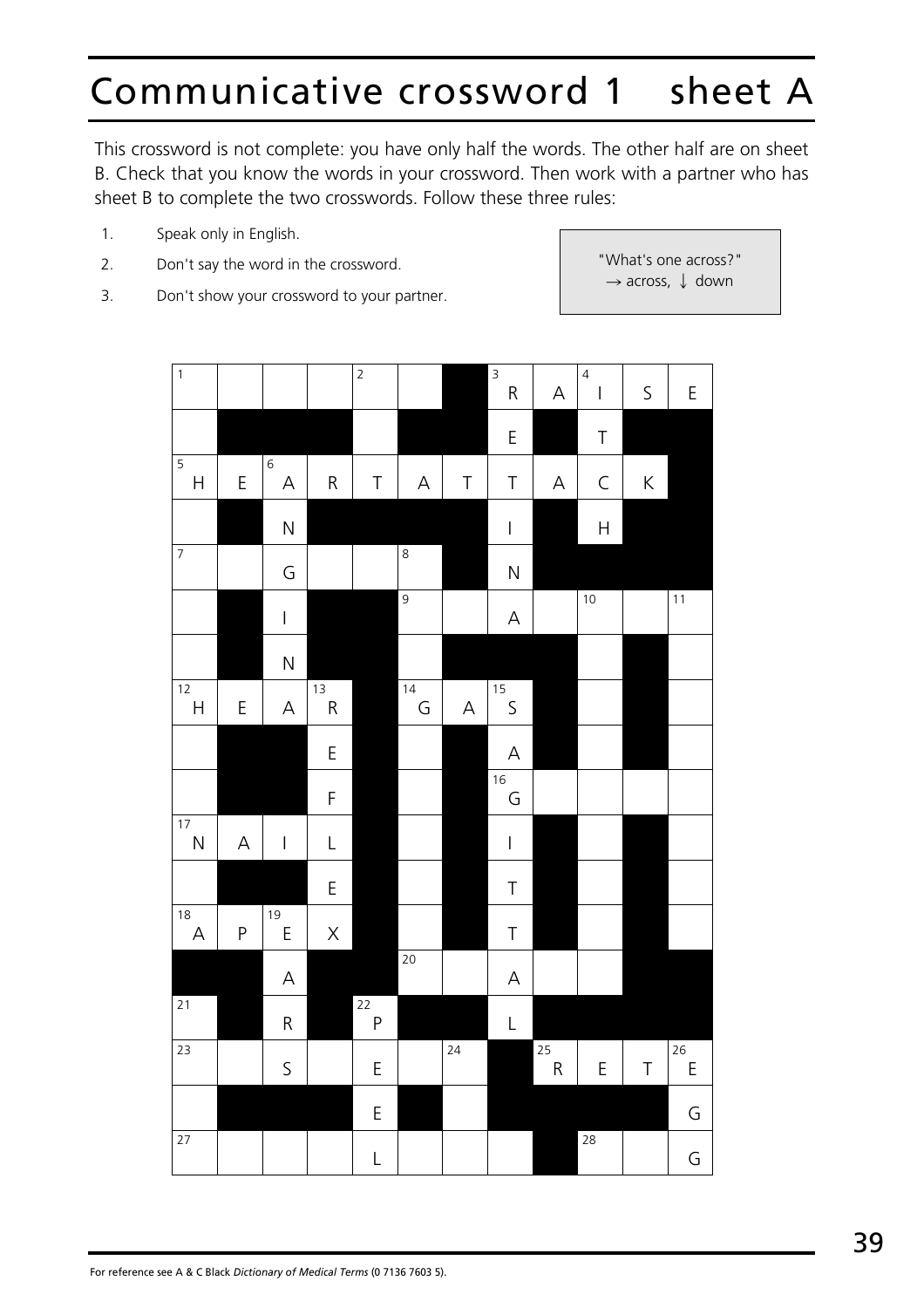# Communicative crossword 1 sheet B

This crossword is not complete: you have only half the words. The other half are on sheet A. Check that you know the words in your crossword. Then work with a partner who has sheet A to complete the two crosswords. Follow these three rules:

- 1. Speak only in English.
- 2. Don't say the word in the crossword.
- 3. Don't show your crossword to your partner.

"What's one across?"  $\rightarrow$  across,  $\downarrow$  down

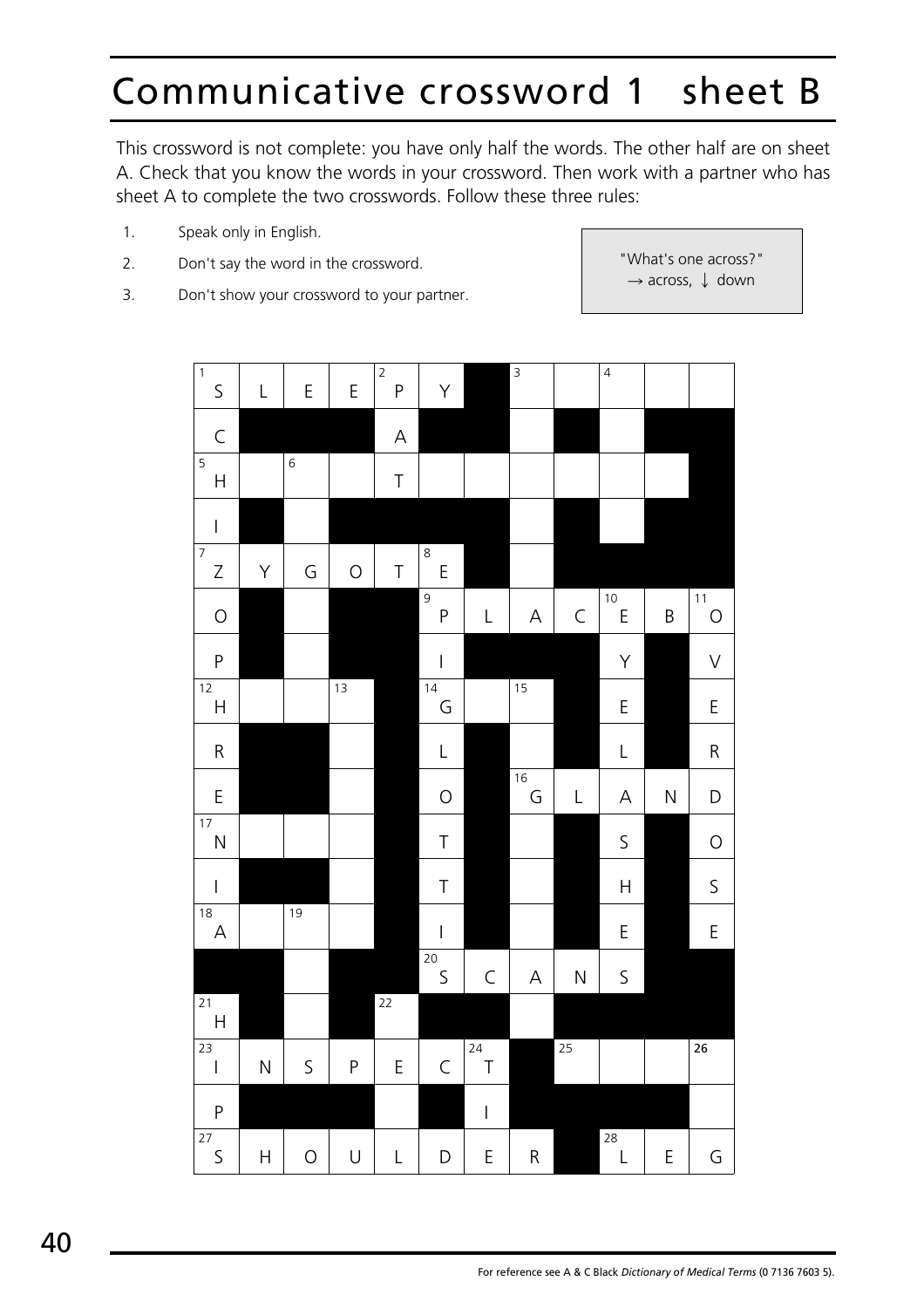# Anagrams 2

<span id="page-47-0"></span>Solve the anagrams by reading the clues and putting the letters in order to form words. Write your answers in the grid to find the mystery word spelled by their initial letters.

| 1.  |                                                                                                              | <b>BCEEMRRU</b>    |
|-----|--------------------------------------------------------------------------------------------------------------|--------------------|
| 2.  | Value calculated by adding together several quantities and<br>dividing the total by the number of quantities | AAEEGRV            |
| 3.  |                                                                                                              | <b>ACEINORT</b>    |
| 4.  |                                                                                                              | ABEHIORUV          |
| 5   | To notice or to see something and understand it                                                              | <b>BEEORSV</b>     |
| 6.  | Spasm causing sudden inhalation followed by closure of<br>the glottis which makes a characteristic sound     | <b>CCHIPU</b>      |
| 7.  |                                                                                                              | <b>ANWY</b>        |
| 8.  |                                                                                                              | <b>ADEEIORRTTE</b> |
| 9.  |                                                                                                              | <b>AAEILNORTX</b>  |
| 10. |                                                                                                              | <b>AAEKW</b>       |
| 11. |                                                                                                              | <b>AEEHRTT</b>     |
| 12. |                                                                                                              | <b>TMECEI</b>      |

1 2 3 4 5 6 7 8 9 10 11 12

**Mystery word**: found in sugar and starch, and provides the body with energy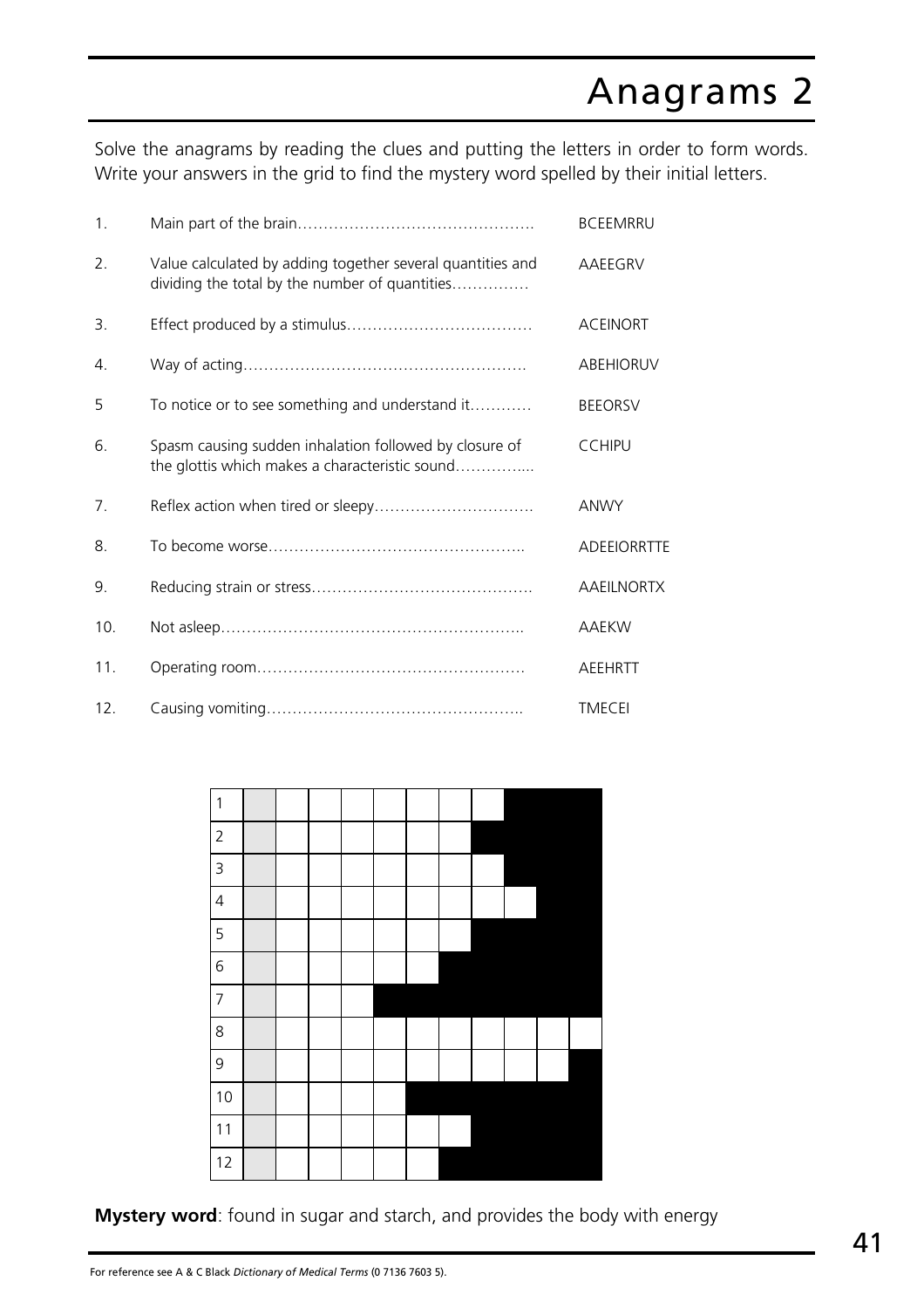# <span id="page-48-0"></span>Word search

Find the 28 medical terms and expressions hidden in the letters below; 14 read across and 14 read down. The first word has been found for you as an example. The clues listed beneath will help you to find all of the words.

| P | A | Ŧ | Η | θ | t | 0 | G |   | S | Ŧ | W |
|---|---|---|---|---|---|---|---|---|---|---|---|
| E | C | Ν | O | S | Τ | R | I | L | P | R | O |
| Ν | L | S | C | R | Е | Ε | N | I | O | I | Μ |
| D | I | M | M | U | Ν | Ε | Α | V | Τ | C | Β |
| E | N | Β | C | S | L | I | D | Ε | W | Ε | T |
| M | I | L | Β | Ε | D | S | O | R | E | Ρ | Η |
| I | C | O | R | Τ | I | S | Ο | N | Е | S | E |
| C | Η | C | Ρ | А | N | C | R | Ε | A | S | R |
| D | O | U | E | Τ | А | P | А | А | G | Τ | Ν |
| F | S | Μ | L | I | S | P | S | S | Ε | А | I |
| А | Τ | O | N | Υ | А | G | Н | Е | Н | Κ | А |
| I | R | 0 | N | А | L | L | Ε | R | G | E | Ν |

- 1. Number of years that a person has lived
- 2. Substance which produces hypersensitivity
- 3. Lack of tone or tension in the muscles
- 4. Decubitus ulcer
- 5. Small hospital or department in a large hospital which deals only with walking patients or which specialises in the treatment of certain conditions
- 6. Hormone secreted in small quantities by the adrenal cortex
- 7. To make pain or worry less
- 8. Referring to any disease which is very common in certain places
- 9. Condition where an organ bulges through a hole or weakness in the wall which surrounds it
- 10. Person or animal on which a parasite lives
- 11. Protected against an infection or allergic disease
- 12. Chemical element essential to the body, found in liver, eggs, etc.
- 13. Large gland in the upper part of the abdomen
- 14. Speech defect where the patient has difficulty in pronouncing 's' sounds and replaces them with 'th'
- 15. Doctor who takes the place of another doctor for a time
- 16. Referring to the nose
- 17. One of the two passages in the nose through which air is breathed in or out
- 18. Gland which lies across the back of the body between kidneys
- 19. Doctor who examines dead bodies to find out the cause of death
- 20. Mass of small spots which stays on the skin for a period of time, and then disappears
- 21. Light wall, sometimes with a curtain, which can be moved about and put round a bed to shield the patient
- 22. Piece of glass, on which a tissue sample is placed, to be examined under a microscope
- 23. Small round mark or pimple
- 24. To swallow a medicine
- 25. To remove or drain liquid from part of the body
- 26. Muscle formed of three parts, which are joined to form one tendon
- 27. Not dry
- 28. Uterus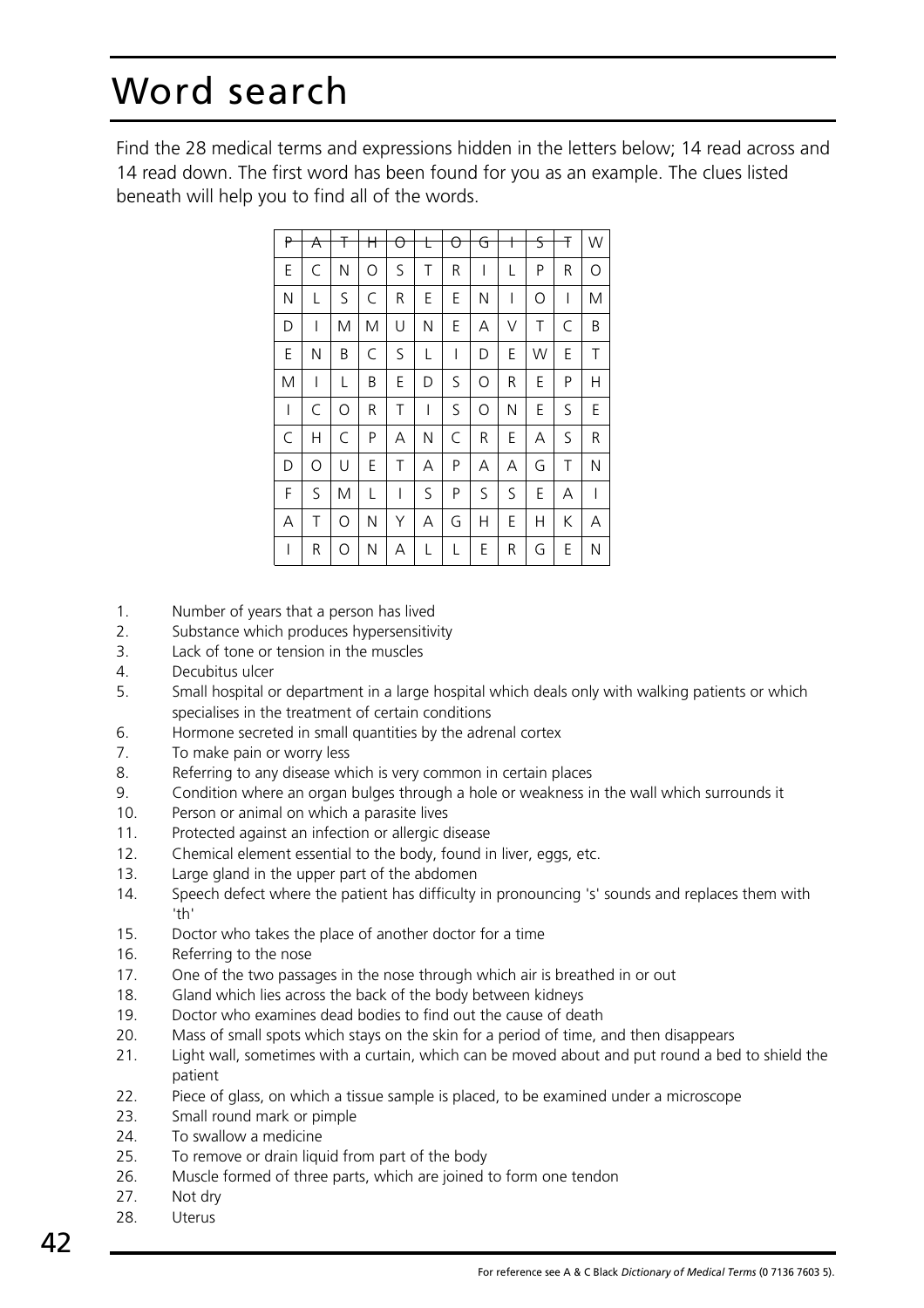# <span id="page-49-0"></span>Communicative crossword 2 sheet A

This crossword is not complete: you have only half the words. The other half are on sheet B. Check that you know the words in your crossword. Then work with a partner who has sheet B to complete the two crosswords. Follow these three rules:

- 1. Speak only in English.
- 2. Don't say the word in the crossword.
- 3. Don't show your crossword to your partner.

"What's one across?"

 $\rightarrow$  across,  $\downarrow$  down

| $\mathbbm{1}$<br>${\sf R}$ |           | $\mathsf{2}$                                                                                               |                                                                                                                                                                                                                                                                                                                                                                                  | 3                              |              | $\overline{4}$<br>${\sf R}$                                                                                                                                                                                                                                                                                                                                                                                    |                   | $\sqrt{5}$<br>$\mathsf C$      |           |                           | $\,$ 6 $\,$<br>$\top$ |
|----------------------------|-----------|------------------------------------------------------------------------------------------------------------|----------------------------------------------------------------------------------------------------------------------------------------------------------------------------------------------------------------------------------------------------------------------------------------------------------------------------------------------------------------------------------|--------------------------------|--------------|----------------------------------------------------------------------------------------------------------------------------------------------------------------------------------------------------------------------------------------------------------------------------------------------------------------------------------------------------------------------------------------------------------------|-------------------|--------------------------------|-----------|---------------------------|-----------------------|
| E                          |           |                                                                                                            |                                                                                                                                                                                                                                                                                                                                                                                  |                                |              | E                                                                                                                                                                                                                                                                                                                                                                                                              |                   | $\overline{7}$<br>Н            |           |                           | E                     |
| $\,8\,$<br>$\mathsf D$     |           |                                                                                                            |                                                                                                                                                                                                                                                                                                                                                                                  |                                |              | $\top$                                                                                                                                                                                                                                                                                                                                                                                                         |                   | $\mathsf A$                    |           |                           | $\hbox{N}$            |
| $\cup$                     |           |                                                                                                            |                                                                                                                                                                                                                                                                                                                                                                                  |                                |              | $\begin{array}{c} \rule{0pt}{2ex} \rule{0pt}{2ex} \rule{0pt}{2ex} \rule{0pt}{2ex} \rule{0pt}{2ex} \rule{0pt}{2ex} \rule{0pt}{2ex} \rule{0pt}{2ex} \rule{0pt}{2ex} \rule{0pt}{2ex} \rule{0pt}{2ex} \rule{0pt}{2ex} \rule{0pt}{2ex} \rule{0pt}{2ex} \rule{0pt}{2ex} \rule{0pt}{2ex} \rule{0pt}{2ex} \rule{0pt}{2ex} \rule{0pt}{2ex} \rule{0pt}{2ex} \rule{0pt}{2ex} \rule{0pt}{2ex} \rule{0pt}{2ex} \rule{0pt}{$ |                   | $\mathsf I$                    |           |                           | D                     |
| $\mathsf C$                |           |                                                                                                            |                                                                                                                                                                                                                                                                                                                                                                                  | 9                              |              | ${\sf R}$                                                                                                                                                                                                                                                                                                                                                                                                      |                   | $\mathsf{N}$                   |           |                           | $\bigcirc$            |
| 10 <sub>1</sub><br>$\top$  | ${\sf R}$ | 11<br>A                                                                                                    | $\mathsf C$                                                                                                                                                                                                                                                                                                                                                                      | $\mathsf E$                    |              | E                                                                                                                                                                                                                                                                                                                                                                                                              |                   | ${\sf R}$                      |           |                           | $\hbox{N}$            |
| $\boldsymbol{\mathsf{I}}$  |           | M                                                                                                          |                                                                                                                                                                                                                                                                                                                                                                                  |                                |              |                                                                                                                                                                                                                                                                                                                                                                                                                |                   | E                              |           |                           |                       |
| $\bigcirc$                 |           | P                                                                                                          |                                                                                                                                                                                                                                                                                                                                                                                  | $\overline{12}$<br>$\subset$   |              | 13<br>$\boldsymbol{\mathsf{H}}$                                                                                                                                                                                                                                                                                                                                                                                | E                 | A                              | L         | $\top$                    | 14<br>Н               |
| 15<br>${\sf N}$            |           | $\cup$                                                                                                     |                                                                                                                                                                                                                                                                                                                                                                                  | $\bigcirc$                     | 16           |                                                                                                                                                                                                                                                                                                                                                                                                                |                   | $\mathsf C$                    |           |                           |                       |
|                            |           | $\top$                                                                                                     |                                                                                                                                                                                                                                                                                                                                                                                  | 17 <sup>7</sup><br>$\mathsf C$ |              |                                                                                                                                                                                                                                                                                                                                                                                                                |                   | 18<br>$\top$                   | ${\sf R}$ | $\boldsymbol{\mathsf{I}}$ | $\sf P$               |
| $19$<br>$\mathsf A$        |           | $\mathsf A$                                                                                                |                                                                                                                                                                                                                                                                                                                                                                                  | Н                              |              |                                                                                                                                                                                                                                                                                                                                                                                                                |                   | $\begin{array}{c} \end{array}$ |           |                           |                       |
| 20<br>$\sf B$              |           | $\top$                                                                                                     |                                                                                                                                                                                                                                                                                                                                                                                  | L                              |              |                                                                                                                                                                                                                                                                                                                                                                                                                | 21                | $\bigcirc$                     |           |                           |                       |
| $\mathsf{N}$               |           | E                                                                                                          |                                                                                                                                                                                                                                                                                                                                                                                  | E                              |              |                                                                                                                                                                                                                                                                                                                                                                                                                |                   | $\mathsf{N}$                   |           |                           |                       |
| $\bigcirc$                 |           |                                                                                                            | 22<br>$\mathsf{M}% _{T}=\mathsf{M}_{T}\!\left( a,b\right) ,\ \mathsf{M}_{T}=\mathsf{M}_{T}\!\left( a,b\right) ,$                                                                                                                                                                                                                                                                 | $\mathsf A$                    | $\mathsf{N}$ | $\overline{\phantom{a}}$                                                                                                                                                                                                                                                                                                                                                                                       | 23<br>$\mathsf C$ |                                | 24        |                           |                       |
| $\mathsf R$                |           | $\overline{25}$<br>$\mathsf S$                                                                             |                                                                                                                                                                                                                                                                                                                                                                                  |                                |              |                                                                                                                                                                                                                                                                                                                                                                                                                | 26<br>$\mathsf L$ |                                |           |                           |                       |
| 27<br>M                    | A         | $\mathsf{L}% _{0}\left( \mathsf{L}_{1}\right)$                                                             | $\begin{array}{c} \rule{0pt}{2.5ex} \rule{0pt}{2.5ex} \rule{0pt}{2.5ex} \rule{0pt}{2.5ex} \rule{0pt}{2.5ex} \rule{0pt}{2.5ex} \rule{0pt}{2.5ex} \rule{0pt}{2.5ex} \rule{0pt}{2.5ex} \rule{0pt}{2.5ex} \rule{0pt}{2.5ex} \rule{0pt}{2.5ex} \rule{0pt}{2.5ex} \rule{0pt}{2.5ex} \rule{0pt}{2.5ex} \rule{0pt}{2.5ex} \rule{0pt}{2.5ex} \rule{0pt}{2.5ex} \rule{0pt}{2.5ex} \rule{0$ | G                              | $\mathsf{N}$ |                                                                                                                                                                                                                                                                                                                                                                                                                | $\bigcirc$        |                                |           |                           |                       |
| $\boldsymbol{\mathsf{A}}$  |           | $\mathsf{I}$                                                                                               |                                                                                                                                                                                                                                                                                                                                                                                  |                                |              |                                                                                                                                                                                                                                                                                                                                                                                                                | $\mathsf S$       |                                |           |                           |                       |
| 28<br>L                    |           | $\mathsf{M}% _{T}=\mathsf{M}_{T}\!\left( a,b\right) ,\ \mathsf{M}_{T}=\mathsf{M}_{T}\!\left( a,b\right) ,$ |                                                                                                                                                                                                                                                                                                                                                                                  |                                |              |                                                                                                                                                                                                                                                                                                                                                                                                                | E                 |                                |           |                           |                       |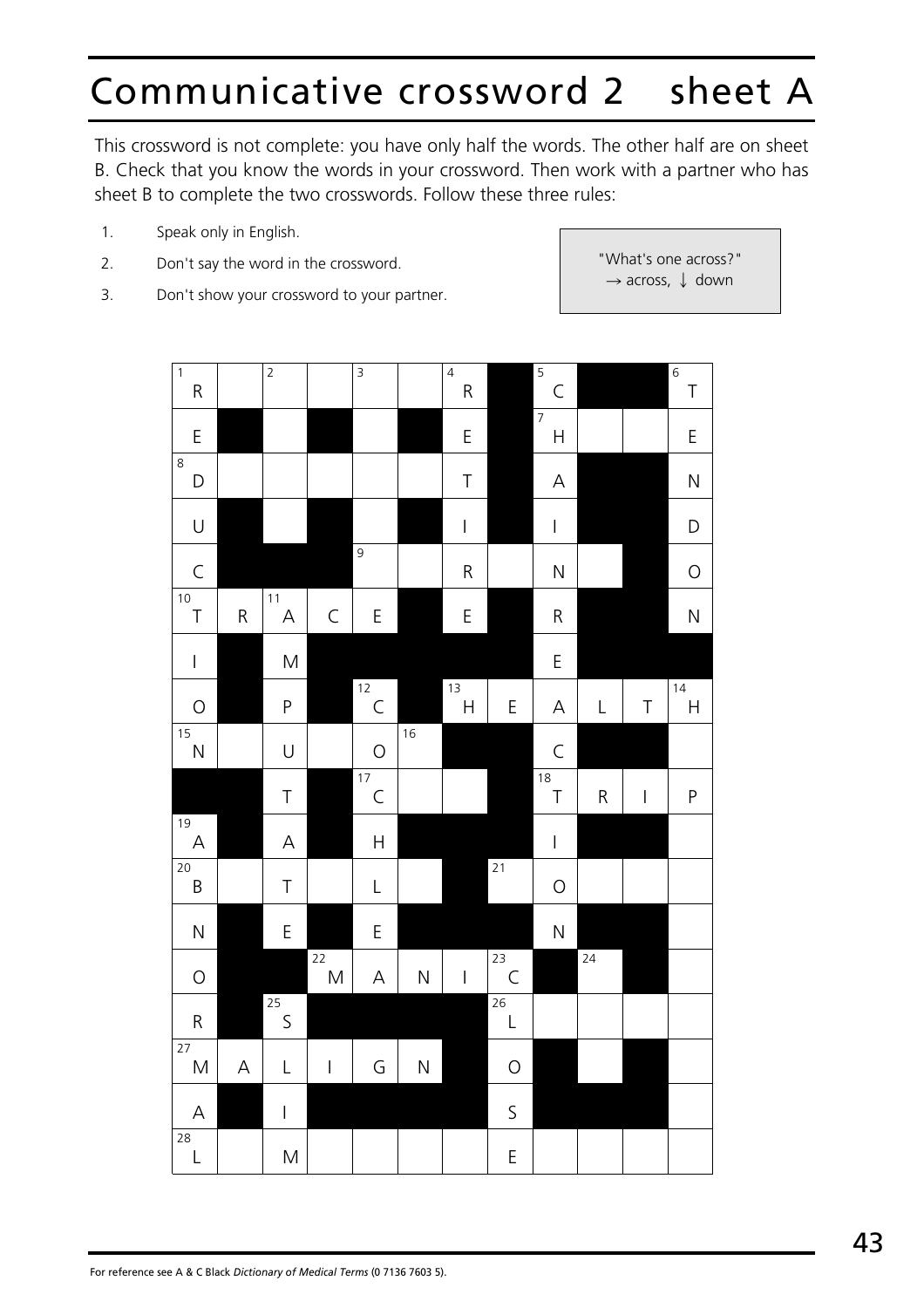# Communicative crossword 2 sheet B

This crossword is not complete: you have only half the words. The other half are on sheet A. Check that you know the words in your crossword. Then work with a partner who has sheet A to complete the two crosswords. Follow these three rules:

- 1. Speak only in English.
- 2. Don't say the word in the crossword.
- 3. Don't show your crossword to your partner.

"What's one across?"

 $\rightarrow$  across,  $\downarrow$  down

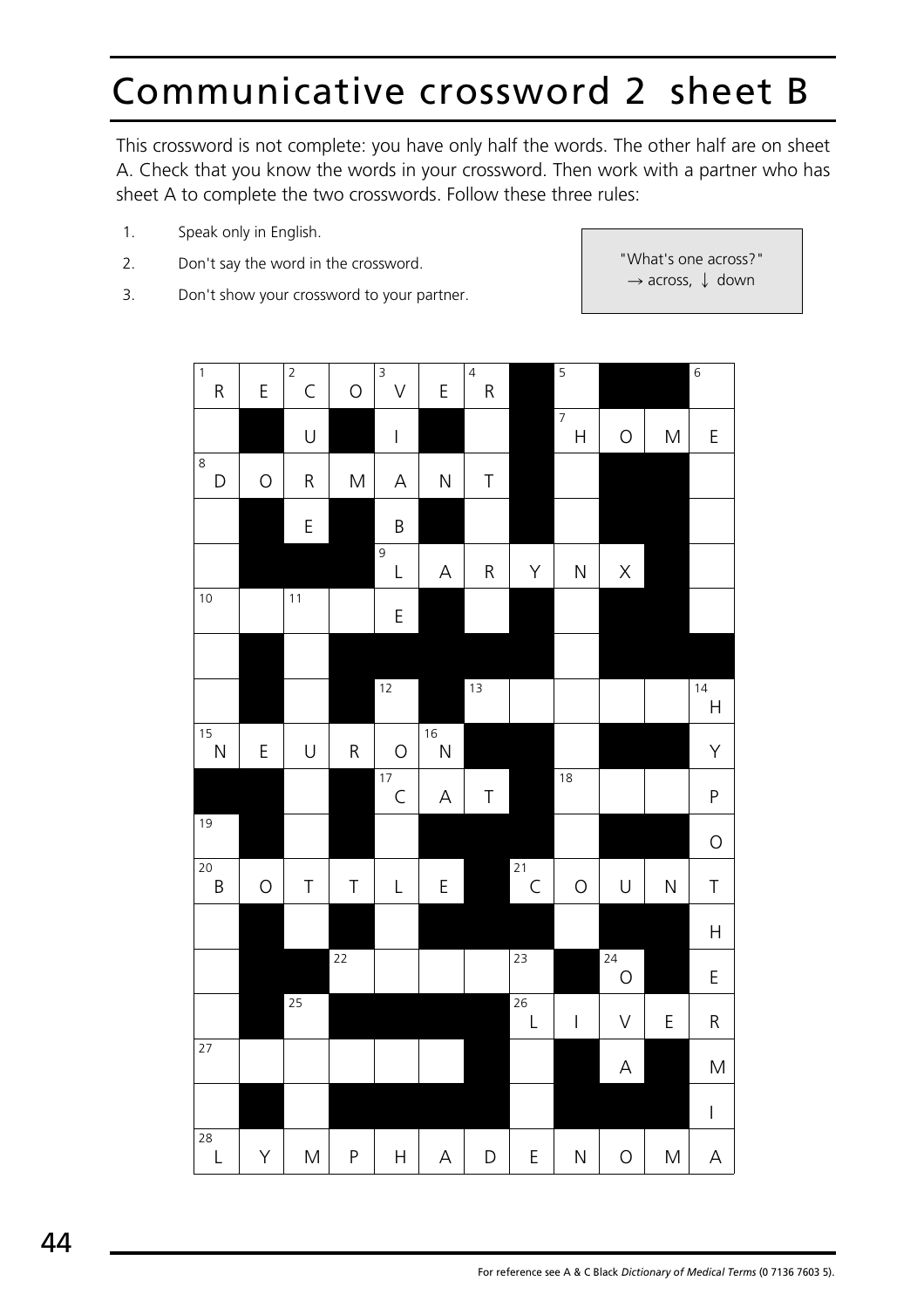# Parts of the body crossword 2

| $\mathbf{1}$   |                 |    | $\overline{2}$ |                 | $\overline{\mathbf{3}}$ |                 | $\overline{4}$ |                |                |
|----------------|-----------------|----|----------------|-----------------|-------------------------|-----------------|----------------|----------------|----------------|
|                |                 |    |                |                 |                         |                 |                |                |                |
| $\overline{5}$ | $\boxed{6}$     |    |                |                 |                         |                 |                |                | $\overline{7}$ |
|                |                 |    |                |                 |                         |                 |                |                |                |
|                |                 |    |                |                 | $\infty$                |                 |                | $\overline{9}$ |                |
|                |                 |    |                |                 |                         |                 |                |                |                |
|                |                 |    |                |                 | $10$                    |                 |                |                |                |
|                | $\overline{11}$ | 12 |                |                 |                         |                 |                |                |                |
|                |                 |    |                |                 | 13                      |                 |                |                |                |
|                |                 |    |                |                 |                         |                 |                |                |                |
| 14             | 15              |    |                |                 | 16                      |                 |                | 17             |                |
|                |                 |    | 18             |                 |                         |                 |                |                | 19             |
|                | $\overline{20}$ |    |                |                 |                         |                 |                |                |                |
|                |                 |    |                |                 |                         |                 |                |                |                |
|                |                 |    |                |                 |                         | $\overline{21}$ |                |                |                |
|                |                 |    |                | $\overline{22}$ |                         |                 |                |                |                |
|                |                 |    |                |                 |                         |                 |                |                |                |
|                |                 |    | 23             |                 |                         |                 |                |                |                |

<span id="page-51-0"></span>All the answers to this crossword are parts of the body.

### **ACROSS**

- 1. Ligament (5)
- 4. One of the calcified pieces of connective tissue which make 1 down (4)
- 5. Organ used for hearing (3)
- 8. Sight, hearing, smell, taste and touch (6)
- 11. It connects your foot to your leg (5)
- 13. Thorax (5)
- 14. Other side to the front (4)
- 16. Egg-producing organ (5)
- 20. Clavicle (10)
- 21. One of twenty-four inside 13 across
- 23. Plural of foot (4)

### **DOWN**

- 1. All the bones which make up a body (8)
- 2. Joint between the hand and the forearm (5)
- 3. Branch of a nerve, artery or vein (5)
- 4. Encephalon (5)
- 6. Inside layer of the eye which is sensitive to light (6)
- 7. In the middle of your face (4)
- 9. Cavity inside the body, including the cavities inside the head behind the cheekbone, forehead and nose (5)
- 10. Main muscle in 13 across (8)
- 12. Part of the body which joins the head to the body (4)
- 14. Air passage from the trachea to the lungs (8)
- 15. Human tail, at the end of the backbone (6)
- 17. One of two muscles in the top part of the back which moves the shoulder blades (8)
- 18. Soft, fat flesh (4)
- 19. Wall between two parts of an organ (6)
- 21. Radix, point from which a limb grows (4)
- 22. One of ten found on 23 across (3)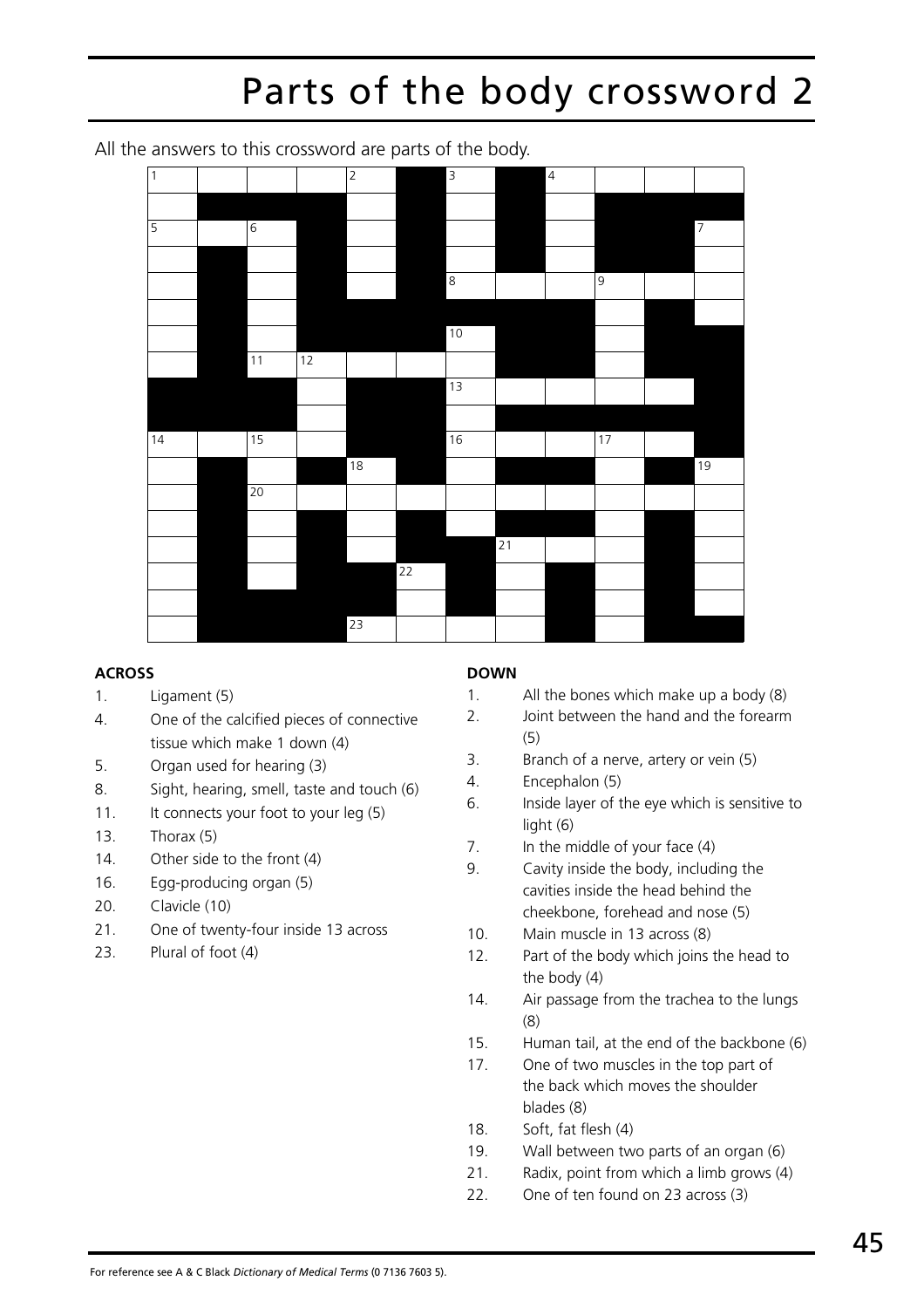# <span id="page-52-0"></span>Gap fill crossword

Complete the crossword with the missing words from the sentences.

| $\overline{1}$  |    |    | $\overline{2}$ |    |                 |                |    |    | $\overline{3}$ |                 | $\overline{4}$ |
|-----------------|----|----|----------------|----|-----------------|----------------|----|----|----------------|-----------------|----------------|
|                 |    |    |                |    |                 |                |    |    |                |                 |                |
| $\overline{5}$  |    |    |                |    |                 | $\overline{6}$ |    |    |                |                 |                |
|                 |    |    |                |    |                 | $\overline{7}$ |    |    |                |                 |                |
|                 |    |    | $\overline{8}$ |    |                 |                |    |    |                |                 |                |
|                 |    |    |                |    |                 |                |    |    |                |                 |                |
| $\overline{9}$  |    |    |                |    |                 | 10             |    |    |                |                 |                |
|                 |    |    |                |    | 11              |                |    |    |                |                 |                |
|                 | 12 |    | 13             |    |                 |                |    |    |                |                 |                |
|                 |    |    |                |    |                 |                |    |    | 14             |                 | 15             |
| 16              |    |    |                |    | $\overline{17}$ |                |    |    |                |                 |                |
|                 |    |    |                |    |                 |                |    |    | 18             |                 |                |
|                 | 19 | 20 |                |    |                 |                | 21 |    |                |                 |                |
|                 |    |    |                |    |                 |                |    |    |                |                 |                |
|                 |    |    |                |    |                 |                |    |    |                | $\overline{23}$ |                |
| $\overline{24}$ |    |    |                | 25 |                 |                |    |    |                |                 |                |
|                 |    |    |                |    |                 |                |    |    |                |                 |                |
| $\overline{22}$ |    |    |                |    |                 |                |    | 26 |                |                 |                |
| 27              |    |    |                |    |                 |                |    |    |                |                 |                |

#### **ACROSS**

- 1. He  $\frac{1}{\sqrt{2}}$  a new type of catheter. (8)
- 5. Blood \_\_\_\_\_\_ were taken from all the staff in the hospital. (7)
- 7. There is a same of names in alphabetical order. (4)
- 8. She must have a cold her \_\_\_\_\_\_\_ is running. (4)
- 9. We will the operating theatre with the latest scanning devices. (5)
- 10. Fear of snakes is a common \_\_\_\_\_\_. (6)
- 13. Sugar is a source of (6)
- 14. The doctor \_\_\_\_\_\_ the patient's broken arm. (3)
- 16. When she cut her finger it \_\_\_\_\_\_. (4)
- 17. He breathed in the smoke from the fire and it made him \_\_\_\_\_\_. (5)
- 18. He went to see an specialist about his deafness. (3)
- 19. Anorexic patients may become \_\_\_\_\_\_ and may need hospitalisation. (9)
- 24. Can I make an \_\_\_\_\_\_ to see Dr Jones? (11)
- 26. The box is so heavy she can't it off the floor. (4)
- 27. He became hysterical and had to be put under \_\_\_\_\_\_. (8)

### **DOWN**

- 1 The catheter is \_\_\_\_\_\_\_ into the passage. (8)
- 2. How can you afford this \_\_\_\_\_\_ treatment? (9)
- 3. She gave \_\_\_\_\_\_ to twins. (5)
- 4. The surgeon was able to move the organ back to its \_\_\_\_\_\_ position. (8)
- 6. The doctor put her to \_\_\_\_\_\_ with a powerful narcotic. (5)
- 11. The patient suffers from an allergic \_\_\_\_\_\_ to oranges. (8)
- 12. Her \_\_\_\_\_\_ rate was very irregular. (5)
- 14. The lining of the uterus is \_\_\_\_\_\_ during menstruation. (4)
- 15. When you add the reagent, the solution will \_\_\_\_\_\_\_ blue. (4).
- 20. We have but the extent of the tumour. (6)
- 21. The drug begins acting after a very short  $\frac{1}{2}$  (4)
- 22. There were two hundred of cholera in the recent outbreak. (5)
- 23. The clinic has a  $\qquad$  of 100. (5)
- 25. The is the ratio of a person's mental age, given by an intelligence test, to the person's actual age. (2)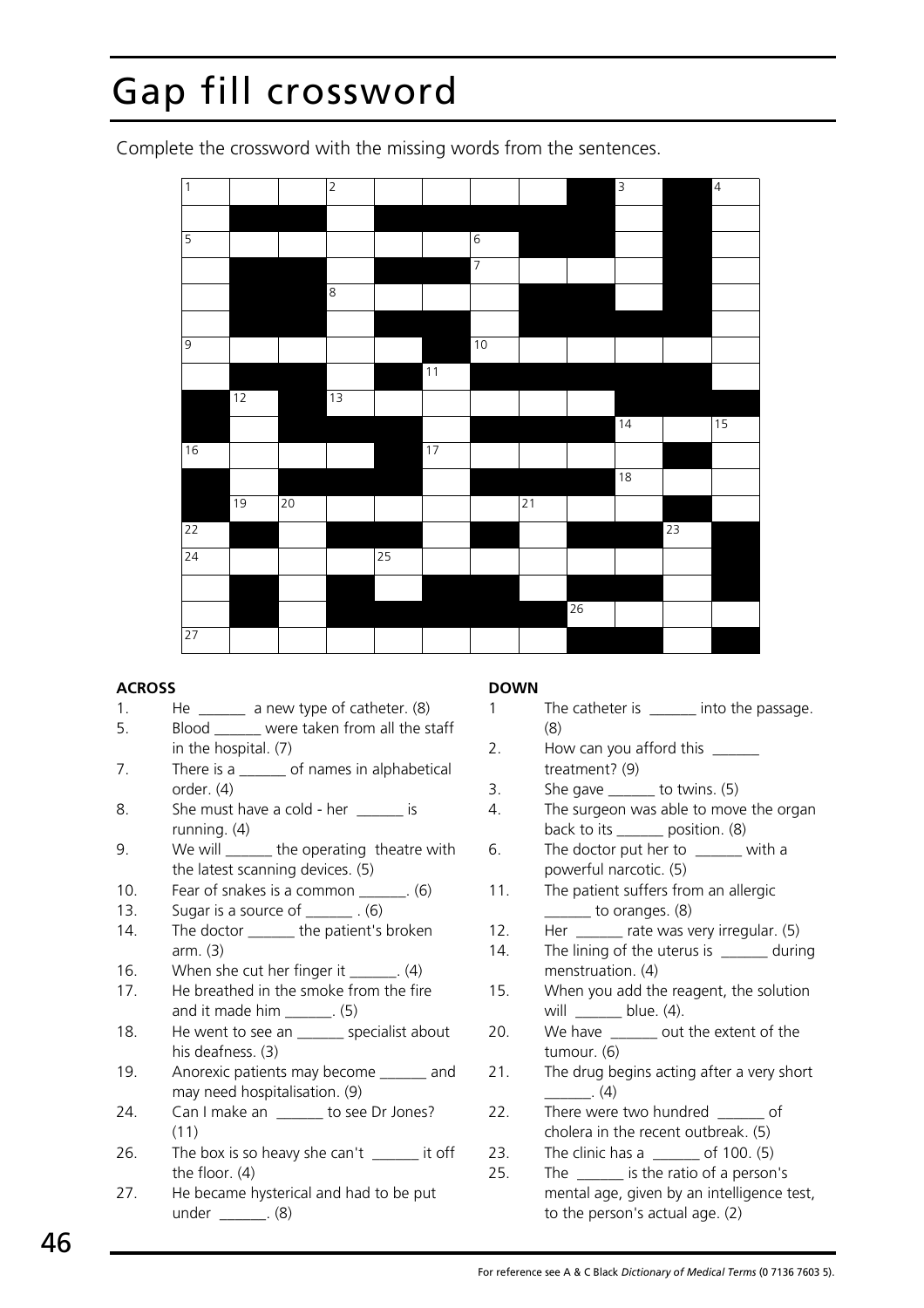# <span id="page-53-0"></span>Communicative crossword 3 sheet A

This crossword is not complete: you have only half the words. The other half are on sheet B. Check that you know the words in your crossword. Then work with a partner who has sheet B to complete the two crosswords. Follow these three rules:

- 1. Speak only in English.
- 2. Don't say the word in the crossword.
- 3. Don't show your crossword to your partner.

"What's one across?"

 $\rightarrow$  across,  $\downarrow$  down

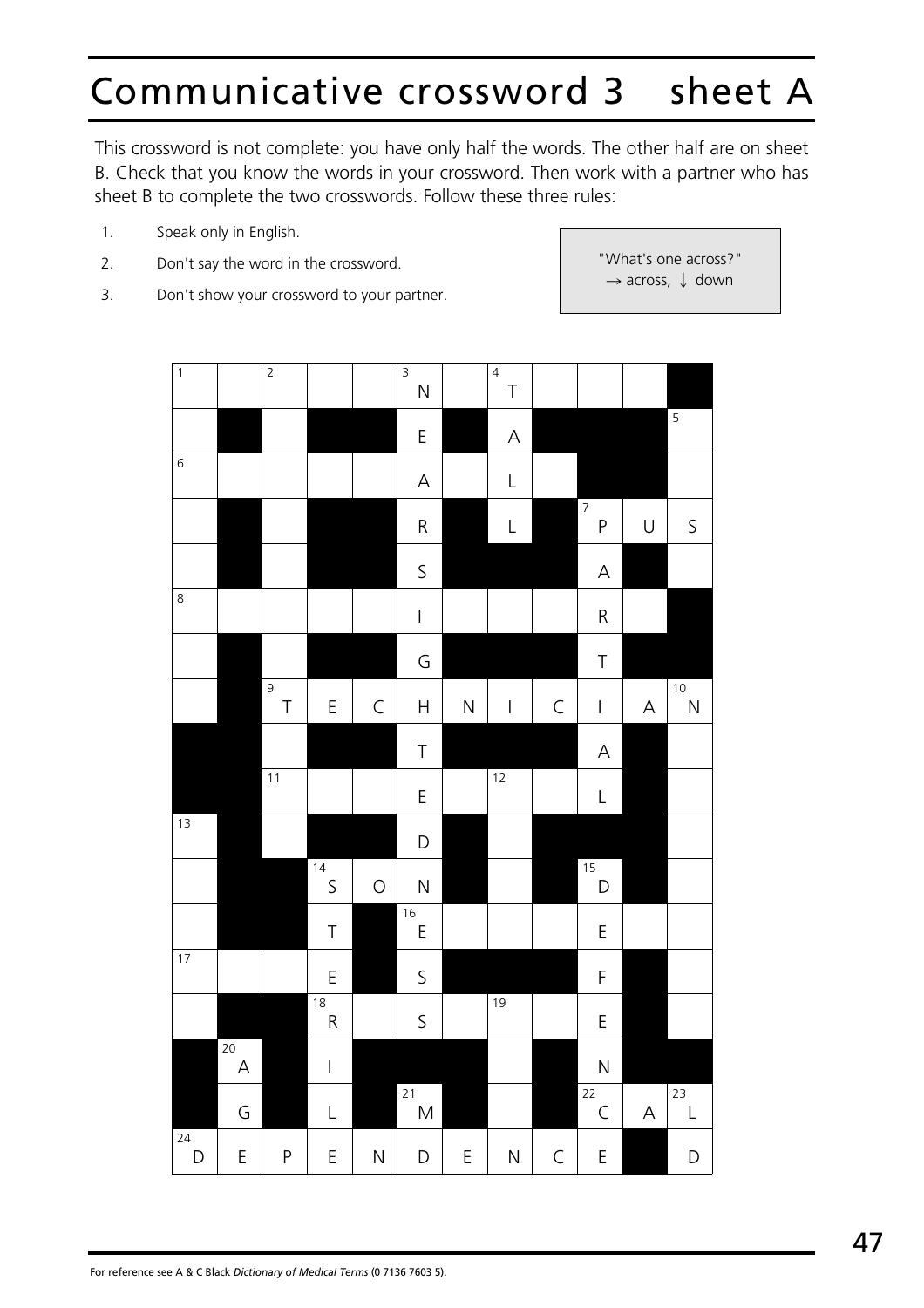# Communicative crossword 3 sheet B

This crossword is not complete: you have only half the words. The other half are on sheet A. Check that you know the words in your crossword. Then work with a partner who has sheet A to complete the two crosswords. Follow these three rules:

- 1. Speak only in English.
- 2. Don't say the word in the crossword.
- 3. Don't show your crossword to your partner.

"What's one across?"

 $\rightarrow$  across,  $\downarrow$  down

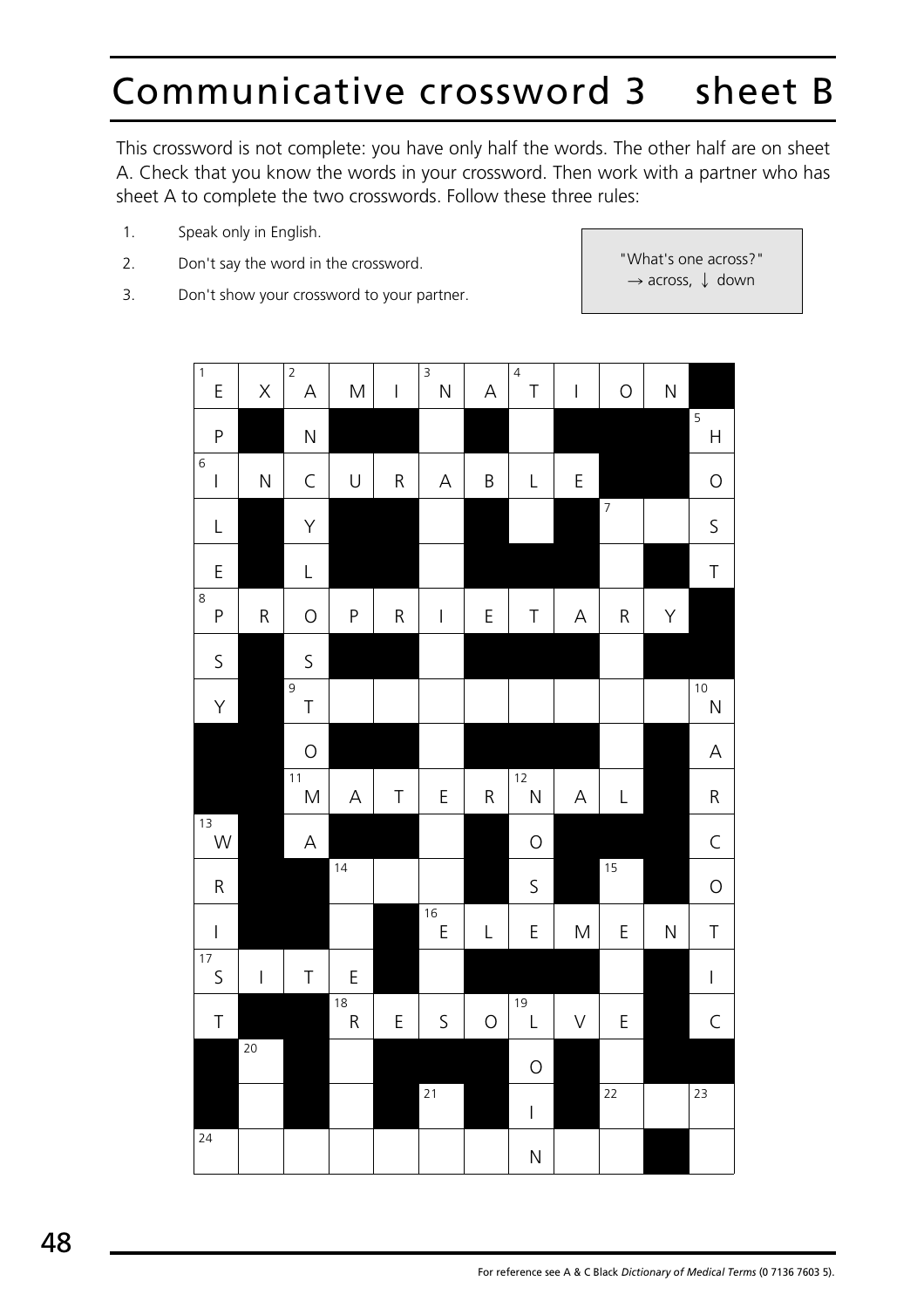<span id="page-55-0"></span>How many of these questions can you answer?

- 1. Name four sources of Vitamin D.
- 2. Complete the following sentence. "In human anatomy, the hand has a dorsal and a palmar surface, and the foot a dorsal and a \_\_\_\_\_\_\_\_\_\_ surface."
- 3. What is the difference between myopia and hypermetropia?
- 4. Which of the following substances are poisonous?
	- arsenic
	- cyanide
	- **•** fructose
	- glucose
	- polyunsaturated fat
	- starch
	- strychnine
- 5. Fill the gaps in the sentence with the correct numbers. "Permanent teeth, otherwise known as adult teeth, are formed of eight incisors, \_\_\_\_\_\_\_\_\_\_ canines, \_\_\_\_\_\_\_\_\_\_\_ premolars and \_\_\_\_\_\_\_ molars."
- 6. What is the term for an organisation responsible for overseeing the provision of primary healthcare and the commissioning of secondary care in a district. Key members include GPs, community nurses, social services and lay members?
- 7. If a patient is living at home and going to a hospital for treatment, is he/she classed as an "inpatient" or an "outpatient"?
- 8. What is the child's term for the stomach or abdomen?
- 9. Are the following statements true or false?
	- [T / F] Blood is formed of red and white corpuscles, platelets and plasma.
	- [T / F] The liver maintains the circulation of the blood around the body by its pumping action.

[T / F] A mastectomy is a surgical operation to deliver a baby by cutting through the abdominal wall into the uterus.

- 10. What is the normal average human body temperature?
- 11. To which part of the body do words beginning with "gastr-" refer?
- 12. Formerly, burns were classified by degrees (first-degree burn and second-degree burn). The modern classification is into two categories. What are these categories?

**Extension**. Work with a partner and write a medical knowledge quiz. Make sure you know the answers. Then ask the questions to another pair of students in the class.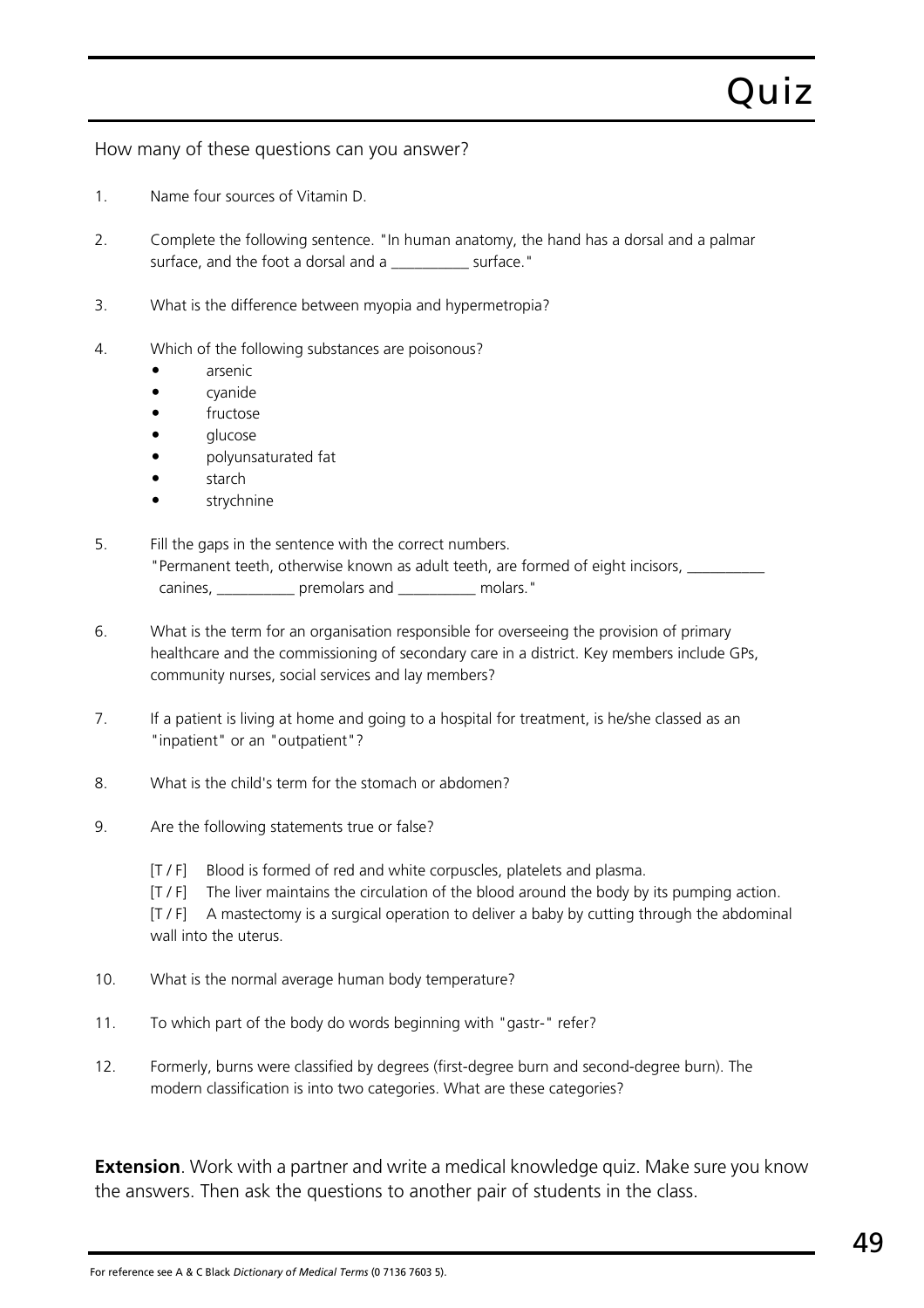# <span id="page-56-0"></span>Vocabulary Record Sheet

| <b>WORD</b> | $\mathsf{CLASS}\xspace$ | NOTES (Translation, definition, example, etc.) |
|-------------|-------------------------|------------------------------------------------|
|             |                         |                                                |
|             |                         |                                                |
|             |                         |                                                |
|             |                         |                                                |
|             |                         |                                                |
|             |                         |                                                |
|             |                         |                                                |
|             |                         |                                                |
|             |                         |                                                |
|             |                         |                                                |
|             |                         |                                                |
|             |                         |                                                |
|             |                         |                                                |
|             |                         |                                                |
|             |                         |                                                |
|             |                         |                                                |
|             |                         |                                                |
|             |                         |                                                |
|             |                         |                                                |
|             |                         |                                                |
|             |                         |                                                |

This page can be photocopied.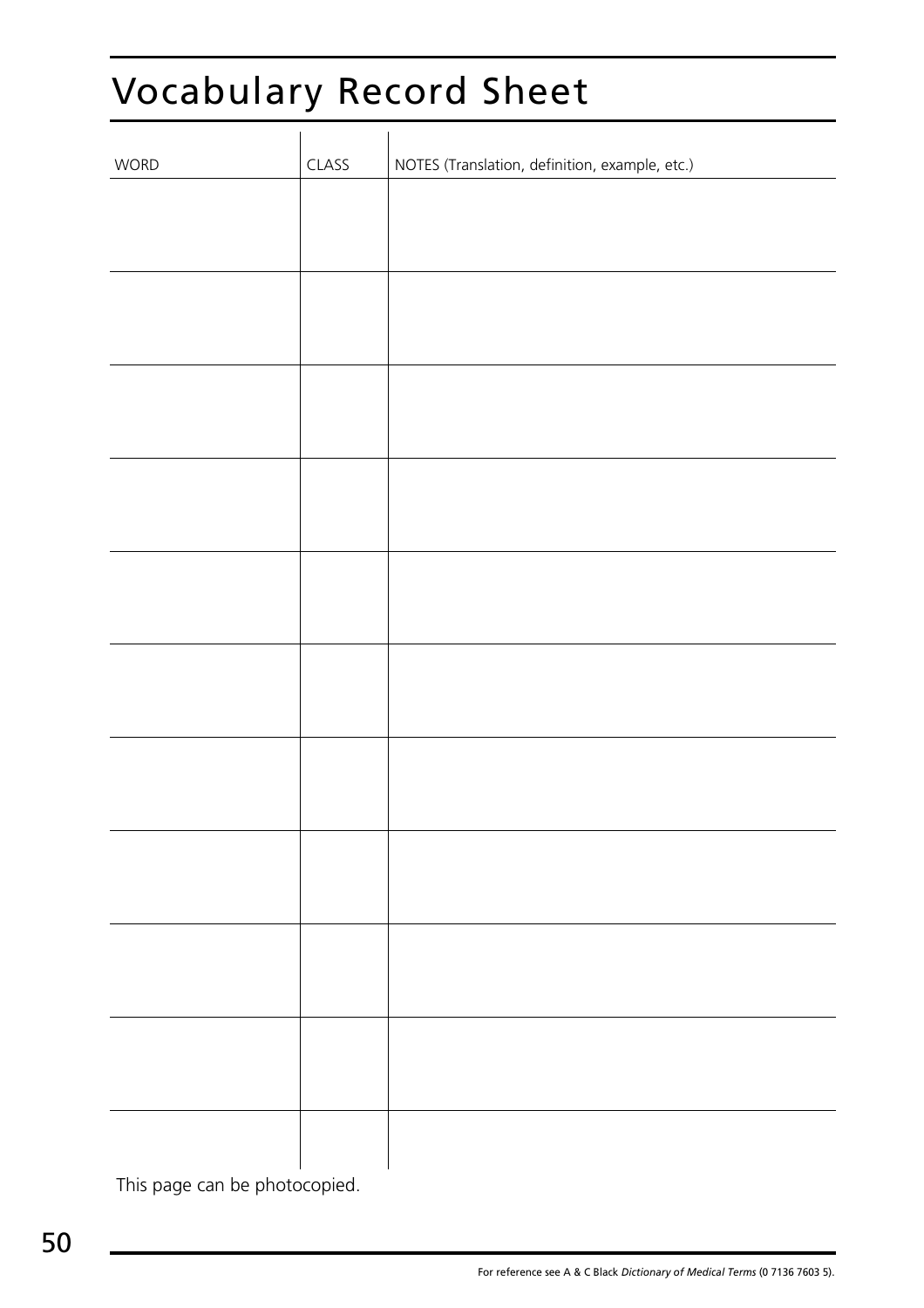### <span id="page-57-0"></span>**Word-building**

### **Word association 1: missing links (p. 1)**

- 1. body
- 2. pain
- 3. bone
- 4. muscle
- 5. eye
- 6. cell

### **Word formation: nouns (p. 2)**

### Exercise 1.

1. diagnosis 2. examination 3. prescription 4. suffering 5. operation 6. cure 7. recovery 8. analysis 9. infection 10. carrier 11. replacement 12. degeneration 13. referral 14. paralysis 15. obstruction

#### Exercise 2.

- 1. My diagnosis was that the patient had a heart condition.
- 2. I made a full examination of the patient.
- 3. I wrote a prescription for a course of antibiotics.
- 4. He experienced very little suffering.
- 5. The operation was performed immediately.
- 6. There is no cure for this disease.
- 7. He has made a full recovery.
- 8. The lab made an analysis of the blood sample.
- 9. We found an infection in the tissue.
- 10. Ten per cent of the population are thought to be carriers of the bacteria.
- 11. The patient was given a hip replacement.
- 12. There has been a degeneration in his condition.
- 13. The patient was given a referral to a specialist.
- 14. He suffered paralysis of the arm after the stroke. 15. The blood clot formed an obstruction in the artery.

### **Two-word expressions (p. 3)**

1. heart attack 2. general anaesthetic 3. bone marrow 4. surgical intervention 5. primary tooth 6. plastic surgery 7. brain death 8. bedside manner 9. allergic reaction 10. clinical trial 11. malignant tumour 12. general practitioner 13. biological clock 14. digestive system 15. balanced diet

### **Plural formation (p. 4)**

1. strata 2. feet 3. fibulae 4. glomeruli 5. abscesses 6. joints 7. bullae 8. testes 9. septa 10. oesophagi 11. diagnoses 12. humeri 13. syringes 14. acetabula 15. larvae 16. chordae 17. varices 18. fungi 19. ganglia 20. villi 21. atria 22. pontes 23. ova 24. bouts 25. cortices or cortexes

### **Word formation: adjectives (p. 5)**

- 1. The surgeons operated to repair the patient's *defective* heart valve.
- 2. His diet is calcium-*deficient*.
- 3. She is physically *dependent* on amphetamines. 4. The doctor noted an *excessive* amount of bile in

Answer key

- the patient's blood.
- 5. A *hypoglycaemic* attack can be prevented by eating glucose or a lump of sugar when feeling faint.
- 6. The vaccine should make you *immune* to tuberculosis.
- 7. They have periods when they are completely *inactive*.
- 8. His foot is so *painful* that he can hardly walk.
- 9. I suffered *spinal* injuries in the crash.
- 10. She complained of *stiff* joints.

### **Word association 2: partnerships (p. 6)**

#### Exercise 1.

- 1. administer a drug
- 2. analyse a sample
- 3. arrange an appointment
- 4. burp a baby
- 5. catch a cold
- 6. detect an improvement
- 7. discontinue the treatment
- 8. ease the pain
- 9. resist some infections
- 10. prescribe antibiotics

#### Exercise 2.

- 1. The doctor will *administer a drug* to the patient.
- 2. She was *prescribed antibiotics*.
- 3. As soon as the patient reported severe side-effects, the doctor *discontinued the treatment*.
- 4. I've *caught a cold* from one of my colleagues at work.
- 5. The laboratory *analysed a sample* of the food and found traces of bacteria.
- 6. A healthy body can *resist some infections*.
- 7. I would like to *arrange an appointment* with the dental hygienist for 10.00am tomorrow.
- 8. She had an injection to *ease the pain* in her leg.
- 9. The health visitor advised the new parents to *burp the baby* after feeding.
- 10. The nurses *detected an improvement* in the patient's condition.

### **Opposites 1: prefixes (p. 7)**

#### Exercise 1.

| il-        | ir-            |
|------------|----------------|
| 1. illegal | 1. irreducible |
|            | 2. irregular   |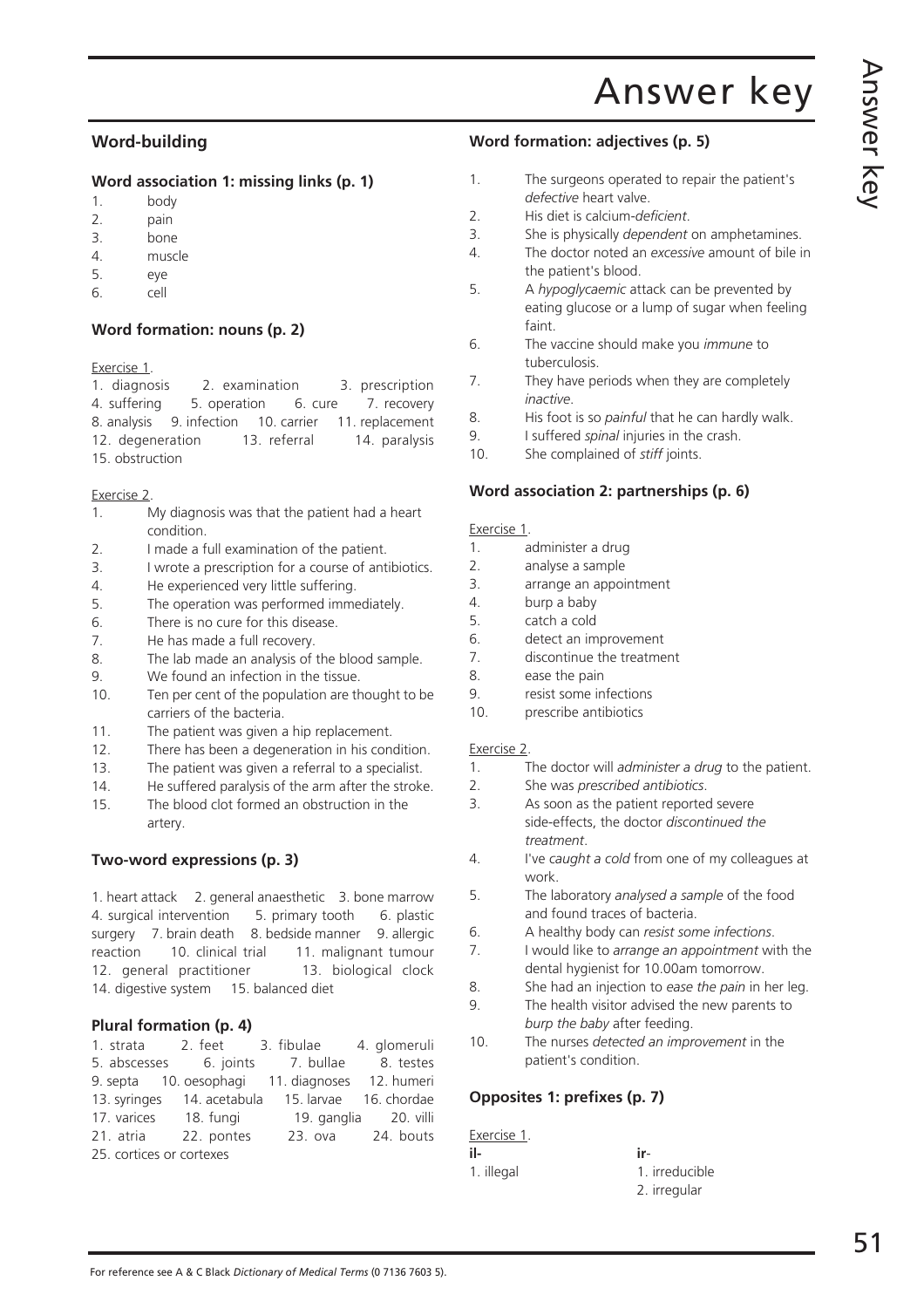#### **im- un**-

- 1. immovable 1. unconscious
- 2. impalpable 2. uncontrollable
- 3. impure 3. undigested
- in-<br>  $6.$  unhygienic
- 1. inactive 7. unqualified
- 2. inadequate 8. unstable
- 3. incoherent 9. unwell
- 4. incompatible
- 5. incomplete
- 6. independent
- 7. indirect
- 8. infertile
- 9. inoperable
- 10. insanitary
- 11. insoluble

#### Exercise 2.

|                                |  | 1. unconscious 2. unwell 3. incapable 4. unhealthy   |  |
|--------------------------------|--|------------------------------------------------------|--|
|                                |  | 5. irregular 6. unfit 7. unpasteurised 8. insanitary |  |
| 9. unstable 10. uncontrollable |  |                                                      |  |

4. unfit 5. unhealthy

#### **Word formation: verbs (p. 8)**

#### Exercise 1.

1. abuse 2. admit 3. bandage 4. blood 5. breathe 6. coagulate 7. consult 8. convalesce 9. fertilise 10. identify 11. immunise 12. implant 13. macerate 14. manage 15. occur 16. perspire 17. prepare 18. provide 19. reabsorb 20. regenerate 21. register 22. regurgitate 23. rehabilitate 24. reproduce 25. resuscitate 26. sedate 27. stammer 28. stitch 29. suppress 30. sweat

#### **Word association 3: mind maps (p. 9)**

Exercise 1.

1. operating theatre 2. theatre nurse 3. A&E department 4. major surgery 5. surgeon 6. local anaesthetic 7. consultant 8. heart surgery 9. scrub up 10. surgery

### **Parts of Speech**

#### **Nouns (p. 10)**

1. allergy 2. paroxysms 3. overdose 4. surgery 5. course 6. recurrence 7. tendency 8. examination 9. injection 10. exercise 11. ambulance 12. intake 13. biopsy 14. consent 15. progress 16. treatment 17. excess 18. accident 19. vaccination 20. rash

### **Adjectives 1 (p. 11)**

1. safe 2. poisonous 3. compatible 4. inoperable 5. lethal 6. inborn 7. incipient 8. inactive 9. severe 10. confused 11. motionless 12. hygienic 13. predisposed 14. aware 15. delicate 16. insanitary 17. depressed 18. regular 19. infectious 20. hoarse

### **Adjectives 2 (p. 12)**

1. lethal 2. critical 3. persistent 4. subjective 5. infirm 6. inflamed 7. mobile 8. painful 9. viable 10. deaf 11. premature 12. excessive 13. acute 14. bedridden 15. latent 16. obsessive 17. tender 18. severed 19. depressed 20. harmful

#### **Verbs 1 (p. 13)**

a) diagnose b) treat c) cure d) endanger e) prescribe f) specialise g) suffer h) operate i) vaccinate j) soothe k) dress l) suppress

#### **Verbs 2 (p. 14)**

a) transfer b) harm c) penetrate d) perforate e) probe f) save g) limp h) admit i) prevent j) respond k) faint l) perform

#### **Verbs: past tense ~ regular verbs (p. 15)**

1. received 2. strained 3. recovered 4. fainted 5. required 6. suffered 7. adapted 8. developed 9. fractured 10. reacted 11. weighed 12. prolonged 13. aggravated 14. examined 15. trembled

#### **Verbs: mixed tenses (p. 16)**

1. visit 2. overcame 3. rebuilt 4. undergone 5. froze 6. bruised 7. measures 8. expelled 9. hurting 10. heal 11. burnt 12. controls 13. amputated 14. bitten 15. progressing

### **Phrasal verbs (p. 17)**

1. got over 2. looking after 3. picked up 4. drops off 5. passed out 6. broke down 7. takes after 8. take off 9. bringing up 10. got around 11. give up 12. knocked out 13. propped up 14. go down 15. coughing up

#### **Verbs: active/passive (p. 18)**

- 1. A rise in the patient's pulse was noticed by the nurse.
- 2. He is being allowed by the consultant to watch the operation.
- 3. The tablets are sold by all chemists.
- 4. Appendicitis was diagnosed by the doctor.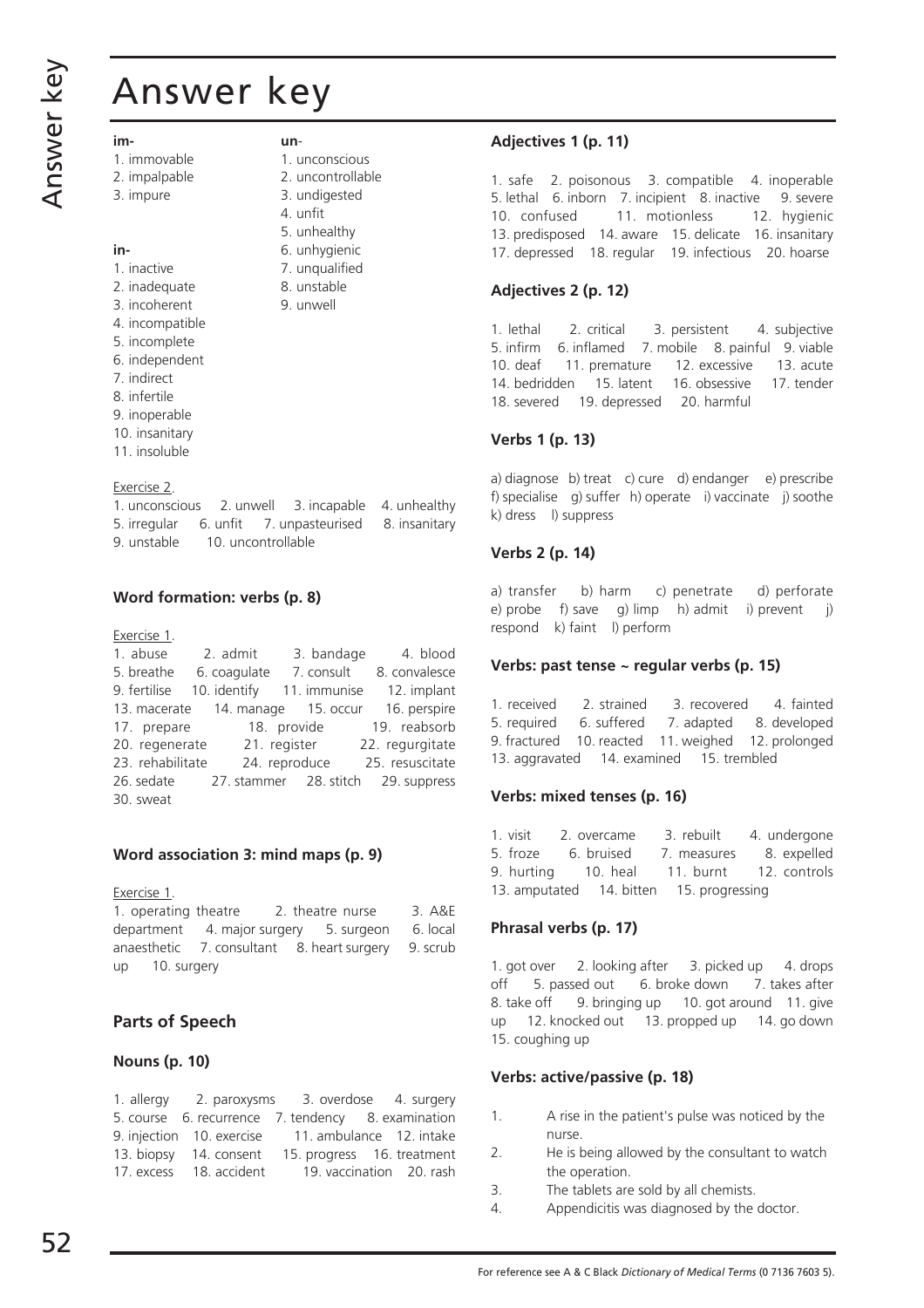- 5. The injured person was comforted by the paramedics until the ambulance arrived.
- 6. The twins were delivered by the midwife.
- 7. An excess of hormones was being produced by the gland.
- 8. He was very well looked after in hospital.
- 9. The tissue was examined under the microscope.
- 10. I was given an unpleasant mixture to drink by the doctor.
- 11. The lotion cannot be taken orally.
- 12. The workers were poisoned by toxic fumes.
- 13. A rise in cases of whooping cough is being predicted by doctors.
- 14. The body's natural instinct to reject the transplanted tissue is suppressed by the drug.

### **Adverbs (p. 19)**

- 1. The bandage was *loosely* tied around her wrist.
- 2. *Mentally*, she is very advanced for her age.
- 3. If the patient sweats *excessively*, it may be
- necessary to cool his body with cold compresses. 4. The tumour is *awkwardly* placed and not easy to
- reach. 5. She manages all her patients very *efficiently*.
- 6. The relief team *urgently* requires more medical supplies.
- 7. This is a *mildly* antiseptic solution.
- 8. *Physically*, he is very weak, but his mind is still alert.
- 9. He became ill *immediately* after he came back from holiday.
- 10. The herb can be used *medicinally*.
- 11. He has been working as a doctor only for a *fairly* short time.
- 12. Her breathing was *severely* affected.

### **Prepositions (p. 20)**

- 1. The hospital has installed new apparatus through^ the physiotherapy department. *in*
- 2. Her lips were cracked of^ the cold. *from*
- 3. The boy's little toe was crushed^ the door. *by*
- 4. The tissue was examined  $\theta$   $\theta$   $\wedge$  the microscope. *under*
- 5. It is important that needles used  $a \ddagger \triangle$  injections should be sterilised. *for*
- 6. He is recovering from a bout^ flu. *of*
- 7. She was given  $\leftrightarrow$  a pain-killing injection.
- 8. Some types of wool can irritate to the skin.
- 9. This report quotes the number of cases of cervical cancer from<sup>^</sup> thousand patients tested. *per*
- 10. The doctor put the patient to sleep within a strong narcotic.
- 11. She burnt her hand at^ the hot frying pan. *on*
- 12. We have no spare beds  $\theta$  the hospital at the moment. *in*
- 13. He will have an operation to remove of an ingrowing toenail.
- 14. Please ensure that the patient takes of his medicine.

### **Pronunciation**

### **Word stress 1 (p. 21)**

**Group A**: hospital regular exercise alcohol minimum haemorrhage operate theatre serious painkillers positive medical history

**Group B**: admitted improvement condition develop injection equipment allergic reaction prescription infection opinion

**Group C**: recommend reassure incomplete

### **Word stress 2 (p. 22)**

Exercise 1.

1. complication 2. paralysis 3. emergency 4. respirator 5. operation 6. anaesthetic 7. disposable 8. intolerance 9. circulation 10. coordinate 11. experiment 12. malignancy 13. responsible 14. Analysis 15. compatible 16. saturated 17. demonstrated 18. dehydration 19. communicate 20. Penicillin

#### Exercise 2.

|              | A■□□□ | $B \cup B \cup C$ | $C \Box \Box \blacksquare$ |
|--------------|-------|-------------------|----------------------------|
| anaesthetic  |       |                   | x                          |
| analysis     |       | X                 |                            |
| circulation  |       |                   | X                          |
| communicate  |       | X                 |                            |
| compatible   |       | X                 |                            |
| complication |       |                   | X                          |
| coordinate   |       | X                 |                            |
| dehydration  |       |                   | X                          |
| demonstrated | X     |                   |                            |
| disposable   |       | X                 |                            |
| emergency    |       | X                 |                            |
| experiment   |       | X                 |                            |
| intolerance  |       | X                 |                            |
| malignancy   |       | X                 |                            |
| operation    |       |                   | X                          |
| paralysis    |       | Χ                 |                            |
| penicillin   |       |                   | X                          |
| respirator   | X     |                   |                            |
| responsible  |       | Χ                 |                            |
| saturated    | X     |                   |                            |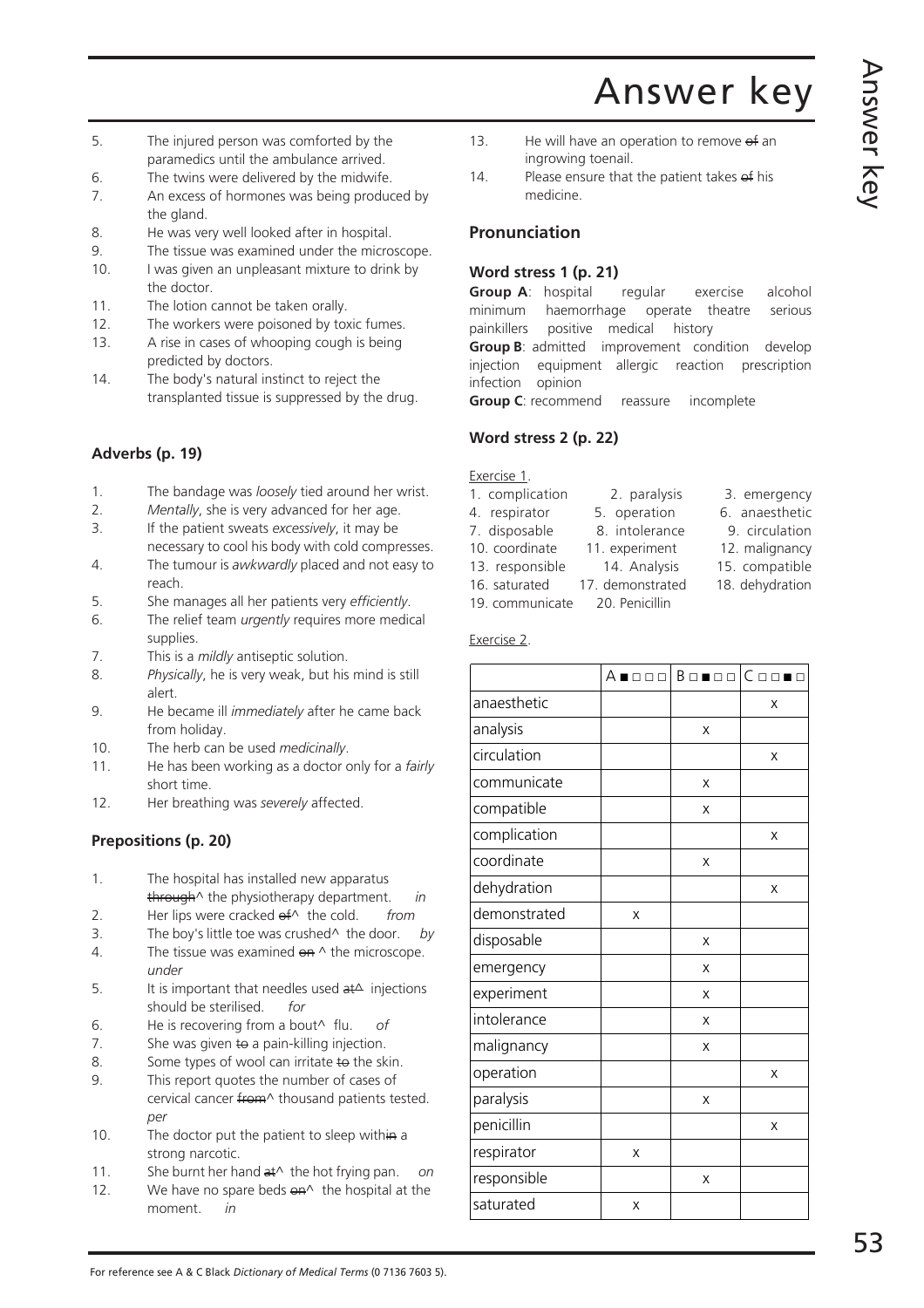### **Present simple (p. 23)**

**Group A**: coughs helps panics beats sleeps wakes counteracts operates regulates **Group B**: breathes examines recommends prescribes relieves suffers controls cures kills **Group C**: sneezes reduces catches rises analyses diagnoses relaxes releases increases

### **Past tense (p. 24)**

**Group A**: reduced coughed replaced mixed dressed increased noticed dropped

**Group B**: diagnosed improved sneezed prescribed cured sterilised probed

**Group C**: vaccinated consulted recommended prevented operated disinfected treated preceded

### **Vocabulary in Context**

#### **Good advice (p. 25)**

| 1. q) | 8. f)  |
|-------|--------|
| 2. k) | 9. n)  |
| 3. d) | 10. b) |
| 4. e) | 11. a) |
| 5.1   | 12. i) |
| 6. i) | 13. c) |
| 7. h) | 14. m) |

### **Multiple meanings (p. 26)**

1. patient 2. fit 3. focus 4. notice 5. turn 6. light 7. cold 8. focus 9. turn 10. patient 11. notice 12. fit 13. turn 14. fit 15. light 16. focus 17. fit 18. cold 19. light

### **Odd one out (p. 27)**

- 1. bleeding; the others are words which describe types of pain
- 2. liver; you have two of all the others
- 3. forearm; the others are all joints
- 4. face; the others are all specifically sense organs
- 5. patient; the others are all jobs
- 6. bandage; the others are all instruments
- 7. supination; the others are all connected to breathing
- 8. eyelids; the others are all eye conditions
- 9. relapse; the others all mean to return to normal after an illness
- 10. palm; the others are all parts of the eye
- 11. vertebral column; the others are all part of the ear
- 12. aluminium; the others are all normally found in the body
- 13. wound; the others refer principally to damage to

#### bones

- 14. metacarpal bone; the others are all in the skull
- 15. pancreas; the others deal with blood
- 16. taste; the others are all physical actions
- 17. hernia; the others relate to the liver 18. diabetes; the others are all part of the skin

### **Body parts - categories (p. 28)**

abdomen - torso knuckle - hand Achilles tendon - foot lip - head ankle - leg (or foot) nail - hand (or foot) buttock - torso navel - torso calf - leg neck - torso chest - torso nipple - torso chin - head nose - head ear - head palm - hand elbow - arm rib - torso eye - head scalp - head eyebrow - head shoulder - torso (or arm) eyelash - head sole - foot eyelid - head temple - head finger - hand thigh - leg forearm - arm thumb - hand forehead - head toe - foot gum - head tongue - head hip - torso (or leg) tooth - head knee - leg wrist - arm (or hand)

### **Opposites 2 (p. 29)**

### Exercise 1.

1. front 2. chronic 3. alive 4. deteriorate 5. ill 6. closed 7. minor 8. increase 9. rough 10. malignant

#### Exercise 2.

1. acute 2. increase 3. improve 4. back 5. rough 6. malignant 7. open 8. dead 9. healthy 10. major

### **Abbreviations (p. 30)**

- 1. A & E: Accident & Emergency
- 2. AIDS: Acquired Immunodeficiency Syndrome
- 3. BMR: Basal Metabolic Rate
- 4. CAT: Computerised Axial Tomography
- 5. CHD: Coronary Heart Disease
- 6. D & V: Diarrhoea & Vomiting
- 7. DOA: Dead On Arrival
- 8. GP: General Practitioner
- 9. HAV: Hepatitis A Virus
- 10. HIV: Human Immunodeficiency Virus
- 11. MI: Motor Neurone Disease
- 12. OTC: Over The Counter
- 13. PM: Post Mortem
- 14. PMA: Progressive Muscular Atrophy
- 15. PMT: Premenstrual Tension
- 16. RQ: Respiratory Quotient
- 17. RSI: Repetitive Strain Injury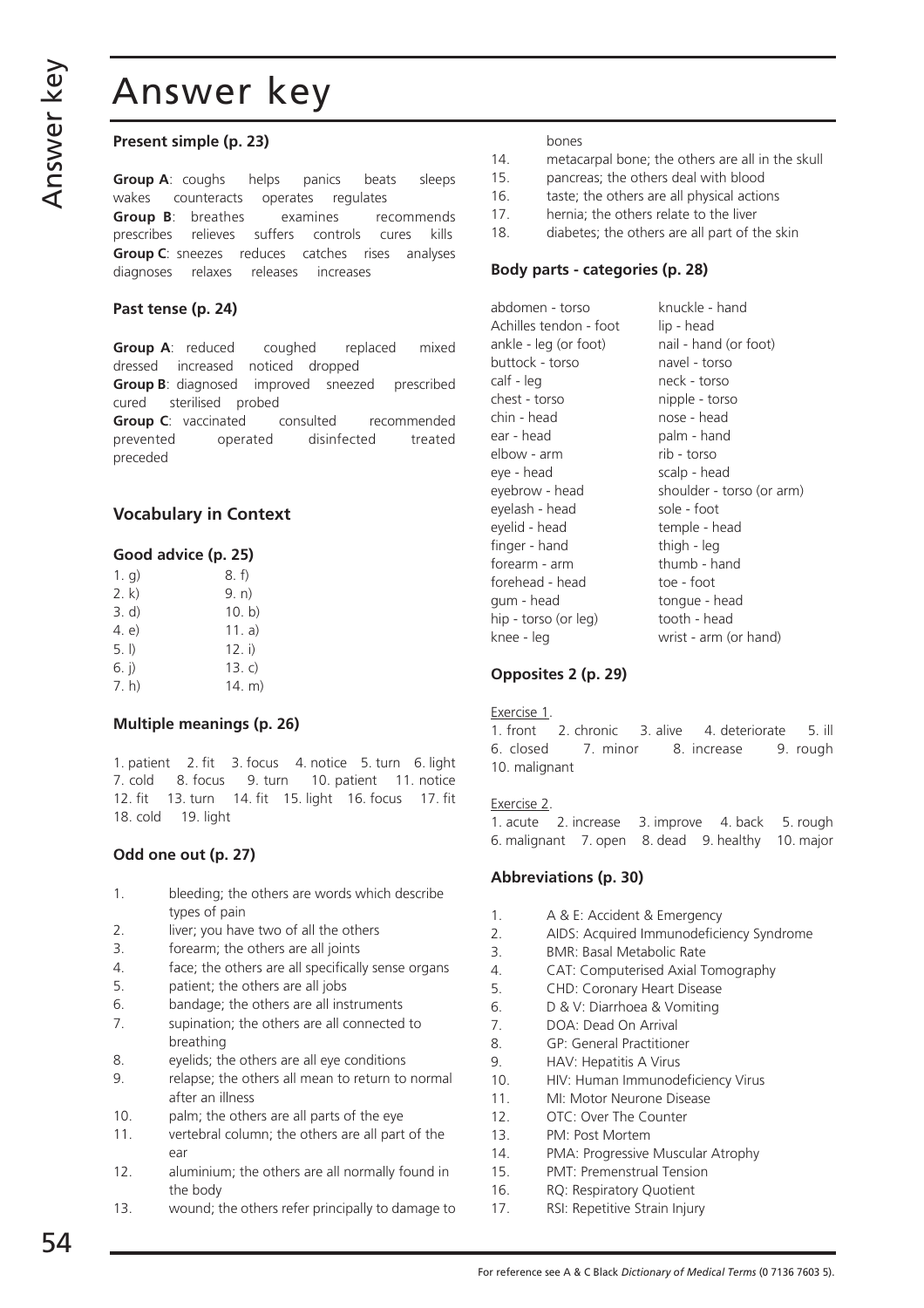- 18. SAD: Seasonal Affective Disorder
- 19. SIDS: Sudden Infant Death Syndrome
- 20. STI: Sexually Transmitted Infection
- 21. TB: Tuberculosis
- 22. TBI: Total Body Irradiation
- 23. UV: Ultraviolet
- 24. VDH: Valvular Disease of the Heart
- 25. WHO: World Health Organization

### **Symptoms & common illnesses 1 (p. 31)**

| 1. influenza                       | 2. rubella | 3. corvza | 4. varicella |
|------------------------------------|------------|-----------|--------------|
| 5. rubeola 6. infectious parotitis |            |           | 7. pertussis |
| 8. allergic rhinitis               |            |           |              |

### **Symptoms & common illnesses 2 (p. 32)**

### Exercise 1.

- 1. Chickenpox is the same as varicella
- 2. A cold is the same as coryza
- 3. The flu is the same as influenza
- 4. German measles is the same as rubella
- 5. Hay fever is the same as allergic rhinitis
- 6. Measles is the same as rubeola
- 7. Mumps is the same as infectious parotitis
- 8. Whooping cough is the same as pertussis

### Exercise 2.

1. hay fever 2. German measles 3. whooping cough 4. flu 5. mumps 6. chickenpox

### **Diagnosis (p. 33)**

1. epilepsy 2. gangrene 3. cataracts 4. Parkinson's disease 5. tuberculosis 6. cystic fibrosis 7. cirrhosis 8. diphtheria 9. cerebral palsy 10. gastroenteritis

### **How it works (p.34)**

| 1. d) | 10. h)   |
|-------|----------|
| 2. k) | 11. p)   |
| 3. g) | 12. q)   |
| 4. m) | 13. c)   |
| 5. r) | 14.0     |
| 6. a) | 15.1)    |
| 7. b) | 16. $i)$ |
| 8. f) | 17. i)   |
| 9. n) | 18. e)   |
|       |          |

### **Instruments and equipment (p. 35)**

1. wheelchair 2. scalpel 3. probe 4. forceps 5. curette 6. pipette 7. tourniquet 8. hook 9. drain 10. gag 11. syringe 12. catheter 13. bandage 14. sling 15. stretcher 16. splint 17. stethoscope 18. thermometer

### **Chemistry (p. 36)**

| 1.  | Na, sodium, (e) the basic substance in salt               |
|-----|-----------------------------------------------------------|
| 2.  | Ca, calcium, (p) metallic element which is the            |
|     | major component of bones and teeth                        |
| 3.  | Pb, lead, (I) heavy soft metallic element which is        |
|     | poisonous in compounds                                    |
| 4.  | Ti, titanium, (n) light metallic element which            |
|     | does not corrode                                          |
| 5.  | Ba, barium, (d) used as a contrast when taking            |
|     | X-ray photographs of soft tissue                          |
| 6.  | Zn, zinc, (s) white metallic trace element                |
| 7.  | Fe, iron, (j) an essential part of the red pigment        |
|     | in blood cells, found in liver and eggs                   |
| 8.  | Co, cobalt, (f) metallic element which is the basis       |
|     | of a radioactive isotope used to treat cancer             |
| 9.  | Cl, chlorine, (q) powerful greenish gas, used to          |
|     | sterilise water                                           |
| 10. | He, helium, (m) very light gas used in                    |
|     | combination with oxygen, especially to relieve            |
|     | asthma or sickness caused by decompression                |
| 11. | S, sulphur, (t) yellow non-metallic element found         |
|     | in some amino acids                                       |
| 12. | Au, gold, (r) soft yellow-coloured precious               |
|     | metal, used as a compound in various drugs, and           |
|     | sometimes as a filling for teeth                          |
| 13. | O, oxygen, (h) colourless gas which is present in         |
|     | air and essential to human life                           |
| 14. | H, hydrogen, (k) gas which combines with                  |
|     | oxygen to form water                                      |
| 15. | HCI, hydrochloric acid, (a) acid found in the             |
|     | gastric juices which helps to break apart the             |
|     | food                                                      |
| 16. | N, nitrogen, (o) gas which is the main                    |
|     | component of air and an essential                         |
|     | part of protein                                           |
| 17. | HCN, hydrocyanic acid, (b) acid which forms               |
|     | cyanide                                                   |
| 18. | C, carbon, (i) one of the common non-metallic             |
|     | elements which is an essential component of               |
|     | living matter and organic chemical compounds              |
| 19. | $N2O$ , nitrous oxide, (g) colourless gas with a          |
|     | sweet smell, used in combination with other               |
|     | gases as an anaesthetic in dentistry and surgery          |
| 20. | $C_{10}H_{14}N_2$ , nicotine, (c) main alkaloid substance |
|     | found in tobacco                                          |
|     |                                                           |
|     |                                                           |
|     |                                                           |
|     |                                                           |
|     |                                                           |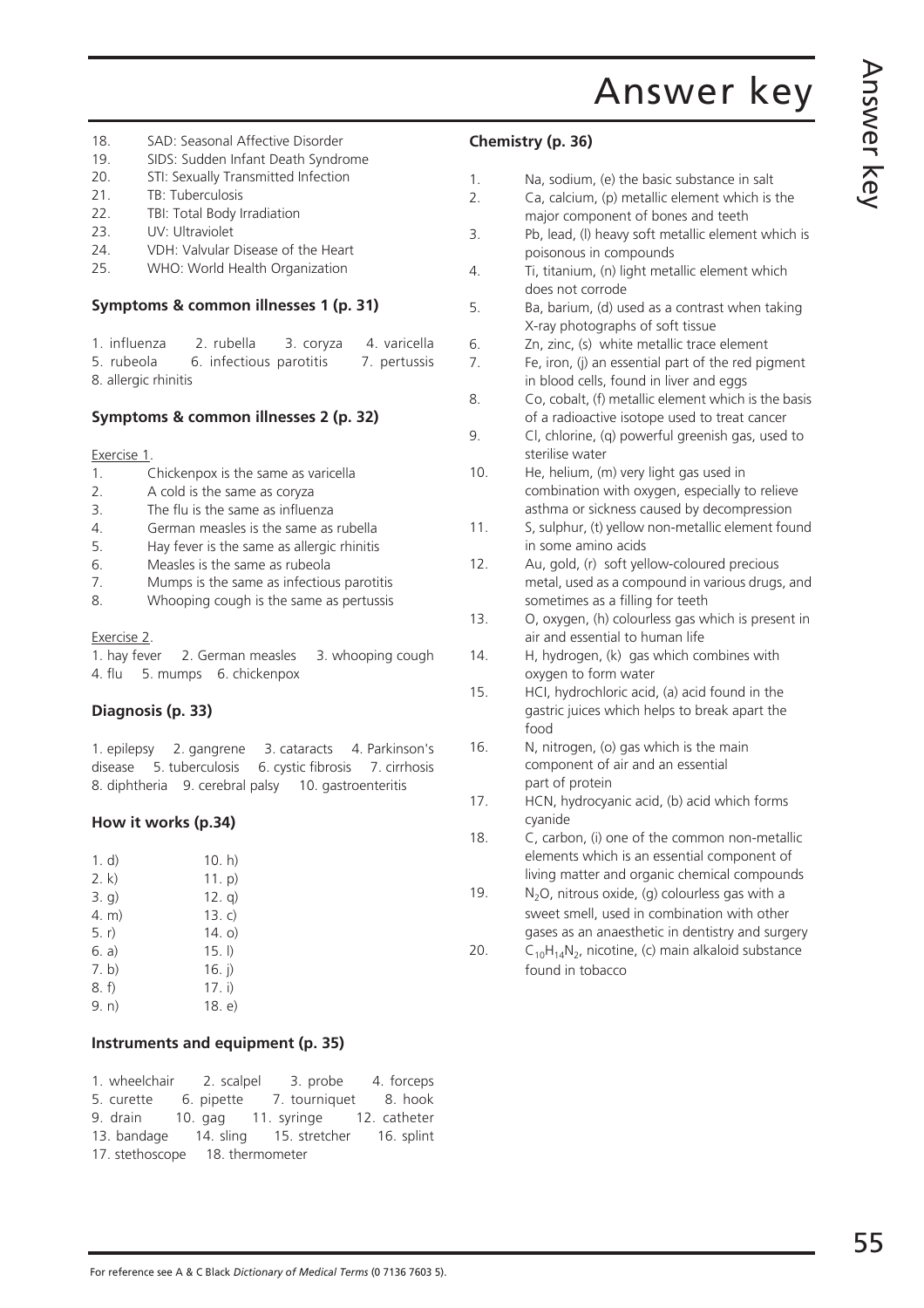### **Puzzles & Quizzes**

### **Anagrams 1 (p. 37)**

- 1. **Respiration**<br>2. **Allergy**
- Allergy
- 3. **D**aughter
- 4. **I**ncision
- 5. **O**peration
- 6. **G**erontology
- 7. **R**elapse
- 8. **A**pparatus 9. **P**rescribe
- 10. **H**ospital
- 11. **E**xercise
- 12. **R**esistance

### **Parts of the body crossword 1 (p. 38)**

| $\overline{1}$<br>K  | N                              | E                                   | E               |                              | $\overline{2}$<br>$\sf S$      | $\overline{\mathbf{3}}$<br>$\top$ | $\circ$      | M                          | $\overline{4}$<br>А  | $\subset$ | $\overline{5}$<br>Н  |
|----------------------|--------------------------------|-------------------------------------|-----------------|------------------------------|--------------------------------|-----------------------------------|--------------|----------------------------|----------------------|-----------|----------------------|
| $\overline{1}$       |                                |                                     |                 |                              |                                | ${\sf R}$                         |              |                            | $\circ$              |           | U                    |
| $6\overline{6}$<br>D | U                              | $\overline{\phantom{a}}$<br>$\circ$ | D               | E                            | N                              | U                                 | M            |                            | R                    |           | M                    |
| N                    |                                | $\mathsf R$                         |                 |                              |                                | N                                 |              |                            | Τ                    |           | E                    |
| 8<br>Ε               | L                              | B                                   | O               | 9<br>W                       |                                | Κ                                 |              | 10<br>Н                    | А                    | I         | R                    |
| Υ                    |                                | $\overline{\phantom{a}}$            |                 | Α                            |                                |                                   |              |                            |                      |           | U                    |
|                      | 11<br>$\mathsf A$              | Τ                                   | ${\sf R}$       | L                            | А                              |                                   | 12<br>L      | U                          | 13<br>${\sf N}$      | G         | S                    |
|                      |                                |                                     |                 | $\mathsf S$                  |                                |                                   | $\mathsf I$  |                            | А                    |           |                      |
|                      |                                | $\overline{14}$<br>$\mathsf Z$      |                 | T                            |                                |                                   | 15<br>$\vee$ | E                          | $\mathsf{I}$         | N         | $\overline{16}$<br>S |
|                      | $\overline{17}$<br>$\mathsf E$ | Υ                                   | E               |                              |                                |                                   | Е            |                            | L                    |           | Κ                    |
|                      |                                | G                                   |                 | 18<br>H                      | E                              | А                                 | ${\sf R}$    | $\top$                     |                      |           | U                    |
| 19<br>$\mathsf J$    |                                | $\circ$                             |                 | А                            |                                |                                   |              |                            | 20<br>К              |           | L                    |
| U                    |                                | M                                   |                 | $\overline{21}$<br>${\sf N}$ | E                              | U                                 | ${\sf R}$    | O                          | N                    |           | L                    |
| 22<br>G              | L                              | Α                                   | 23<br>${\sf N}$ | D                            |                                |                                   |              |                            | U                    |           |                      |
| U                    |                                |                                     | E               |                              | $\overline{24}$<br>$\mathsf F$ | А                                 | $\sf T$      |                            | $\mathsf C$          |           |                      |
| L                    |                                |                                     | ${\sf R}$       |                              | O                              |                                   |              | $\overline{25}$<br>$\sf S$ | K                    | T         | N                    |
| А                    |                                |                                     | V               |                              | 0                              |                                   |              |                            | L                    |           |                      |
| 26<br>${\sf R}$      | E                              | C                                   | E               | P                            | Τ                              | O                                 | R            |                            | $\overline{27}$<br>E | А         | ${\sf R}$            |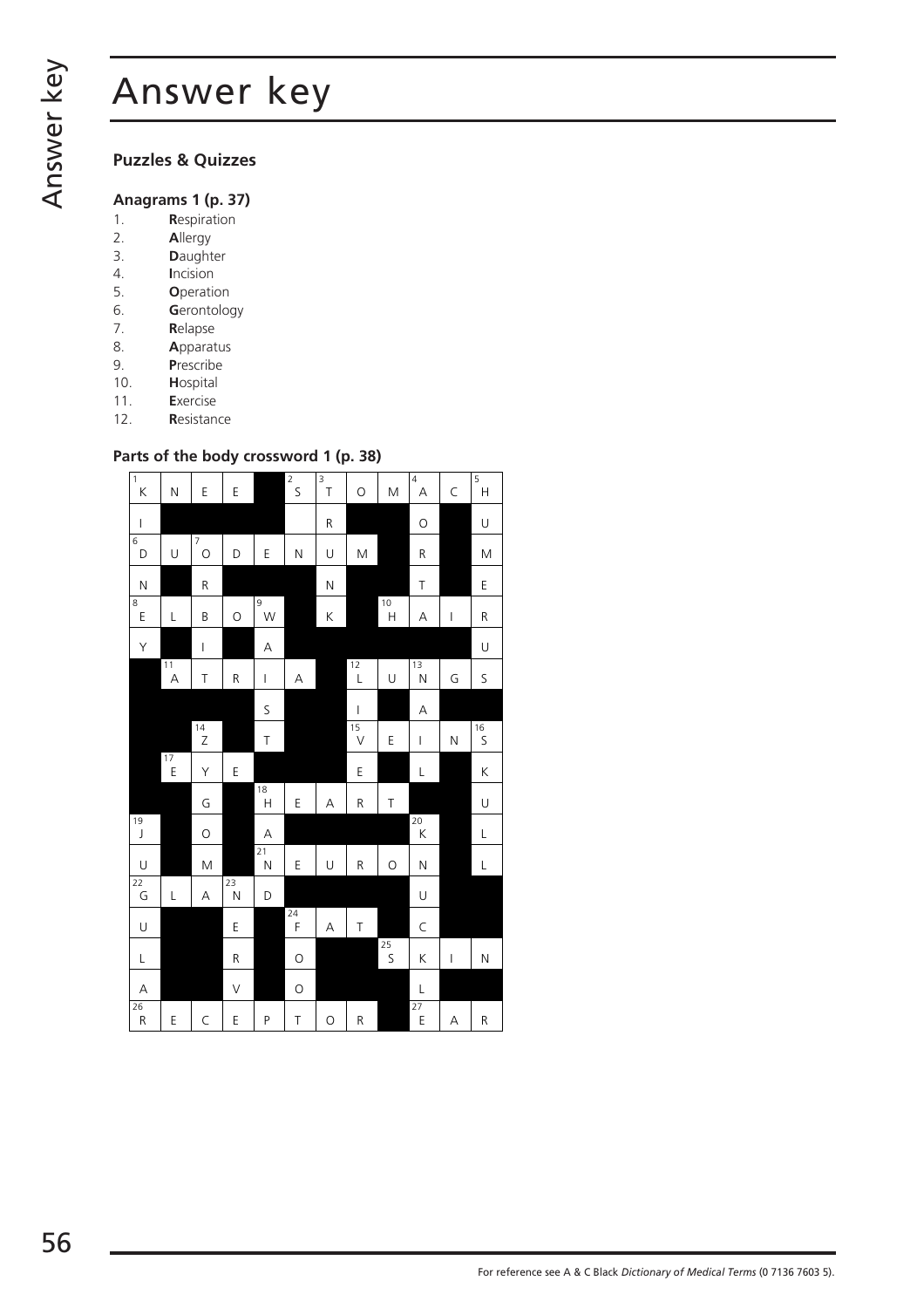### **Anagrams 2 (p. 41)**

| <b>C</b> erebrum |
|------------------|
| $\mathbf{A}$     |

- 2. **A**verage
- 3. **R**eaction 4. **B**ehaviour
- 5. **O**bserve
- 6. **H**iccup
- 7. **Y**awn
- 8. **D**eteriorate
- 9. **R**elaxation
- 10. **A**wake
- 11. **T**heatre
- 12. **E**metic

### **Word search (p.42)**

| Ρ                        | A   |          | Ħ     | 0 |   | A  | G            |   | S  | Ŧ  | W |
|--------------------------|-----|----------|-------|---|---|----|--------------|---|----|----|---|
| Ę                        | Œ   | N        | 0     | S | ∓ | R  |              | Ł | P  | R  |   |
| N                        |     | S        | $\in$ | R | Ð | E  | $\mathsf{A}$ | I | ∩  |    | M |
| D                        |     | М        | М     | ₩ | Ν | E  | А            |   | ╖  |    | ₿ |
| E                        | Ν   | Β        | C     | S |   |    | Ð            | F | ₩  | E  | Ŧ |
| M                        |     |          | В     | E | Ð | S  | 0            | R | £  | P  | H |
|                          | ¢   | ⊕        | R     | ∓ |   | S. | 0            | Ν | E. | SI | E |
| C                        | Η   | ſ        | ₽     | А | ₩ | €  | R            | ₽ | Ѧ  | S. | R |
| D                        | C D |          | Е     | Ŧ | А | ₱  | А            | А | G  | T  | Ν |
| F                        | ₹   | M        | ╈     |   | ٩ | P  | S            | S | Ė  | P  |   |
| $\overline{\mathcal{A}}$ |     | A        | ₦     | Y | А | G  | Η            | E | Н  | К  | А |
|                          | R   | $\Theta$ | N     | A | ₶ | Ε  | E            | R | ᠳ  | E  | ₦ |

### **Parts of the body crossword 2 (p. 45)**

| $\mathbf{1}$<br>S       | $\overline{1}$ | N                                                                                                                                                                                                                                                                                                                                                                                                              | E       | $\overline{2}$<br>W               |                      | $\overline{\mathbf{3}}$<br>${\sf R}$ |                      | $\overline{4}$<br>B | O              | N | E                   |
|-------------------------|----------------|----------------------------------------------------------------------------------------------------------------------------------------------------------------------------------------------------------------------------------------------------------------------------------------------------------------------------------------------------------------------------------------------------------------|---------|-----------------------------------|----------------------|--------------------------------------|----------------------|---------------------|----------------|---|---------------------|
| K                       |                |                                                                                                                                                                                                                                                                                                                                                                                                                |         | R                                 |                      | А                                    |                      | R                   |                |   |                     |
| $\overline{5}$<br>E     | А              | 6<br>R                                                                                                                                                                                                                                                                                                                                                                                                         |         | $\overline{1}$                    |                      | M                                    |                      | А                   |                |   | $\overline{7}$<br>N |
| L                       |                | E                                                                                                                                                                                                                                                                                                                                                                                                              |         | S                                 |                      | U                                    |                      | L                   |                |   | O                   |
| E                       |                | T                                                                                                                                                                                                                                                                                                                                                                                                              |         | Τ                                 |                      | 8<br>S                               | E                    | N                   | 9<br>S         | E | S                   |
| T                       |                | $\begin{array}{c} \rule{0pt}{2ex} \rule{0pt}{2ex} \rule{0pt}{2ex} \rule{0pt}{2ex} \rule{0pt}{2ex} \rule{0pt}{2ex} \rule{0pt}{2ex} \rule{0pt}{2ex} \rule{0pt}{2ex} \rule{0pt}{2ex} \rule{0pt}{2ex} \rule{0pt}{2ex} \rule{0pt}{2ex} \rule{0pt}{2ex} \rule{0pt}{2ex} \rule{0pt}{2ex} \rule{0pt}{2ex} \rule{0pt}{2ex} \rule{0pt}{2ex} \rule{0pt}{2ex} \rule{0pt}{2ex} \rule{0pt}{2ex} \rule{0pt}{2ex} \rule{0pt}{$ |         |                                   |                      |                                      |                      |                     | $\overline{1}$ |   | E                   |
| O                       |                | N                                                                                                                                                                                                                                                                                                                                                                                                              |         |                                   |                      | 10<br>${\sf P}$                      |                      |                     | N              |   |                     |
| N                       |                | 11<br>A                                                                                                                                                                                                                                                                                                                                                                                                        | 12<br>N | Κ                                 | $\overline{L}$       | E                                    |                      |                     | U              |   |                     |
|                         |                |                                                                                                                                                                                                                                                                                                                                                                                                                | E       |                                   |                      | 13<br>$\subset$                      | Η                    | E                   | S              | T |                     |
|                         |                |                                                                                                                                                                                                                                                                                                                                                                                                                | C       |                                   |                      | T                                    |                      |                     |                |   |                     |
| 14<br>B                 | A              | 15<br>$\subset$                                                                                                                                                                                                                                                                                                                                                                                                | К       |                                   |                      | 16<br>O                              | V                    | Α                   | 17<br>R        | Υ |                     |
| R                       |                | O                                                                                                                                                                                                                                                                                                                                                                                                              |         | 18<br>F                           |                      | R                                    |                      |                     | Η              |   | 19<br>S             |
| $\circ$                 |                | 20<br>$\mathsf C$                                                                                                                                                                                                                                                                                                                                                                                              | $\circ$ | $\mathsf L$                       | L                    | А                                    | R                    | B                   | 0              | N | E                   |
| $\overline{\mathsf{N}}$ |                | $\subset$                                                                                                                                                                                                                                                                                                                                                                                                      |         | А                                 |                      | L                                    |                      |                     | M              |   | P                   |
| $\subset$               |                | Υ                                                                                                                                                                                                                                                                                                                                                                                                              |         | B                                 |                      |                                      | $\overline{21}$<br>R | $\mathsf I$         | B              |   | T                   |
| $\mathsf{H}$            |                | $\mathsf X$                                                                                                                                                                                                                                                                                                                                                                                                    |         |                                   | $\overline{22}$<br>T |                                      | $\circ$              |                     | O              |   | U                   |
| U                       |                |                                                                                                                                                                                                                                                                                                                                                                                                                |         |                                   | O                    |                                      | O                    |                     | L              |   | Μ                   |
| S                       |                |                                                                                                                                                                                                                                                                                                                                                                                                                |         | $\overline{23}$<br>$\overline{F}$ | E                    | E                                    | $\mathsf T$          |                     | D              |   |                     |